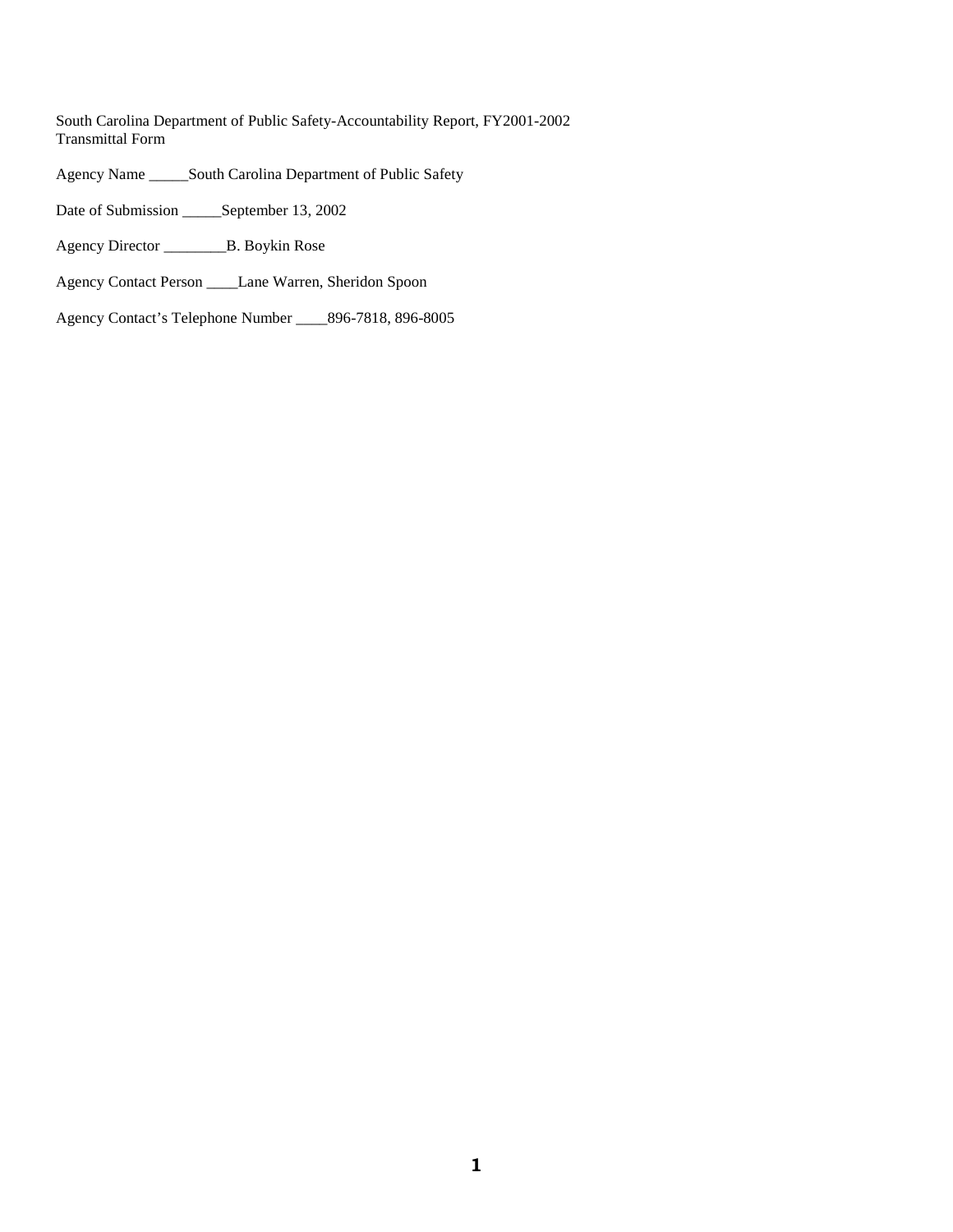#### **Section I - Executive Summary**

1. Mission and Values

Mission: The South Carolina Department of Public Safety will serve and protect the public in South Carolina through training, education, prevention and enforcement.

Values:

- a. The South Carolina Department of Public Safety values excellence in:
- -service to customers
- -relationships among its employees
- -continuous improvement of its operations
- -communications inside and outside of the organization
- -teamwork among its subordinate units and employees
- b. The South Carolina Department of Public Safety values the provision of justice for its customers and stakeholders.
- c. The South Carolina Department of Public Safety values the trust put in it by the public.
- d. The South Carolina Department of Public Safety values a well-trained, professional workforce.
- e. The South Carolina Department of Public Safety values its reputation for integrity.

#### **2. Key strategic goals for present and future years**

All DPS strategic goals are ultimately linked to the Safe and Healthy Communities component of the Governor's Business Plan which states as a priority that 'citizens are confident in the safety of their surroundings.'

#### *DPS Strategic Plan for 2001-2006*

DPS, through its strategic planning process has identified four critical issues and the key strategic goals or strategies by which we will address them. They are as follows:

1) The South Carolina Department of Public Safety strives to be a unified agency.

#### Key Strategic Goals

-Develop and adhere to a strategic plan.

-Improve the ability to communicate internally among Department units.

- -Enhance the Department's technology.
- -Explore revenue generation and expenditure reductions.
- -Implement a comprehensive recruitment and retention system.
- -Develop a statewide communication system for law enforcement.

-Provide a headquarters building that will meet the needs of the staff located in Columbia and provide a physical plant throughout the state that will allow the Department to meet its mission.

-Improve financial and statistical reporting by making it useful and timely.

-Increase the internal auditing capacity.

2) The South Carolina Department of Public Safety should provide excellent customer service at all times.

#### Key Strategic Goals

-Recruit, hire and promote a professionally qualified and diverse staff in numbers adequate to provide excellent service. -Provide training for staff that prepares them for the content of their jobs and to put the customer first.

-Make use of technological solutions to customer needs and desires.

- -Determine the needs and desires of customers regarding service from the Department.
- -Examine and improve internal customer service processes.

-Design and implement a quality control system.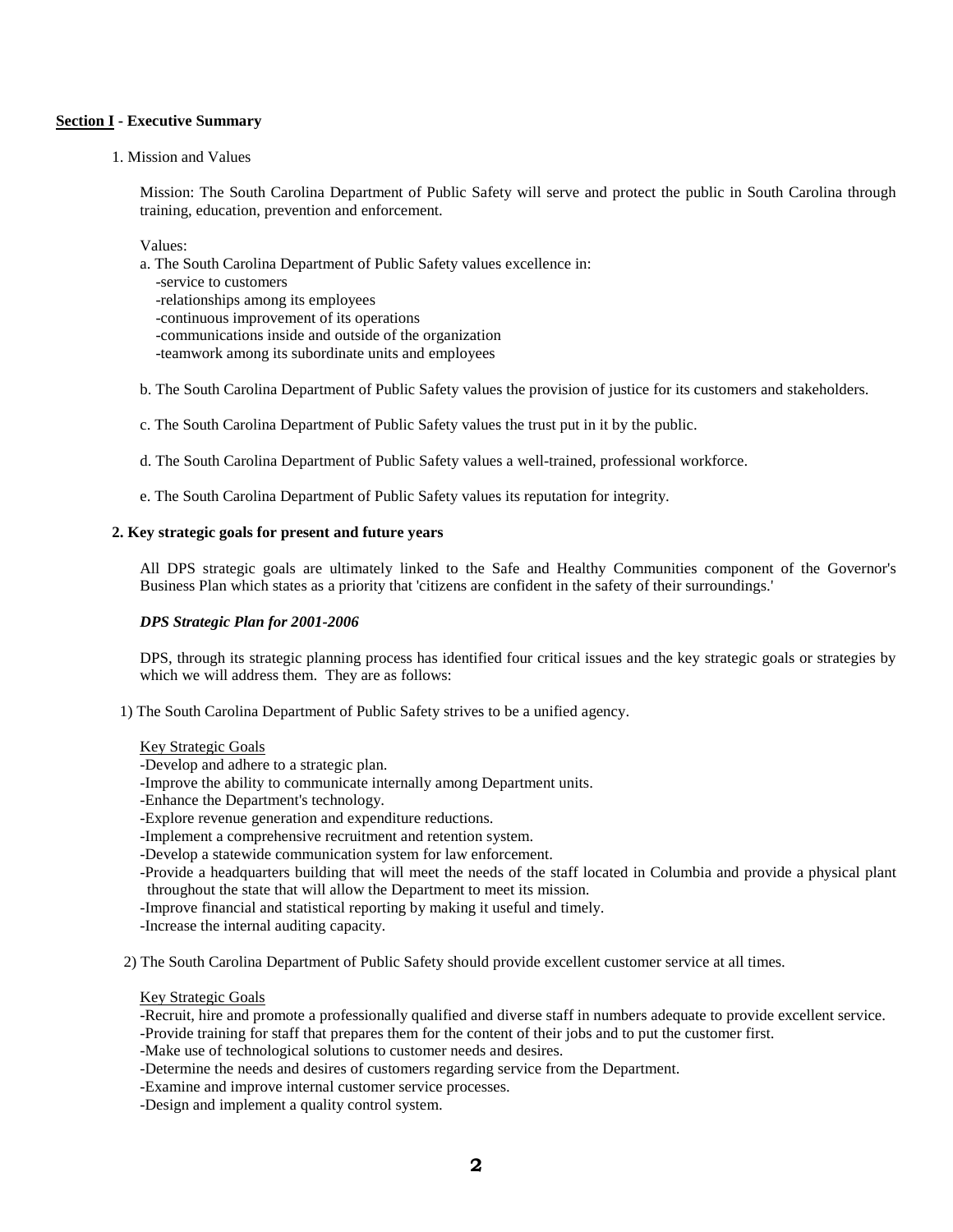-Institute a continuing improvement program.

-Incorporate a culture of professional, courteous customer services in all phases of leadership and management and in all employee development programs.

-Match resources to the workload demands.

-Develop the capacity to respond to emergencies.

-Empower front-line supervisors, reward them for making their own decisions and hold them accountable if they do not do so.

-Assure that the workforce of the Department reflects the diversity of the population they serve.

#### 3) Traffic Safety.

#### Key Strategic Goals

-Institute primary seat belt legislation.

-Identify and remove from the highways habitual offenders who pose high risk to the motoring public.

-Educate high risk drivers and others about safety issues.

-Improve enforcement through:

-timely and visible prosecution

-increased visibility and numbers of officers

-partnering with cities and counties

-targeting enforcement according to research and safety data

-Improve the ability of examiners and other DMV staff to identify and take action against high-risk drivers.

-Coordinate activities with insurance companies regarding uninsured motorists.

-Develop partnerships with State and Federal agencies, the transportation industry and other highway safety advocates.

-Link DMV and enforcement through data-sharing and provide adequate training.

-Provide traffic safety education to the public and the legislature. -Use data to make vehicles safer through:

-Crash investigation data

-Computer crash data in certain brands of vehicles

-Commercial vehicle information

-Improve the technology used by enforcement such as GPS and improved radar.

-Carry out additional testing requirements at driver's license renewal time for targeted groups.

-Build additional commercial vehicle monitoring facilities.

-Require mandatory driver training before someone is licensed to drive.

4) Data should be used in making decisions.

#### Key Strategic Goals

-Develop organizational capacity to analyze data and other information to make decisions throughout the Department.

-Develop financial and activity reports that are real time and actionable.

-Communicate and use information in strategic planning, program development, budgeting, and deployment of resources.

#### **3. Opportunities and barriers that may affect the agency's success in fulfilling its mission and achieving its strategic goals.**

The agency's strategic planning process identified opportunities and barriers that may affect the agency's success in fulfilling its mission and achieving its strategic goals.

#### Opportunities:

-Explore revenue sources other than state appropriations.

-The emphasis on highway safety and support for enforcement of the law on the part of the media, the public, the General Assembly and the Governor's Office.

-The use of tools such as access to the world wide web, data links, the internet, and other digitized technology.

-Partnerships and collaborations with private and public organizations that have mutual interests with the Department.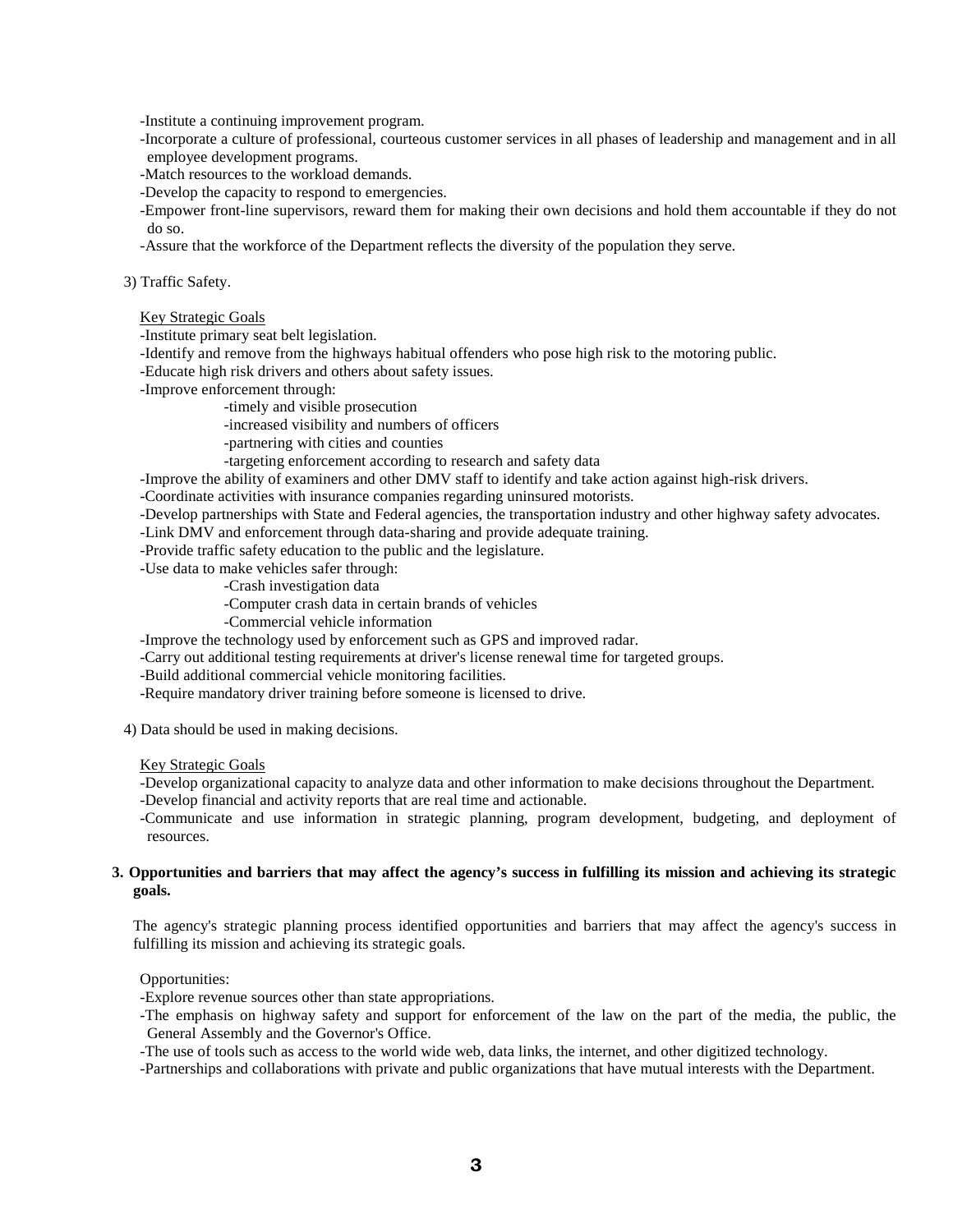#### Barriers:

.

-Inadequate facilities to house the Department in Columbia and elsewhere.

- -Limited funding through appropriations and other revenue sources.
- -Difficulties recruiting and retaining qualified personnel.
- -Uncoordinated efforts to maintain and improve upon the technology available to the Department.
- -Agency level business processes that do not meet the needs of the subordinate units.
- -Accountability practices within the Department that are not systematic.
- -A communication and coordination system that emphasizes vertical rather than horizontal mechanisms.

#### **4. Major achievements from past year**

- a. Strategic Planning Process-DPS began a formal strategic planning process in March 2001 and has continued this process by refining the strategic plan objectives and implementing them.
- b. Project Phoenix-hardware rollout has been implemented within the Division of Motor Vehicles which will improve technology used to enhance customer service at DMV branch offices.
- c. DPS has finalized plans to relocate to a permanent Headquarters building by early 2003.
- d. Fasten For Life Campaign-to promote seatbelt usage.
- e. Criminal Justice Academy Regional Training Concept-The Criminal Justice Academy continued implementation of regional training in partnerships with state technical colleges. This allows their customers more flexibility in scheduling, less downtime and increased availability of course curriculum.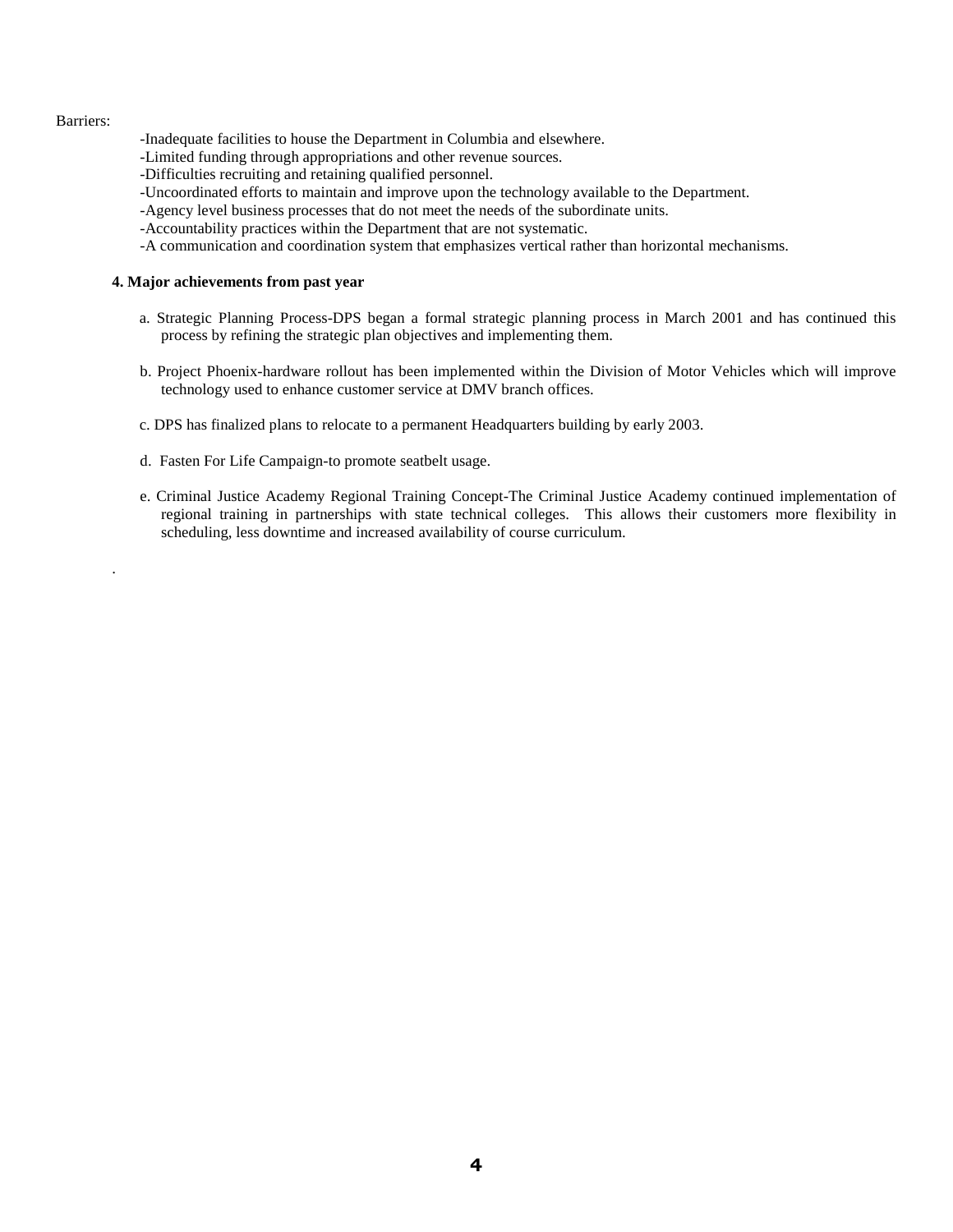# **Section II – Business Overview**

- 1. Number of employees 2,626 (Filled positions)
- 2. Operation locations 256
- 3. Expenditures/appropriations chart

# **Base Budget Expenditures and Appropriations**

|                                                    | 00-01 Actual Expenditures |                                | 01-02 Actual Expenditures |                      | 02-03 Appropriations Act     |                                |
|----------------------------------------------------|---------------------------|--------------------------------|---------------------------|----------------------|------------------------------|--------------------------------|
| <b>Major</b><br><b>Budget</b><br><b>Categories</b> | <b>Total Funds</b>        | <b>General</b><br><b>Funds</b> | <b>Total Funds</b>        | <b>General Funds</b> | <b>Total</b><br><b>Funds</b> | <b>General</b><br><b>Funds</b> |
| <b>Personal Service</b>                            | \$93,023,642              | \$80,786,164                   | \$86,800,839.32           | \$73,365,051.11      | \$83,659,768                 | \$72,770,268                   |
| Other Operating                                    | 51,907,629                | 19,022,286                     | 54,807,269.58             | 16,672,983.32        | 57,628,712                   | 15,166,811                     |
| Special Items                                      | $\Omega$                  | $\Omega$                       | 110,989.88                | 110,989.88           | 110,000                      | 110,000                        |
| Permanent<br>Improvements                          | 2,960,705                 | 282,773                        | 1,651,872.87              | $\mathbf{0}$         | $\overline{0}$               | $\overline{0}$                 |
| Case Services                                      | $\theta$                  | $\theta$                       | $\theta$                  | $\mathbf{0}$         | 0                            | $\mathbf{0}$                   |
| <b>Distributions</b><br>to Subdivisions            | 22,139,230                | $\boldsymbol{0}$               | 24,586,218.95             | $\boldsymbol{0}$     | 28,987,500                   | $\overline{0}$                 |
| <b>Fringe Benefits</b>                             | 30,826,960                | 26,953,441                     | 27,977,779.20             | 24, 153, 244. 78     | 25,000,750                   | 21,376,307                     |
| Non-recurring                                      | $\overline{0}$            | $\theta$                       | $\overline{0}$            | $\theta$             | $\mathbf{0}$                 | $\overline{0}$                 |
| <b>Total</b>                                       | \$200,858,166             | \$127,044,664                  | \$195,934,969.80          | \$114,302,269.09     | \$195,386,730                | \$109,423,386                  |

# **Other Expenditures**

| <b>Sources of Funds</b>      | 00-01 Actual Expenditures | 01-02 Actual Expenditures |  |
|------------------------------|---------------------------|---------------------------|--|
|                              |                           |                           |  |
|                              |                           |                           |  |
| Supplemental Bills           | \$813,977.96              | \$5,728.12                |  |
|                              |                           |                           |  |
|                              |                           |                           |  |
| <b>Capital Reserve Funds</b> | 3,183,154.30              |                           |  |
|                              |                           |                           |  |
|                              | 4,418,232.01              | 4,881,767.98              |  |
| <b>Bonds</b>                 |                           |                           |  |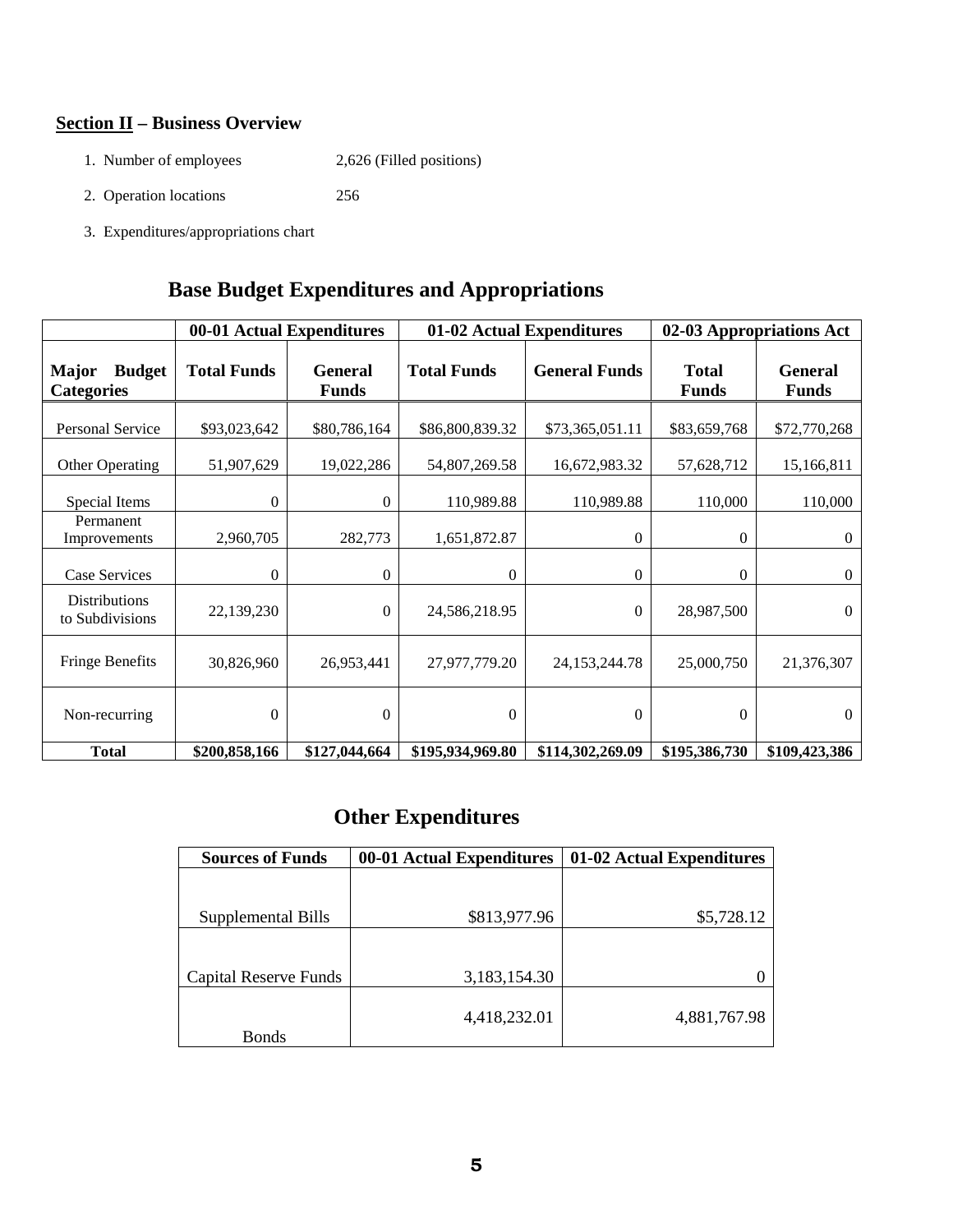- 4. Key Customers-As outlined in Category 3 of this report, the key customers of the Department of Public Safety are the citizens of South Carolina and others who are permanently or temporarily in the state, the private sector, the transportation industry, motor carriers, the media, grant recipients, insurance companies, finance companies, vehicle dealers, visitors to state buildings, driving schools, Sheriffs and Chiefs of Police. Stakeholders include the Governor's Office and General Assembly, other federal, state and local agencies, the judicial and correctional system.
- 5. Key Suppliers-As outlined in Category 6 of this report, key suppliers of the Department of Public Safety are those on the DPS vendor list. In addition, anyone included on the list referenced above in item 4 may, at any time, become a supplier to DPS as well as a customer. Please see 3.1 for complete discussion.
- 6. Description of major products and services-The major products and services of the Department of Public Safety are law enforcement, driver license administration, vehicle registration, title administration, criminal justice education, protective security, and grants administration.
- 7. Organizational structure

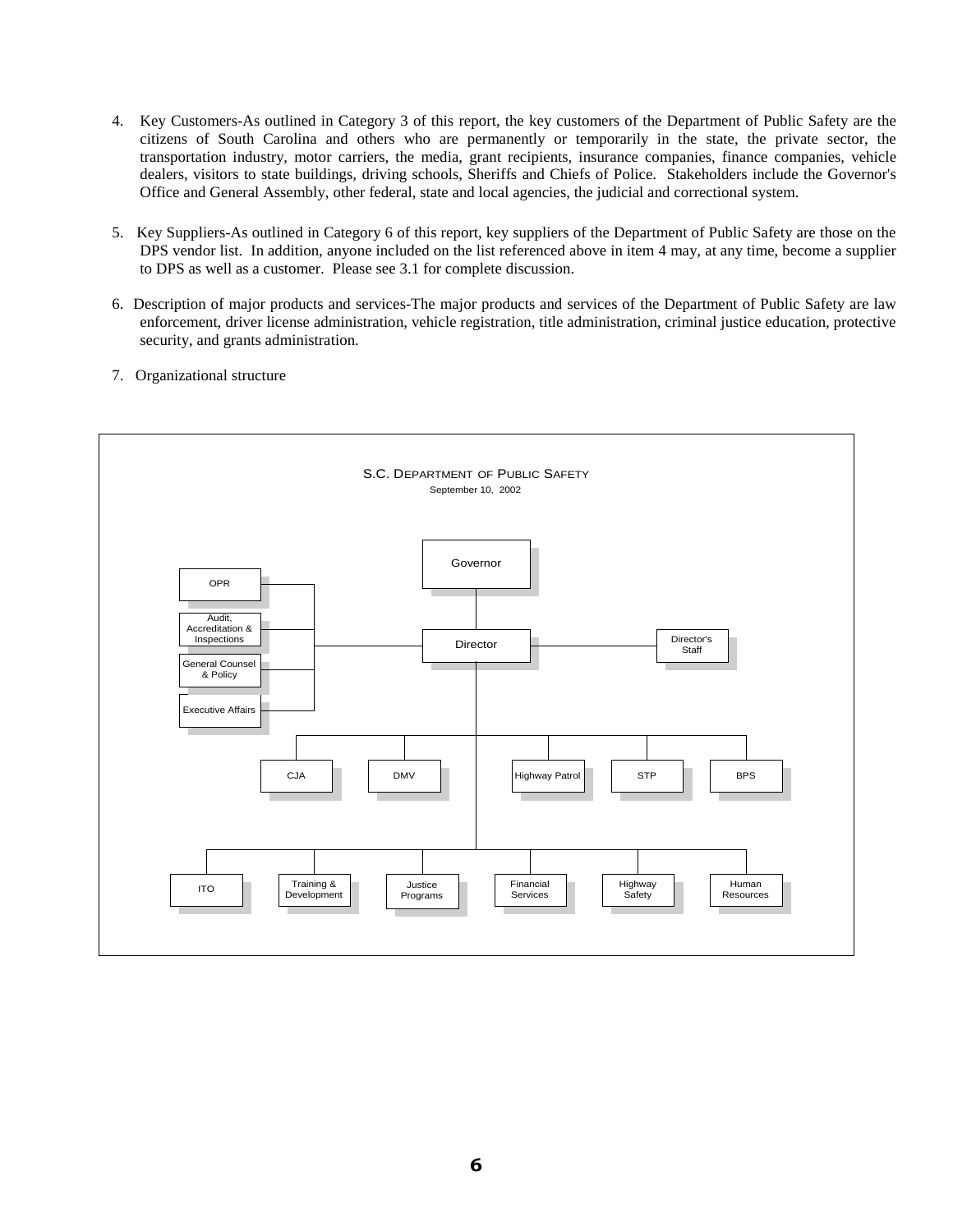# **Section III**

- Category 1 Leadership
- Category 2 Strategic Planning
- Category 3 Customer Focus
- Category 4 Information and Analysis
- Category 5 Human Resource Focus
- Category 6 Process Management
- Category 7 Business Results

## **Category 1 – Leadership**

1.1 How do senior leaders set, deploy and communicate:

- a) Short and long term direction?
	- -Through compliance with the Governor's Business Plan.
	- -Through the Accreditation and Reaccreditation process.

-Through the agency's ongoing strategic planning process, which incorporates the Baldrige Award criteria and contains key agency performance measures. Involving the agency's top management and other DPS employees at all levels and all divisions.

-Regular meetings of the Executive Steering Committee. -Communication through interaction with DPS deputy directors, managers and their direct reports.

-Communications through management briefings, all-agency email, bulletin boards and the DPS Intranet site.

-Through DMV electronic newsletters

-Frequent visits to branch offices in the Division of Motor Vehicles

#### b) Performance expectations?

-The Employee Performance Evaluation Process is used more effectively by incorporating the timely completion and execution of employees' EPMS evaluations into supervisory EPMS success criteria.

-Through the DPS Awards Policy which formally establishes awards for desired employee performance in the areas of excellence, customer service and community involvement.

- -Annual Awards Recognition ceremony.
- -There is a unique 'Director's Award' for exemplary performance.

#### c) Organizational values?

-Outlined in the Strategic Plan as follows:

Excellence Provision of excellence Trust by the public Well-trained professional workforce Reputation for integrity

d) Empowerment and innovation?

-Through the Strategic Plan and its related objectives, senior management has assigned both the responsibility and the authority to department level managers to accomplish the objectives pertaining to their departments. These managers are empowered to accomplish the objective using their experience and judgment with review through the Strategic Plan Executive Steering Committee.

-Director and senior managers are readily accessible to employees.

-Encouraging employee input and sharing of ideas throughout the Division of Motor Vehicles.

e) Organizational and employee learning?

-Leadership training for all law enforcement officers above the rank of Corporal.

-Participation in the Executive Institute and the Governor's Excel Leadership Institute.

-Baldrige Award criteria training provided to agency managers.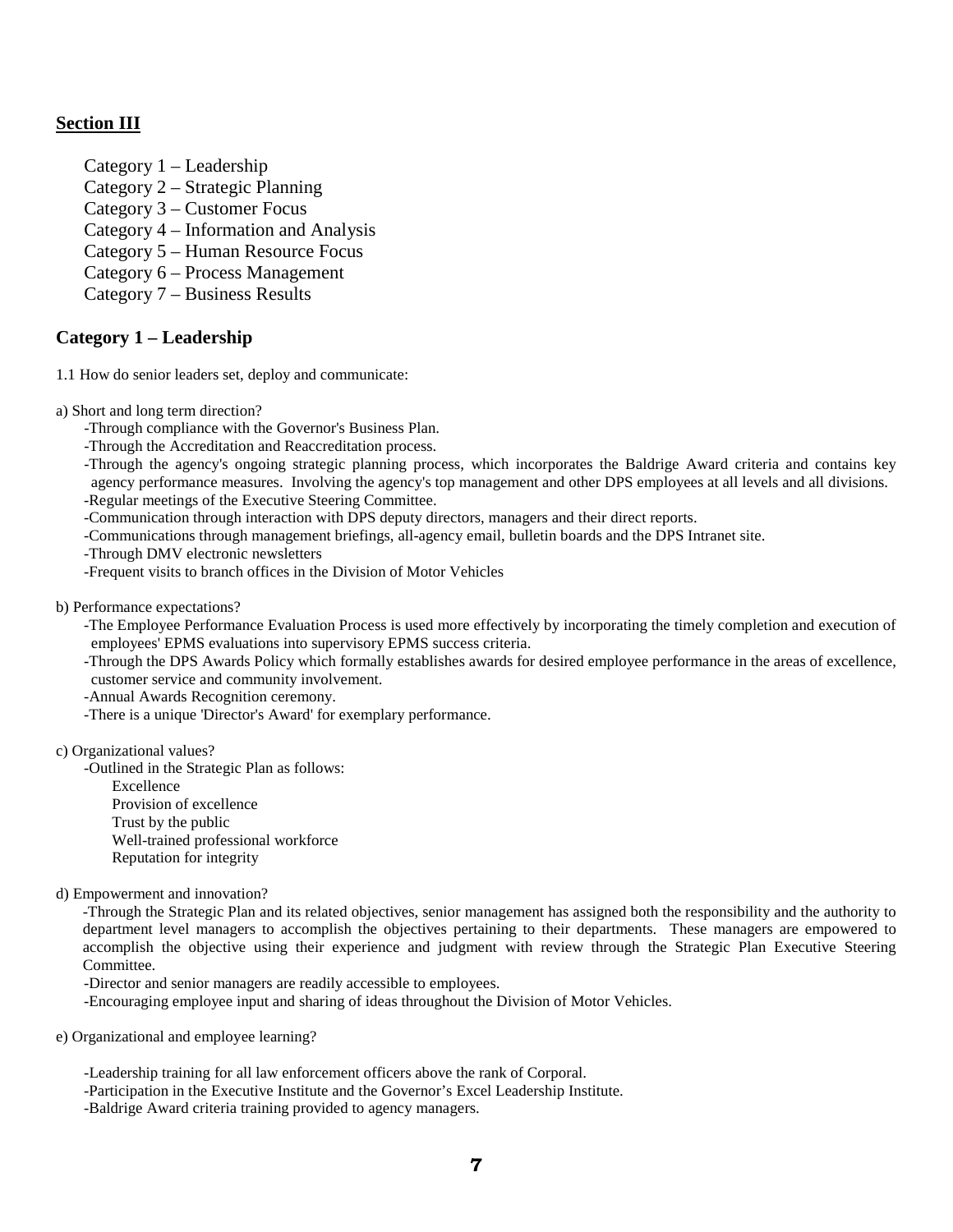-Providing Project Phoenix technical and process training to DMV employees, Highway Patrol and other agency employees. -DPS has expanded the Cabinet Agencies Training Consortium initiative to share training resources.

f) Ethical behavior?

-Ethics Policy which each employee receives. Copy is available at the department level.

-Office of Professional Responsibility Hotline allows anonymous reporting of any unethical conduct by DPS employees, vendors or others. Posters are displayed in each department.

-Office of Human Resources Affirmative Action Office direct line for reporting of violations or questions.

#### 1.2 How do senior leaders establish and promote a focus on customers?

-By fostering a culture that values excellence and customer service.

- -Through the Governor's Business Plan.
- -Through the Accreditation and Reaccreditation process.
- -Through the DPS Strategic Plan. The first organizational value listed is 'service to customers' in the Strategic Plan.
- -Law Enforcement Training Council.
- -Through participation and leadership in the Public Safety Coordinating Council.
- -Through partnerships with trucking companies.
- -Through partnerships with DMV business customers.

1.3 What key performance measures are regularly reviewed by your senior leaders?

-All highway safety data from the DPS Statistical Analysis Center within the Office of Highway Safety.

-Customer satisfaction data from the DPS Ombudsman's Office.

- -DMV customer traffic and transaction levels as reported from offices equipped with the Q-Matic System. (Q-Matic is an automated lobby traffic tracking system which allows customers to sit down while waiting for their number to be called. It generates reports for DPS showing wait time for each transaction)
- -Key measures from the Strategic Plan. (See Section 7)
- -Financial data.

-OPR statistical data.

- 1.4 How do senior leaders use organizational performance review findings and employee feedback to improve their own leadership effectiveness and the effectiveness of management throughout the organization?
	- -Employee Performance Management System (EPMS) for agency managers.
	- -Agency strategic planning sessions which reviewed leadership styles.
	- -A written survey was conducted by Newman, Saylor and Gregory, the agency's advertising firm. Each division will be asked to appoint a liaison to participate in a discussion board via the Intranet site to provide updates concerning personnel issues, policy changes and current events. A survey will be conducted twice a year among administrators to measure the effectiveness of communication sharing.
	- -The Division of Motor Vehicles conducted an employee survey in November 2001 to access employee demographics, needs and salaries.
- 1.5 How does the organization address the current and potential impact on the public of its products, programs, services, facilities and operations, including associated risks?
	- -Regular review of state and national demographic data from 2000 Census.
	- -Regular review of data and statistics from the Statistical Analysis Center within the Office of Highway Safety.
	- -Testing performed for the deployment of Project Phoenix.
	- -Review of planned initiatives, policies and standard operating procedures through the Office of General Counsel.
	- -Audits performed by the Office of Audit, Accreditation and Inspections.
	- -Systematic, mandatory training performed on Ethics and EEO/Sexual Harassment issues.
	- -The first organizational value listed is 'services to customers' in the Strategic Plan.
	- -Regular review of publications outlining relevant social, demographic and economic trends.
- 1.6 How does senior leadership set and communicate key organizational priorities for improvement?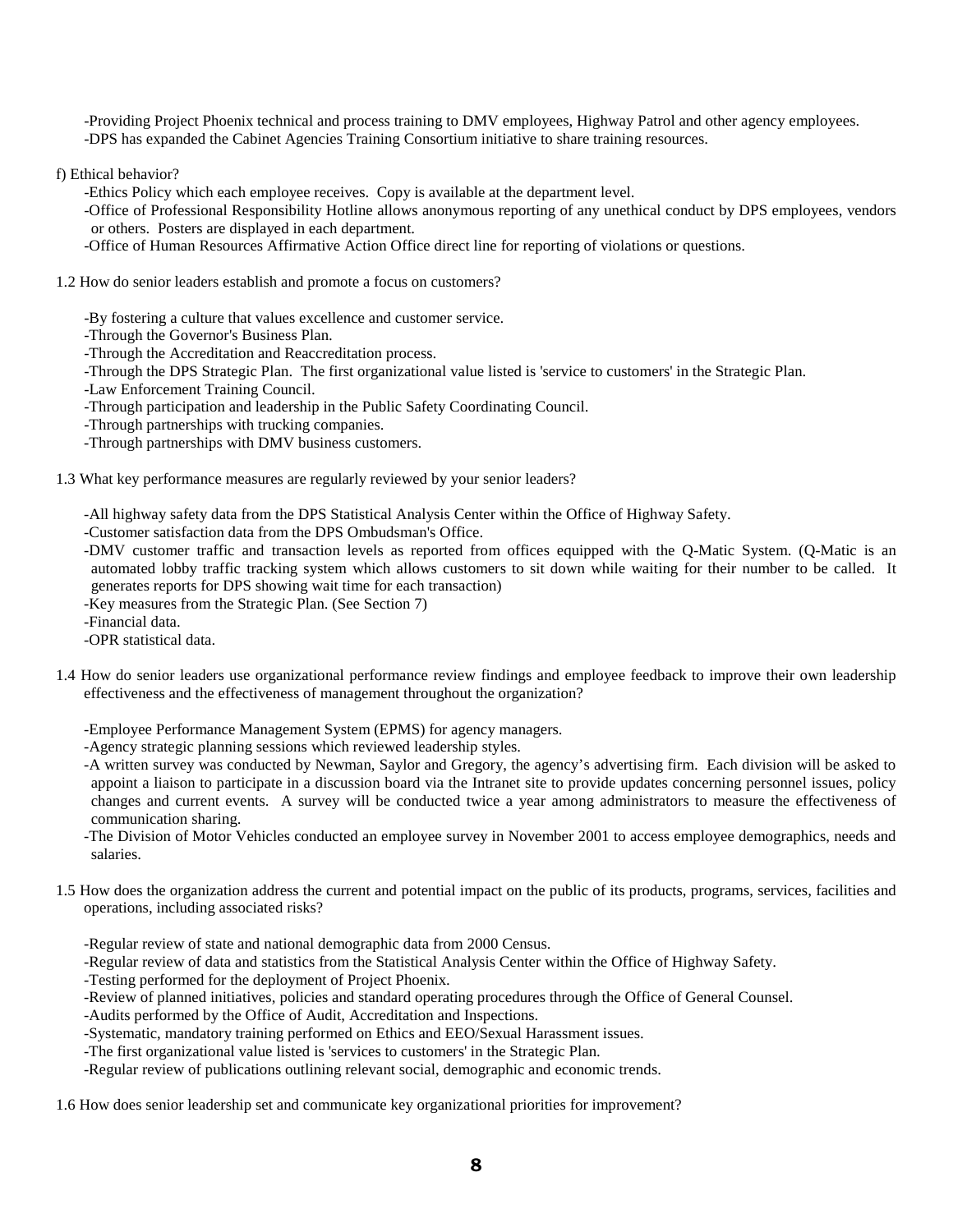-By routinely reviewing compliance with CALEA accreditation standards.

-Through the Strategic Planning process and the key measures contained therein.

-Based on greatest needs as articulated by customers, improvement priorities are identified and implemented as resources permit. Example: Project Phoenix; Highway Safety Initiatives.

-Through staff inspections.

-Highway Patrol continues to identify potential statewide emergencies to include coordination with outside agencies. A request has been submitted to establish the first work group in radiological preparedness.

-Continue to meet with local/state agencies to update the traffic control plan for a hurricane evacuation in 2002.

1.7 How does senior leadership and the agency actively support and strengthen the community? Include how you identify and determine areas of emphasis.

The Department of Public Safety is highly visible and involved with the community. There are a number of ways that we contribute, such as:

#### **DPS Community Involvement**

Child Safety Seat Inspections First Ladies Walk for Life Good Health Appeal United Way Campaign Harvest Hope Food Bank Brace-A-Child Summer Institute Families Helping Families Habitat for Humanity's Woman Build 2001 Community Health Charities State Fair Booth Public Information Phone System Muscular Dystrophy Campaign March of Dimes Walk America American Cancer Society Relay for Life

#### Examples:

The Office of Justice Programs participates heavily in the Public Information Phone System.

DMV employees raised \$275 for the White Knoll Middle School fire truck for the New York City Fund in November 2001. This was accomplished the week before the USC/Clemson game at DMV Headquarters. Paper helmets were sold for one dollar each and posted at DMV Headquarters. All donations were then presented to White Knoll Middle School.

DMV produces the South Carolina Driver's Manual and other publications that promote safe driving and offers an explanation of DMV services and requirements. These publications are provided to the public at no charge. DMV also makes presentations and hosts programs that promote the agency and the division to organizations and special interest groups as requested. Statistical information and instructional graphics are also provided for little or no cost.

The Office of Highway Safety raised over \$100 for the White Knoll Middle School fire truck for the New York City Fund in November 2001.

The Office of Human Resources participated in the United Way Car Wash, United Way Jail, Harvest Hope Food Bank, United Way, Community Health Charities, Families Helping Families, First Ladies Walk for Life, and Habitat for Humanity.

The Criminal Justice Academy organized a Families Helping Families and New York Police and Fire Widows and Children's Benefit cookout which raised \$800. The State Fair booth collected \$560 for the United Way and Harvest Hope Food Bank.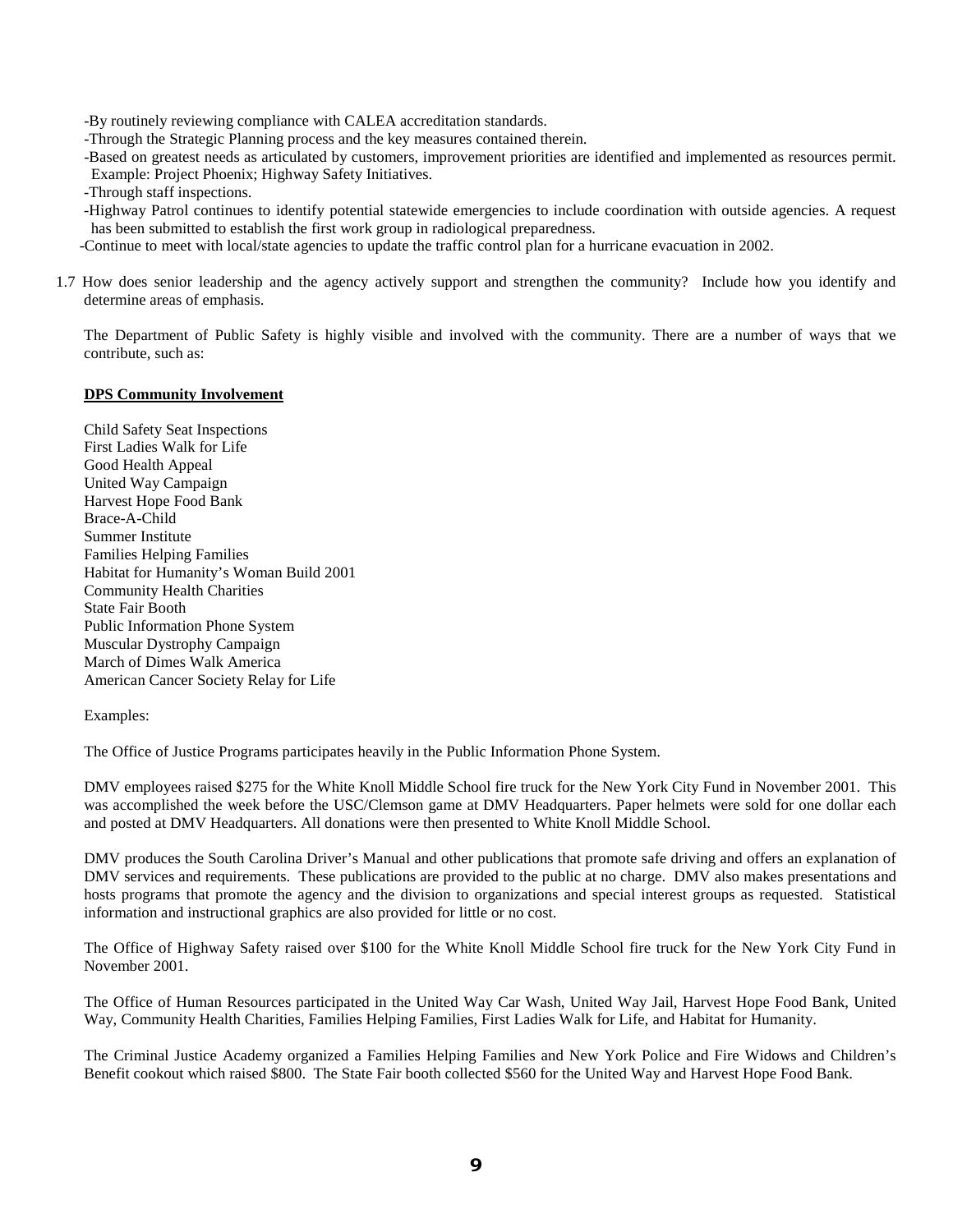SCDPS offices in the Midlands area adopted 23 families (49 people) through the 2001 Families Helping Families campaign. The following offices participated in the campaign: Headquarters, OEA, OHR, OJP, CJA, BPS, OPR, ITO, DMV, Financial Services, Training and Development, OHS, and the Office of Audit, Accreditation, and Inspections.

In addition to Families Helping Families, many DPS offices also contributed to a fundraiser for the family of Cynthia Pearson, a DPS employee who died of cancer.

Highway Patrol District One held child safety seat installation clinics, adopted families at Christmas, and sponsored the BAC Run Across the Midlands on March 29, 2002.

Highway Patrol District Four participated in Buck-A-Cup and United Way campaigns, the State Fair Booth, conducted child safety seat inspections, and distributed over 100 child booster seats as well as 20 child restraint seats.

Highway Patrol District Six: Raised \$1,200 for the United Way, \$200 for Families Helping Families, \$1,300 for MDA Lockup, and conducted an average of one child safety seat installation per month.

Highway Patrol District Seven: Raised \$508 for the United Way, \$310 for Community Health Charities, conducted 4 child safety seat inspections and issued 60 child safety seat inspections.

Highway Patrol (all districts) collected a total of \$83,513.20 for Easter Seals (Brace-A-Child).

The Office of Highway Safety, as part of it mission, attends community, corporate, state and federal based functions as a supporter, provides promotional items, informational and educational materials to various outlets, prepares and performs lectures, which could include instruction, education and/or could be informational providing avenues for funding. Assist local law enforcement with enforcement efforts, campaigns and press conferences. Our in-house Safety Center provides a host of free safety publications, videos, brochures, and promotional items to those customers/partners requesting this material.

The statistics area provides, at no or little cost, statistical studies to various customers. The Occupant Protection group travels the state supporting and providing to community groups child safety seat inspections, child safety seats and other giveaways, and assistance to mothers and guardians for the installation of car seats.

The Office of Highway Safety also strengthens the community by using federal funds to promote new and existing safety programs.

The Office of Highway Safety works with Highway Safety Advocates, which includes schools K-12, private organizations, Safe Communities, colleges, local governmental agencies, church groups, corporations, state and federal governmental agencies, automobile dealerships, law enforcement agencies, Diversity Outreach programs and many more.

### **Category 2 - Strategic Planning**

2.1 What is your Strategic Planning process, including participants, and how does it account for:

Since last year's Accountability Report, DPS has continued its strategic planning process. The Executive Steering committee consists of all members of DPS top management. These individuals represent the heads of all program areas, operational and support departments. A formal, yet easy to follow system has been established using DPS's newly established Intranet presence to allow each office and division to update the strategic plan in real time. All DPS employees have access to the most recent version of the strategic plan using the intranet site. Every objective in the strategic plan is linked to one of the seven Baldrige criteria. The strategic plan is complete and the Executive Steering Committee meets quarterly to review and update implementation of the plan. The last meeting took place on August 20, 2002. Subordinate unit managers also meet on a regular basis to review progress and make changes as necessary. The Strategic Plan has been updated as of August 27, 2002.

The DPS Strategic Plan (2001-2006) incorporates the Baldrige criteria and the Governor's Business Plan, and addresses (a) through (e) below by way of the four critical issues which form the basis of the plan.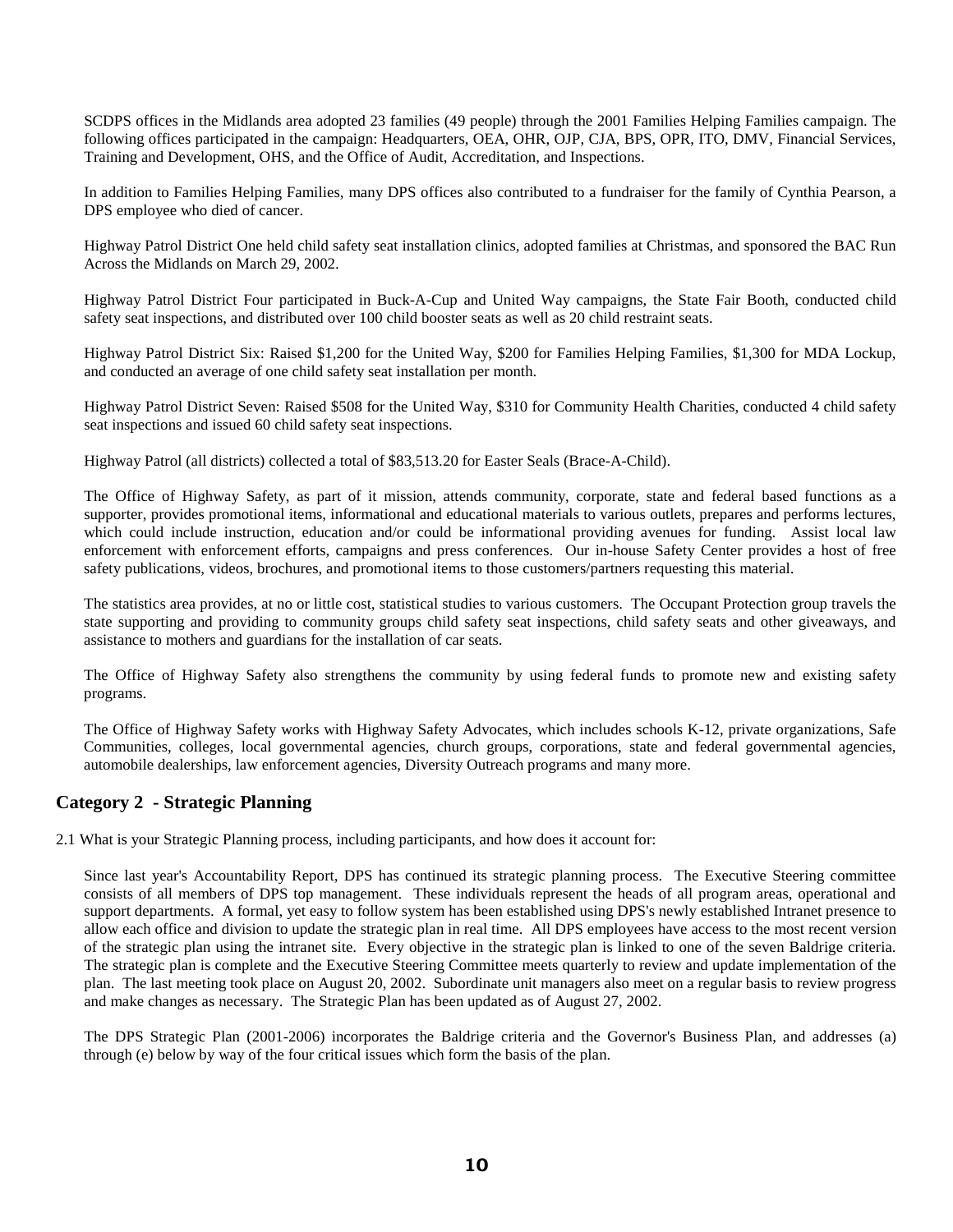#### **a. Customer needs and expectations?**

CRITICAL ISSUE 2-THE SOUTH CAROLINA DEPARTMENT OF PUBLIC SAFETY SHOULD PROVIDE EXCELLENT SERVICE AT ALL TIMES. Factors: Organizational culture. Training. Customer service improvements are recognized by the public. A tight job market. Inadequate pay and equipment.

Support from the Legislature.

Internal customer service.

#### **b. Financial, societal and other risks?**

#### CRITICAL ISSUE 3-TRAFFIC SAFETY

Factors: Speed-Fatal collisions which involve speed. Commercial Motor vehicles involved in fatal collisions. Being under the influence of alcohol as a factor in fatal collisions. Drivers over 55, and 21 and younger. Seat belt usage. Traffic safety education is an important consideration in reducing crashes, deaths, injuries and property damage.

External Factors: The state's growth in population, roadways, travel, crime, drivers and vehicles. Economic uncertainty. Limitations of state government financing. Legislation that increases responsibilities without increasing resources. Basing legislative and administrative decisions on limited information.

#### **c. Human resource capabilities and needs?**

CRITICAL ISSUE 1-THE SOUTH CAROLINA DEPARTMENT OF PUBLIC SAFETY STRIVES TO BE A UNIFIED **AGENCY** 

Factors:

Strengths.

Leadership.

Professionalism, commitment and experience found among many of the Department's personnel.

Strong knowledge of management and leadership methods found among the upper and middle management of the Department. Training.

Communication.

Difficulties recruiting and retaining qualified personnel.

#### **d. Operational capabilities and needs?**

#### CRITICAL ISSUE 1-THE SOUTH CAROLINA DEPARTMENT OF PUBLIC SAFETY IS NOT YET A UNIFIED AGENCY Factors:

Inadequate facilities to house the Department in Columbia and elsewhere.

Inadequate revenue.

Uncoordinated efforts to maintain and improve upon the technology available to the Department.

Agency level business processes that do not meet the needs of the subordinate units.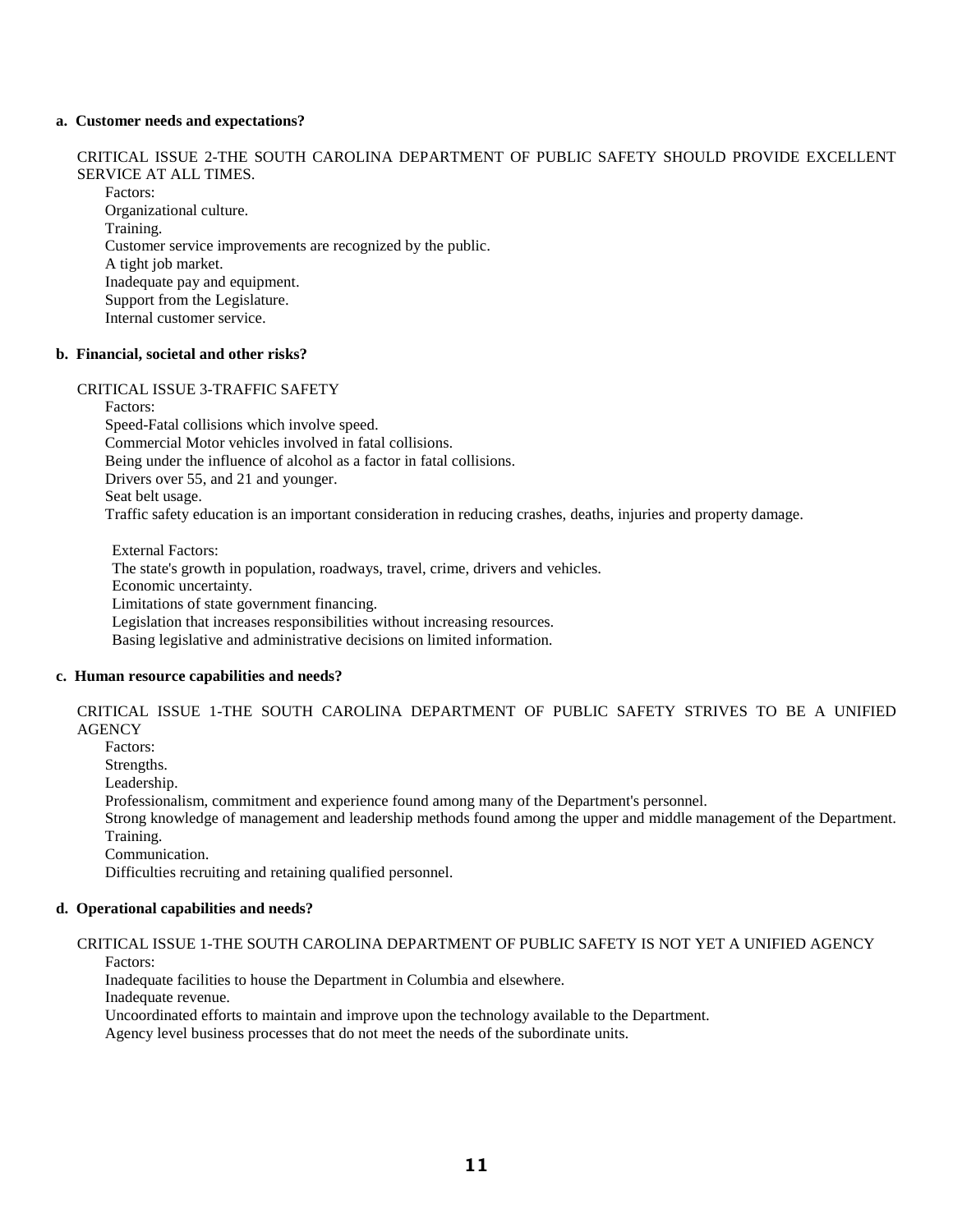#### **e. Supplies/contractor/partner capabilities and needs?**

CRITICAL ISSUE 3-TRAFFIC SAFETY

Factors: Coordinate activities with insurance companies regarding uninsured motorists. Develop partnerships with DOT and the Transportation Industry. Link DMV and enforcement through data sharing and training. Provide traffic safety education for the public and the legislature.

2.2 How do you develop and track action plans that address your key strategic objectives?

A formal, yet easy to follow system has been established using DPS's newly established Intranet presence to allow each office and division to update the strategic plan in real time. Each department has an appointed liaison to collect and submit updates to objectives for the Strategic Plan.

The Office of Audit, Accreditation, and Inspections tracks objectives and measures through each audit it performs. It is anticipated that this process will continue and that action plans will continue to be deployed throughout the agency.

Discussions are ongoing with Human Resource managers concerning how to include the mission of the agency in all EPMS documents and connect to the strategic plan and action plans.

2.3 How do you communicate and deploy your strategic objectives, action plans and performance measures?

All DPS employees have access to the most recent version of the strategic plan using the Intranet site. Each unit has an approved action plan as part of the Strategic Plan. Progress is reported on the DPS Intranet site monthly, quarterly and annually for the previous period. The Intranet calendar function may now be used to post events and share pertinent information with colleagues.

#### **Category 3 – Customer Focus**

3.1 Identify key customers and stakeholders.

DPS provides more direct services to more citizens of South Carolina than almost any other state agency. There is no limit to the ways in which citizens can interact with DPS employees; from the infant being buckled into a safety seat by a certified technician or an elderly citizen renewing a driver's license at DMV. Through the strategic planning process and other means, key customers and stakeholders have been identified as shown below.

The South Carolina Department of Public Safety serves customers from the general public, the private sector and the government sector.

#### **CUSTOMERS BY DPS DIVISION**

| <b>Highway Patrol</b><br>SC motoring public | Anyone traveling through SC requiring assistance |
|---------------------------------------------|--------------------------------------------------|
| <b>Violators</b>                            | Persons involved in motor vehicle crashes        |
| <b>Division of Motor Vehicles</b>           |                                                  |
| SC General Public                           | Non-United States citizens                       |
| Disabled customers                          | New residents                                    |
| Military                                    | Law enforcement                                  |
| Insurance companies                         | Legislature                                      |
| County tax offices                          | Banks and lienholders                            |
| Media                                       | Medical community                                |
| <b>Driving Training Schools</b>             | Judges and Court Administrators                  |
| Special interest groups                     | Federal agencies                                 |
| Other states and countries                  |                                                  |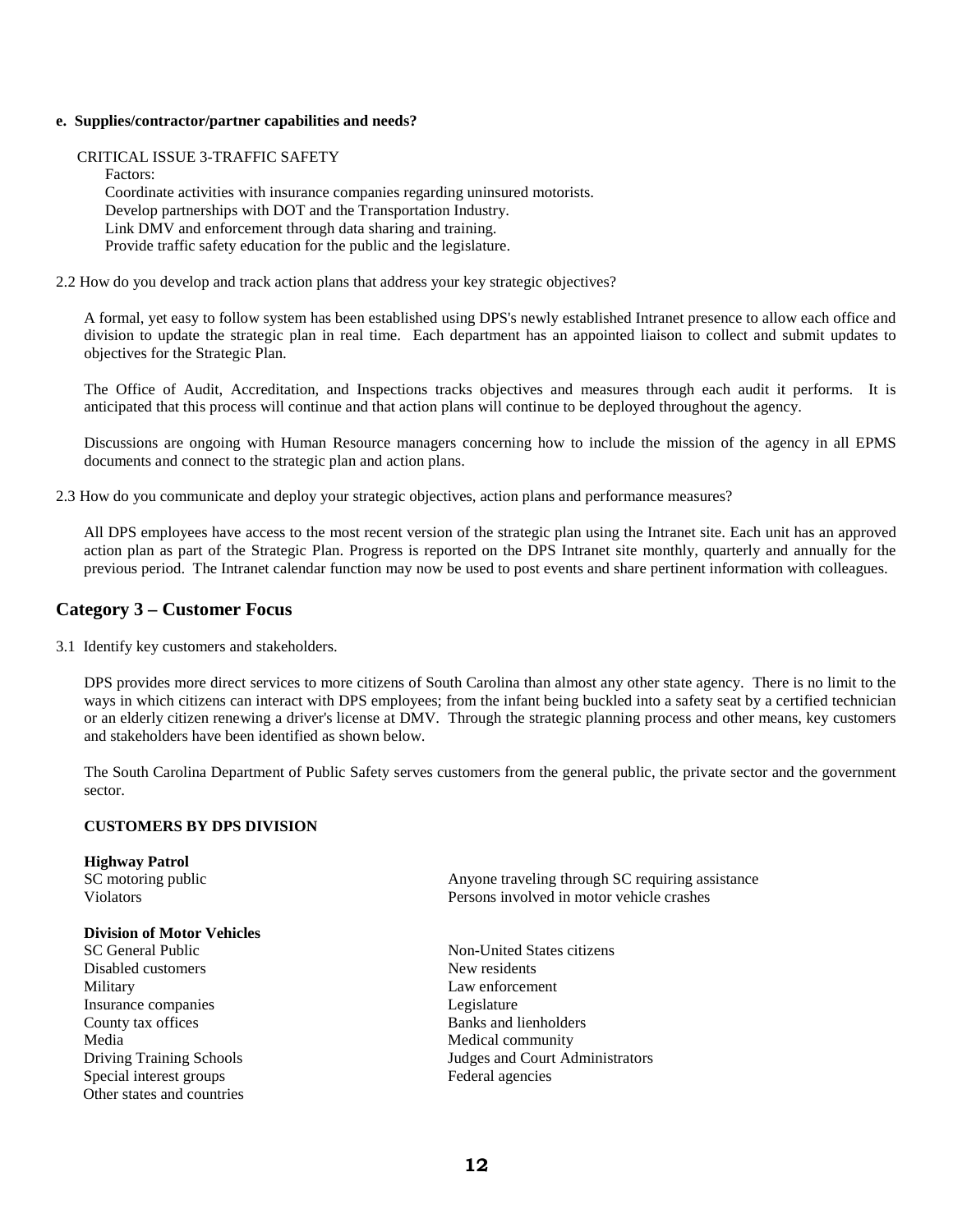| <b>State Transport Police</b> |
|-------------------------------|
| SC motoring public            |
| Ports Authority               |
| Commercial vehicle industry   |

#### **Bureau of Protective Services**

S.C. motoring public Contracted agencies Legislature Governor's Mansion Visitors to state buildings for tourism, hearings, etc. Court personnel

#### **Criminal Justice Academy**

County and local detention facilities Law enforcement associations Private citizens

# **Citizens**

Owners and drivers of commercial vehicles

SC motoring public State, county and local law enforcement agencies

#### **Office of Justice Programs**

Subgrantees on the state and local levels. (Annually the Office supervises up to 600 separate projects totaling approximately \$20 million dollars)

All local units of government large enough to support a law enforcement agency. This encompasses sheriff's offices, police departments and solicitor's offices.

State criminal justice agencies

Private non-profit organizations in the areas of juvenile delinquency prevention and victims of crime.

Non-criminal justice agencies Federal agencies The media Citizens

#### **Office of Highway Safety**

| Schools K-12                        | Safe Communities participants           |
|-------------------------------------|-----------------------------------------|
| Highway safety advocates            | Colleges                                |
| Local, state and federal government | Churches                                |
| Corporations                        | Diversity Outreach program participants |
| The media                           | <b>Citizens</b>                         |
| <b>Administrative</b>               |                                         |

SC motoring public **SC** motoring public **DPS** employees, managers and deputies

3.2 How do you determine who your customers are and what are their key requirements?

Through the strategic planning process and other means, key customer requirements are known for DPS customer groups. The primary way DPS identifies its customers is through the legislative mandates and initiatives, both new and existing, which the Department is required to implement. Customers are identified as any individual or entity who makes contact with the Ombudsman, the Director's Office or any other agency with whom DPS conducts business. The key requirement is to resolve a complaint and to be given information in a timely and professional manner.

3.3 How do you keep your listening and learning methods current with changing customer/business needs?

DPS employs a full-time ombudsperson to respond to inquiries from citizens and other states, other S.C. state agencies, resolve customer complaints, pass along kudos for excellent customer service to DPS employees and provide background for requested process changes and improvements. E-mails, faxes, telephones, cell phones, pagers and the DPS webpage are the most effective and most often-used tools in establishing and maintaining contact with customers.

DMV responds to customer correspondence and resolves issues for the general public and business customers through email, letters, telephone calls, stakeholder meetings and management meetings.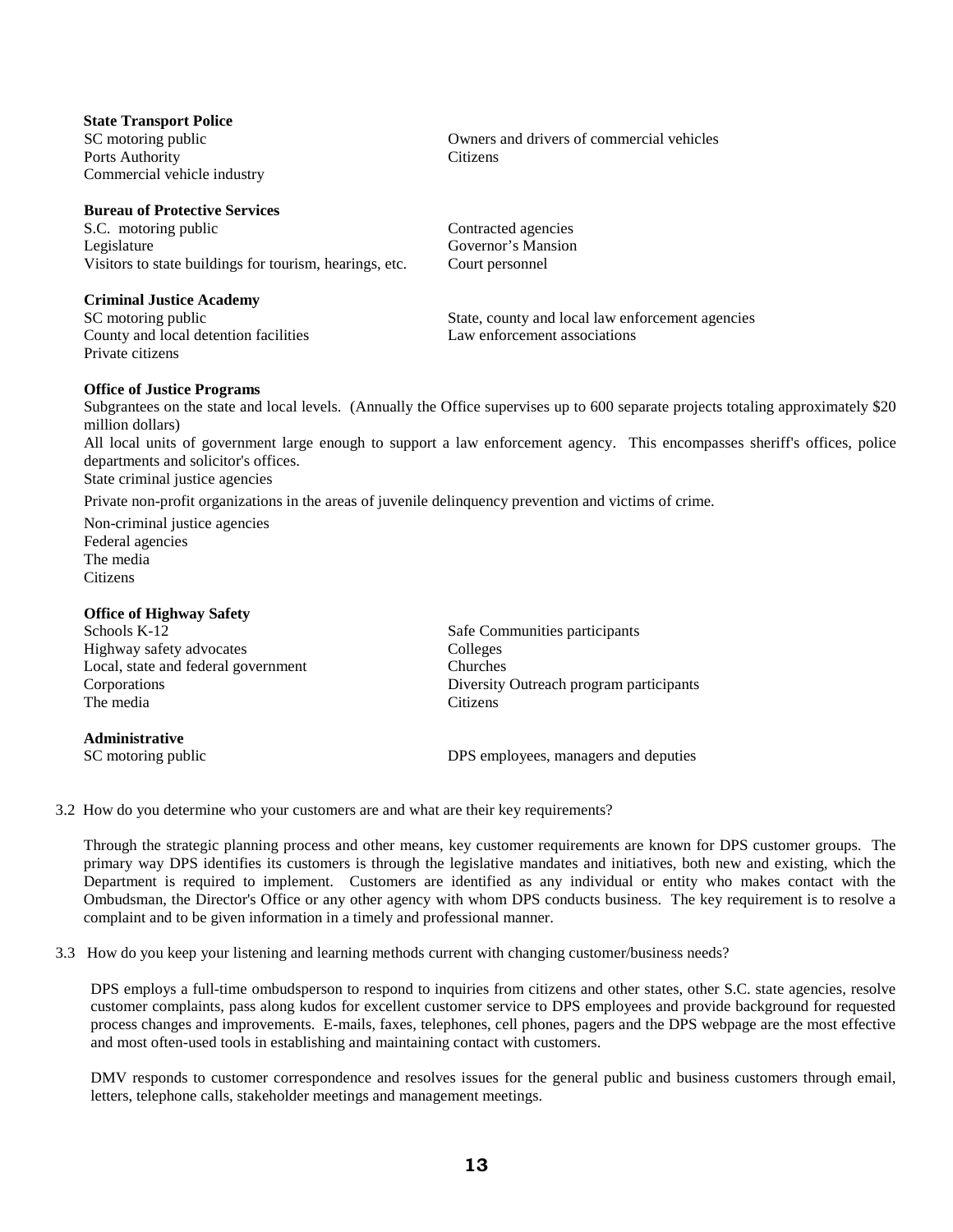3.4 How do you use information from customers/stakeholders to improve services or programs?

Information received from e-mail, the DPS website and the Ombudsman's Office is used on a regular basis to monitor the effect of customer service changes which have been made and to identify other potential changes.

The Office of Justice Programs continues to solicit evaluations and appraisals from subgrantees. A recent workshop for largest grant program (Byrne Program) participants resulted in excellent evaluations for workshop and previous customer service.

The Criminal Justice Academy uses several ongoing activities to keep abreast of performance and customer needs such as job task analysis (completed January 2002), instructor ride-alongs, instructor reviews, field reviews, Basic Law Enforcement/Basic Jail Training evaluations, participation in the Regional Training Steering Committee, the Training Officer Association, the Chiefs' Association, and the Sheriffs' Association.

The Highway Patrol uses both complaints and commendations received as appropriate. They are received and investigated by district Headquarters or OPR. A complaint tracking system is maintained by OPR with an annual report indicating breakdown of complaints by type, trooper's name, and disposition, allowing corrective measures to be taken. Use of Force Reports and Collisions involving state vehicles are being monitored for officer safety concerns and reviewed to determine if training issues exist and, if so, to create a lesson plan for future instruction.

The Bureau of Protective Services monitors complaints occurring at the State House and Governor's Mansion.

The State Transport Police examines each complaint received to determine trends in complaints so appropriate action may be taken.

The Office of Highway Safety uses information from the following: Traffic Occupant Protection Strategy Training Forum, "Fasten for Life" regional briefings, 20<sup>th</sup> Annual Lifesavers Conference, four-day CPS Technician training seminars, four-day technician classes, press events focusing on Child Passenger Safety and promoting Safe Communities/NETS (Network of Employers for Traffic Safety).

Legislation has been passed for the elimination of random sampling for vehicle insurance verification effective July 1, 2002. A DMV section dealing with insurance companies will be effective the second quarter of calendar year 2003. A working group will be established in July 2002 to promulgate regulations concerning the interface, including measures to determine the impact on the total number of uninsured motorists.

DMV receives, responds to and monitors both positive and negative feedback from customers. Complaints are investigated and corrective action is taken when required. Positive customer feedback is commended to employees.

DMV surveyed non-commercial driving schools and instructors for their input regarding the revision of the SC Driver's Manual and meets with other stakeholder as needed to resolve issues and improve services.

3.5 How do you measure customer/stakeholder satisfaction?

In general, measures of customer satisfaction are identified as: a reduction in citizens and stakeholder complaints, letters of recognition for specific employees or divisions, positive trends in key measures, and audits/reviews performed by the Office of Audit, Accreditation, and Inspections.

| <b>Highway Patrol</b> | Communication with the community                                                                      |  |  |  |
|-----------------------|-------------------------------------------------------------------------------------------------------|--|--|--|
|                       | Traffic collision statistics                                                                          |  |  |  |
|                       | <b>Fatality statistics</b>                                                                            |  |  |  |
|                       | Tracking correspondence that is received in Headquarters                                              |  |  |  |
|                       | Citizen survey                                                                                        |  |  |  |
|                       | <b>Division of Motor Vehicles</b> Comment cards that are logged monthly and appropriate action taken. |  |  |  |
|                       | Feedback from presentations                                                                           |  |  |  |
|                       | Email and website feedback                                                                            |  |  |  |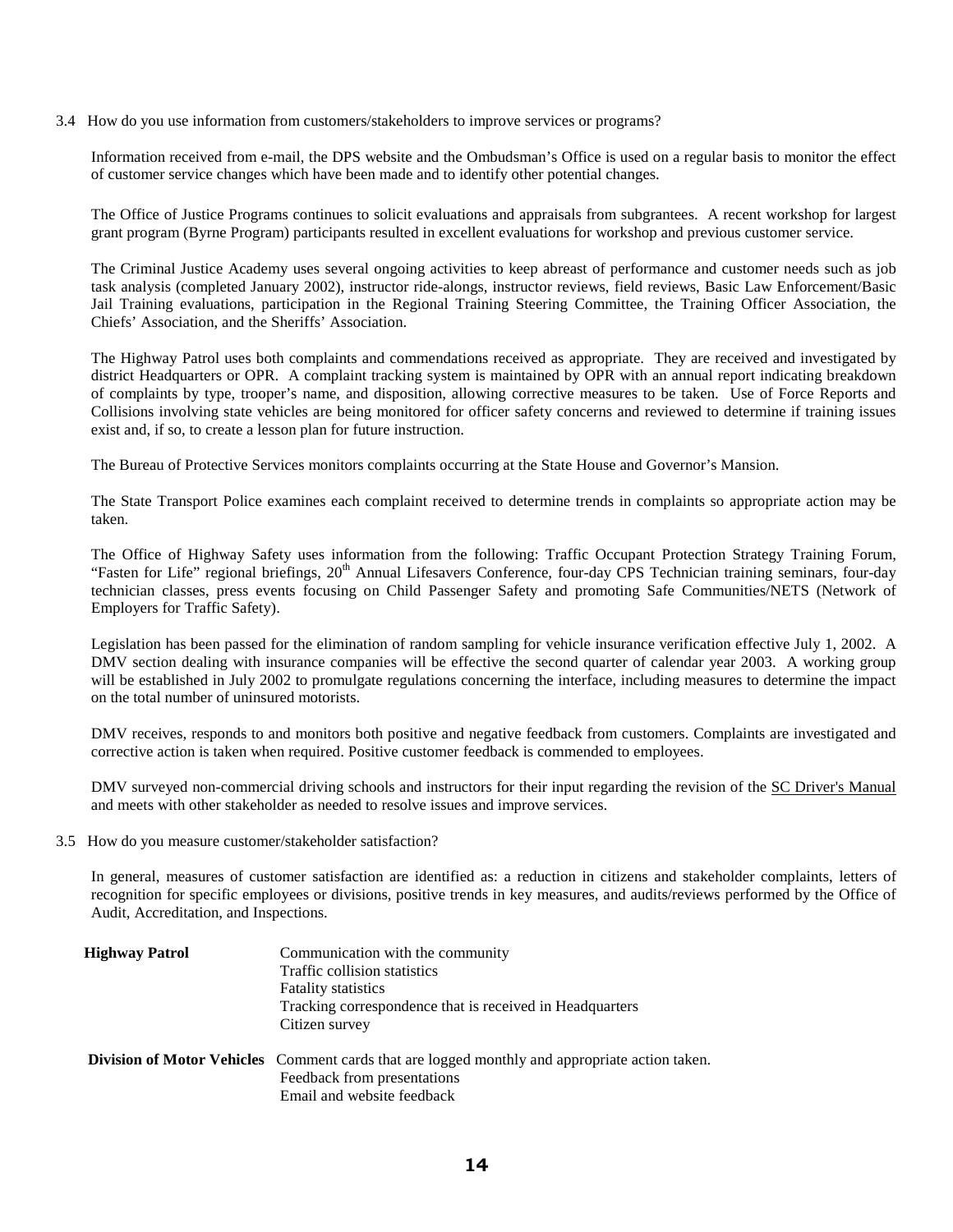|                                                      | Legislature<br>Safety presentations<br>Surveys                                                                                                                                      |
|------------------------------------------------------|-------------------------------------------------------------------------------------------------------------------------------------------------------------------------------------|
|                                                      | Feedback from correspondence                                                                                                                                                        |
| <b>State Transport Police</b>                        | SafetyNet data                                                                                                                                                                      |
|                                                      | Highway safety data                                                                                                                                                                 |
|                                                      | Letters of satisfaction                                                                                                                                                             |
|                                                      | Public relations activities                                                                                                                                                         |
|                                                      | Citizen survey                                                                                                                                                                      |
| <b>Bureau of Protective ServicesContract renewal</b> |                                                                                                                                                                                     |
|                                                      | <b>Commendation letters</b>                                                                                                                                                         |
|                                                      | Citizen survey                                                                                                                                                                      |
| <b>Criminal Justice Academy</b>                      | Course critique sheets are employed to measure student satisfaction of the training, facilities, and<br>overall experience at CJA.                                                  |
|                                                      | Task analyses are employed to weigh the course content relevancy against the practical field<br>application. Test grades and completion rates also help to measure student success. |
| <b>Office of Justice Programs</b>                    | Written, telephone and e-mail survey feedback                                                                                                                                       |
|                                                      | Workshop evaluations                                                                                                                                                                |
|                                                      | Measurement data from quarterly reports                                                                                                                                             |
| <b>Office of Highway Safety</b>                      | Letters of appreciation                                                                                                                                                             |
|                                                      | Federal and office surveys                                                                                                                                                          |
|                                                      | Cards received                                                                                                                                                                      |
|                                                      | Quarterly meetings                                                                                                                                                                  |
|                                                      | Program workshops                                                                                                                                                                   |
| Administrative                                       | Feedback from internal customers                                                                                                                                                    |
|                                                      | Measurement results                                                                                                                                                                 |
|                                                      | Process improvements                                                                                                                                                                |

3.6 How do you build positive relationships with customers and stakeholders? Indicate any key distinctions between different customer groups.

DPS builds relationships with its diverse customer groups, which can be distinguished mainly by those customers who choose to deal voluntarily with DPS and those who do not.

State Transport Police – R.L.Polk is working on programs at Motor Carrier Services to improve their registration system. SC is preparing to join the IFTA and IRP Clearinghouses which will improve the efficiency of the One-Stop Shop. New laptop computers have been purchased for use by field enforcement personnel to improve the accuracy, timeliness, and reporting of compliance reviews, inspections and other activities for the commercial vehicle safety program. A new information technology manager has been hired for STP. Staff members will travel to Washington State in July to examine the web-based registration network for commercial vehicles as part of our CVISN plan.

The Office of Human Resources is using the DPS webpage to provide vital information for both internal and external customers. This information includes job postings, state applications, a staff directory, an organizational chart, Human Resource forms, and directions to the Human Resource Office.

The Office of Audit, Accreditation and Inspections offers support and assistance in meeting development of process and technological solutions to address customer needs.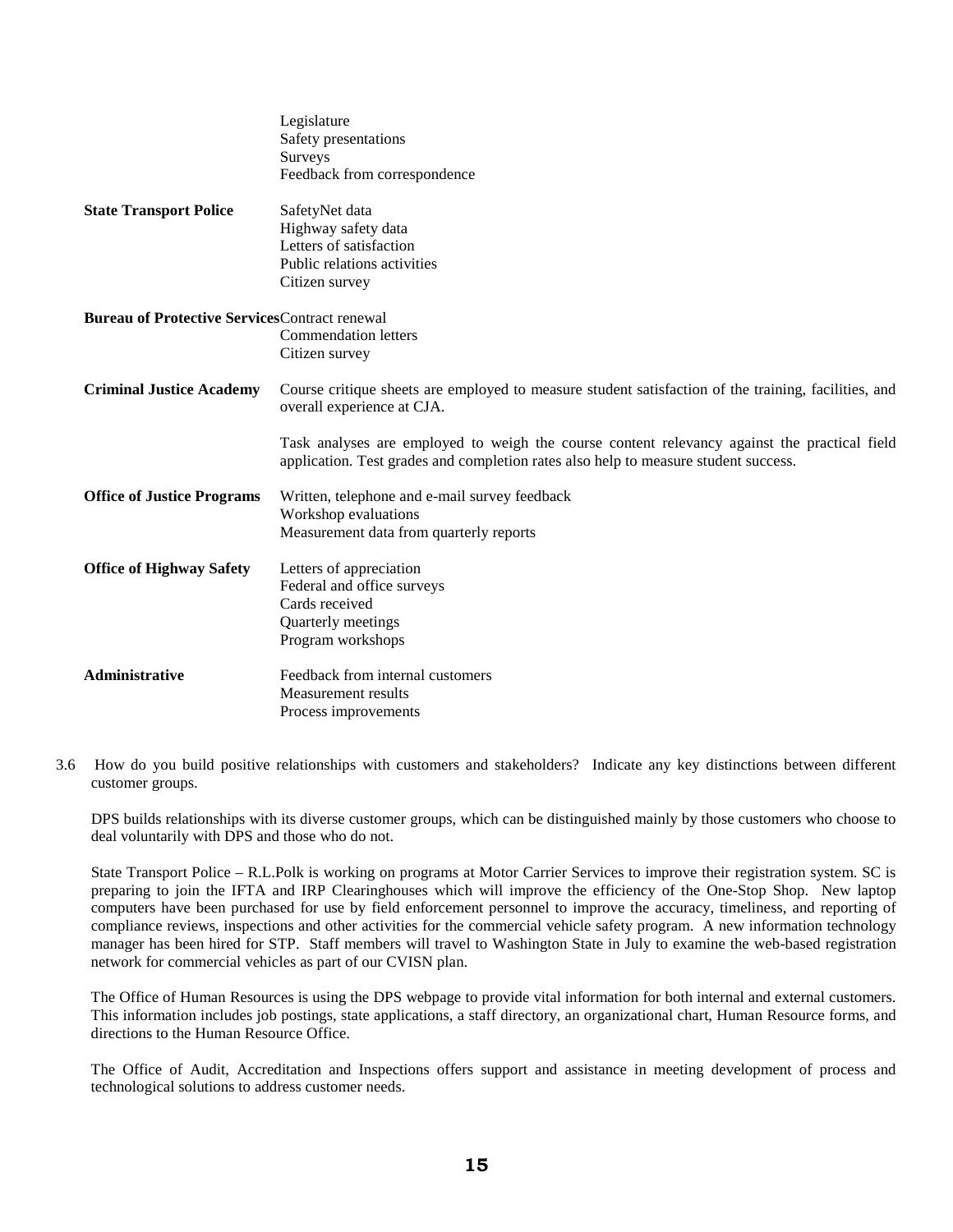The Office of Justice Programs has contracted with the Smart Person Program. Services are scheduled to begin in July to work on the Grants Management and Tracking System which is expected to significantly lower costs and on-time execution.

The Office of Training and Development is using the OnTrack system to maintain more accurate and up-to-date training records. The Criminal Justice Academy is using computer-based activities in dealing with other law enforcement agencies. CJA is presently broadcasting 12 hours of training per week on closed circuit TV. Web-based and CD-ROM based training is currently under review for future use. Construction of two distance learning classrooms will be complete July 2002 with training to begin shortly thereafter.

The Office of Information Technology has made substantial progress in leveraging existing technology in the development of a Project Management framework that will provide a standardized process to better manage time, budget and resources. It will also evaluate technical solutions, align them with customer needs, and better support the Agency's strategic plan.

The Office of Highway Safety is continuing preparations to enhance its web site to include the "Saved by the Belt" slogan. Grant applications and other information are now on the web site. The "Fasten for Life" web site was established by NS&G, with OHS and OEA working to inform visitors about the importance of using seat belts and child restraint seating.

Office of General Counsel– Freedom of Information Act information is now available on the DPS Web site.

Two bills were introduced last year to enact a primary seat belt law. However, neither of these bills received support needed to the necessary three readings in the House and Senate to become law. A bill was passed on July 1, 2001, however, that made the enforcement of the seatbelt law primary for individuals 17 and under. DPS will continue to support legislation calling for a primary seatbelt law regardless of age.

The DPS Youth Program Manager brought together several highway safety professionals from SC HP District #6 including a Community Resource Officer, a EMS representative, and a member of the North Charleston police to conduct educational presentations in high schools in Charleston County. The Youth Program Manager participated in key events and met with school officials about grant funding opportunities. Five mock crash events were held to create a live auto crash showing visual effects of what happens. OHS has been working on developing a youth/alcohol traffic safety planning and strategic document to serve as a guide for highway safety efforts for the upcoming year and continues to make contacts with high schools with efforts underway to reach high-risk individuals (ages 21-25).

A proviso was passed this past legislative session that creates a Motor Carrier Advisory Committee. The committee met on May 30, 2002 with the next meeting scheduled for August 6, 2002. The committee is comprised of members from STP, the SC Trucking Association, the trucking industry, SCDOT, the Public Service Commission, the Federal Highway Administration, and the Federal Motor Carrier Safety Administration.

The Office of Highway Safety has employed Newman, Saylor & Gregory to develop a wide range of public education and information campaigns with potential for reducing traffic-related deaths and injuries. Their task also includes building partnerships within the law enforcement community, government, private and public sectors, medical community and other stakeholders. A steering committee comprising internal and external representatives provides direction in the campaign—the largest in DPS history. PSAs are running at media outlets emphasizing occupant protection from the standpoint of victims and law enforcement. Progress on the Youth Video Project with SCETV, SCDOE, HP, local law enforcement agencies, and the Richland County EMS is scheduled to run June 2002. The Senior Planner serving on the HP committee is tasked with developing a Fatality Reduction Plan for the state. The committee was formed to look at key enforcement strategies, educational approaches, and funding options to reduce crashes, injuries and fatalities. The Enforcement campaign, including Memorial Day 2002 blitz, will be running with 'Fasten for Life' commercials.

The Division of Motor Vehicles communicated in advance with all customers regarding the changes due to Project Phoenix through stakeholder meetings, press conferences and news releases, bulletins, correspondence, website updates and signs posted in branch offices. The DMV website has been updated and contains detailed information regarding Project Phoenix. Office closings and special requirements were also posted on the website and on branch office signs.

DMV seeks to improve services through partnerships with business customers and stakeholders. The division actively seeks feedback and input from these entities and maintains strong business relationships. DMV also uses the Intranet to make information available to all types of customers. The website received the "Notable State Document Award" from the South Carolina State Library in March 2001.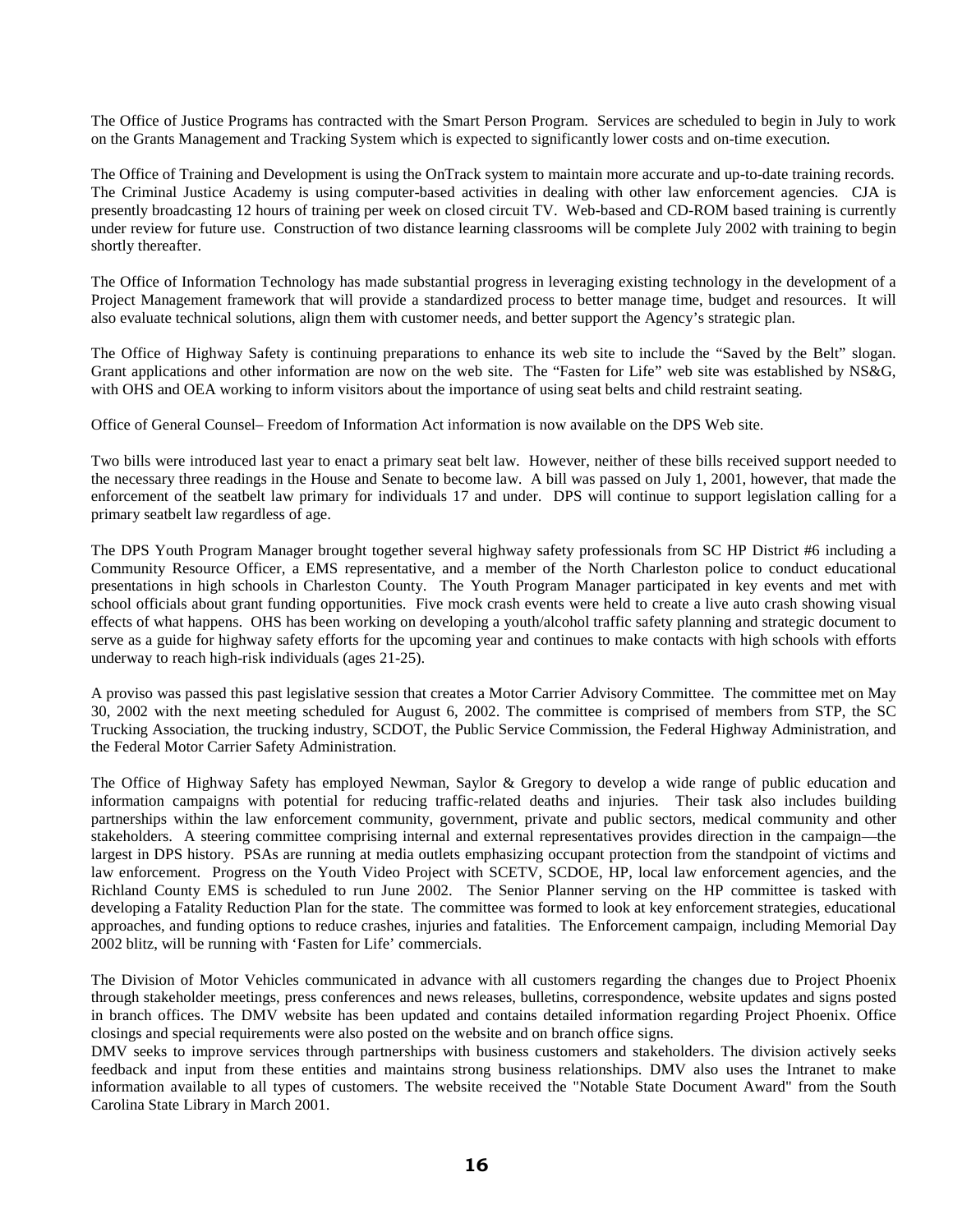DMV builds relationships with customers through promotional campaigns and publications that target young drivers. The "Prom Night Blues" poster was produced and distributed to high schools across the state to encourage teens to avoid drinking and driving. A high school essay contest was also held in conjunction with the poster distribution. The Graduated Licensing brochure was also revised in compliance with Bill 3933, which became effective March 6, 2002, and revised the laws relating to South Carolina beginner permits, conditional driver's licenses and special restricted driver's licenses. DMV has also developed a "Survive the Drive" campaign that targets college-age drivers. Posters and brochures will be distributed in the fall of 2002 during the campaign. DMV has developed materials targeted for non-citizens and teen drivers. A working group has been established to identify other areas of concern.

# **Category 4 – Information and Analysis**

4.1 How do you decide which operations, processes and systems to measure?

Key measures were identified through the strategic planning process. These measures are directly related to the Governor's Business Plan, Agency Strategic Plan, agency mission and the requirements communicated from stakeholders, citizens, the Governor's Office, General Assembly and suppliers. The DPS measurement system also incorporates national benchmarks provided by organizations such as the National Highway Traffic Safety Association relative to our most critical indicators. One example of this would be the Mileage Death Rate which shows highway deaths for miles traveled on an objective national basis.

During FY02, DPS continued its activity-based costing process by analyzing security contract services provided by the Bureau of Protective Services to other state agencies.

DPS performed a base budget analysis of DMV to create a comprehensive service and product array, determine unit costs for services and products and identify performance indicators.

DPS performed a workload analysis of its telecommunication centers to determine activity levels within certain time periods.

In all cases, Department measures are traceable to strategic goals as in the Strategic Plan and Reaccreditation package.

4.2 How do you ensure data quality, reliability, completeness and availability for decision-making?

The DPS Statistical Analysis Center (SAC), located in the Office of Highway Safety, is the centerpiece of our data collection and validation. SAC prepares the annual South Carolina Traffic Collision Fact Book with over 130 pages of information on traffic crashes, deaths and injuries. It is a valuable and validated tool for law enforcement, legislators, traffic safety advocates and others striving to improve highway safety and is widely used both within and outside DPS. Prepared by professional statisticians, the reliability and validity of this information is unquestioned. Information is presented in a concise and readable format for every imaginable variable relative to the factors influencing highway safety. Data collected by the Office of Highway Safety is used as a basis for the development of agency highway safety initiatives such as those aimed at seatbelt usage and driving under the influence. See Category 7, Tables 7.2 (A-H) for examples of this collected data.

DMV maintains office general activity data on the Legacy mainframe system. Although this information is reliable, the new Project Phoenix Oracle database will allow DMV to expand the type of reports produced. The Division of Motor Vehicles Information Technology/Project Phoenix Teams worked in unison to purge DMV records prior to the implementation of the new application. Examples of the data used in the purging process include a data comparison with vital statistic and social security records.

4.3 How do you use data/information analysis to provide effective support for decision-making?

All of the sources above are actively used by the Director and Executive Steering Committee to support data-based decision making for ongoing initiatives and to identify needed improvements. This information is proactively sought and used at the appropriate time by personnel responsible for research and implementation of legislative mandates and other process changes.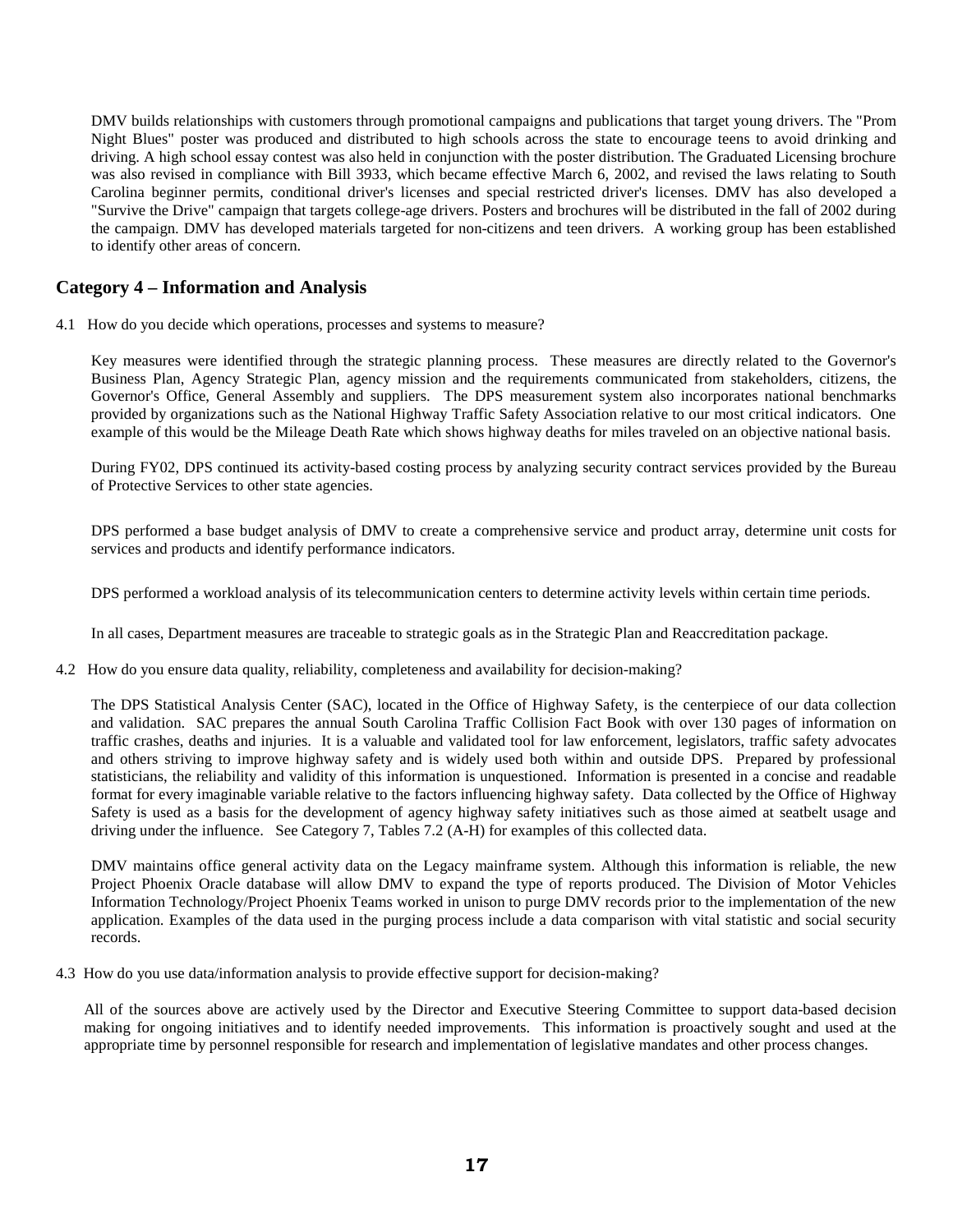The Office of Information Technology is continuing its efforts to promote cross-training among personnel, meeting with vendors and other enterprises, evaluating new technology for ease of use and administration, and designing an Intranet site for all DPS users in order to make use of technological solutions.

Divisions continue to report that employees are able to use assigned software. Many divisions report the desire for additional training as funding permits.

The DPS Office of Accounting continues to provide training/assistance for the Electronic Report Writer system.

Implementation of the Grants Management and Information System is currently on track for the Office of Justice. ITO has engaged a firm under a Smart Person contract to begin consulting services. Not only will the GMIS be developed more rapidly than under the standard MMO process, but the cost is expected to be significantly less than originally projected.

State Transport Police has hired an IT manager to update current systems and to assure that most current programs are available. A survey has been conducted of all STP employees to determine their software and training needs.

The Criminal Justice Academy Technology Process Action Team has completed all activities. Pertinent CJA employees have completed LETS training. Distance learning is ongoing.

The Highway Patrol has now been trained in the use of Outlook software.

The Office of Highway Safety continues to work with HP, STP, DMV and the Office of Vital Statistics in developing programs to enhance the way we look at traffic crashes; i.e., data collection, causes, vehicle defects, etc. Statistics are created to identify problem areas. Crash zones across state are now incorporated into the Fasten for Life Website. OHS is working with the Office of Vital Statistics to develop charts and graphs to provide direction.

The Division of Motor Vehicles monitors customer wait times using the Q-Matic traffic management system in several large offices across the state. By monitoring the wait times, transaction type, and clerk availability, the system gives DMV branch managers the ability to serve more customers in a shorter period of time. DMV uses office activity data to determine staffing needs and process reassignments.

4.4 How do you select and use comparative data and information?

All national law enforcement, motor vehicle and police training information is the cornerstone resource whenever planned changes are made. DMV's active participation in The American Association of Motor Vehicle Administrators (AAMVA) provides valuable comparative data for benchmarking both improvement initiatives and the results they produce. The DMV Director and his staff regularly review AAMVA publications and communicate with their counterparts in other states to assess S.C. DMV's standing relative to comparable states. The AAMVA website provides DMV the opportunity to interact with other state motor vehicle administrators, ask questions, test solutions and avoid 'reinventing the wheel'.

The Office of Human Resources serves as a focal point in collaborating with other DPS divisions for salary comparisons, EEO performance and other indicators with other agencies and states. Additionally, the Highway Patrol, State Transport Police, and the Bureau of Protective Services periodically perform workload assessments.

Wherever and whenever possible, comparative data is used to assess DPS performance relative to comparable entities.

# **Category 5 – Human Resources**

5.1 How do you and your managers/supervisors encourage and motivate employees (formally and/or informally) to develop and utilize their full potential?

There are a number of ways that the Department of Public Safety's managers and supervisors encourage and motivate employees to develop and utilize their full potential. Some of those ways include the following: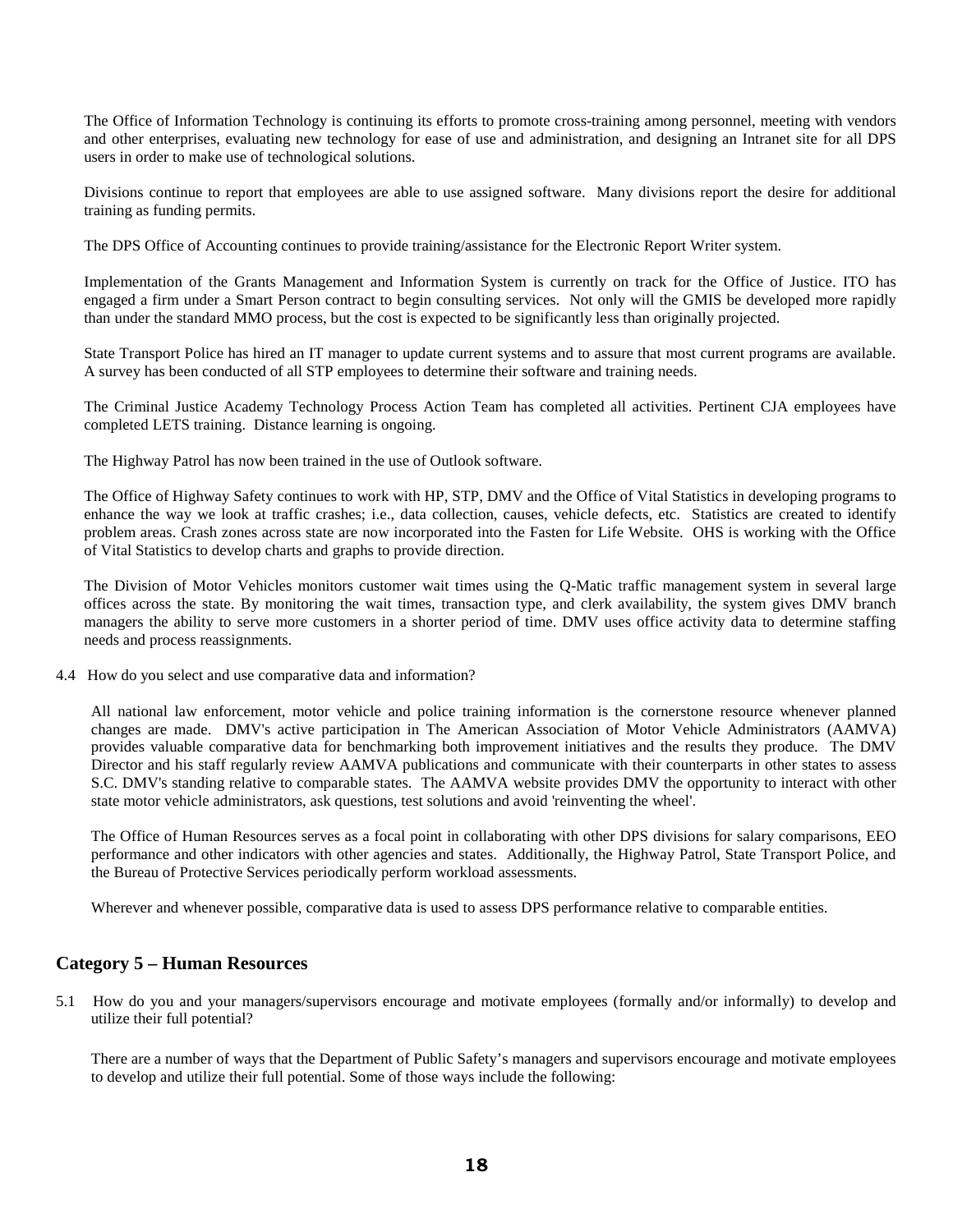Department Workforce Plan-The Human Resources Administrator attended a Workforce Planning training session hosted by the Budget and Control Board. A team will be formed to decide how to collect the necessary data to formulate the Plan.

The Office of Human Resouces conducts a one-day orientation for newly hired DPS employees twice a month.

Special awards are presented to winners at an annual program in the following categories: Director's Award, Commissioned Officer of the Year, Equal Opportunity Award, BPS Officer of the Year, Highway Patrol Trooper of the Year, STP Officer of the Year, CJA Instructor of the Year, DMV Employee of the Year, and DPS Employee of the Year. Quarterly awards are given to an employee in the following categories: Regional Law Enforcement Awards, Special Operations Award, Weight Specialist Award and the Headquarters Award.

Highway Patrol gives quarterly awards in the following areas: District Award, Aggressive Criminal Enforcement (ACE) Team, MAIT Team, Telecommunications

BPS gives an Officer of the Month award.

Flextime is used by approximately 125 employees

Career Paths are set up for the following: Law Enforcement Officers, MAIT Team, Telecommunications, CJA Instructors

The Office of Training and Development was formed in July 1998 to address the agency's training needs, including an extensive in-house training program for all employees, a comprehensive leadership series for managers and supervisors (mandatory for first-line law enforcement supervisors) and a full-day orientation program for new employees implemented in 1998.

DPS was instrumental in spearheading a training consortium with representatives from other cabinet agencies with the goal of sharing resources and talent. A comprehensive calendar comprising a variety of training classes has been sponsored and well received. A website has been established (www.CATC@state.sc.us) so DPS employees may access training consortium information from their PC's.

The Division of Motor Vehicles has developed a comprehensive employee career path based on knowledge and skills rather than years of service. The career path will give employees the opportunity to advance, make them feel more confident about their future with the agency, and help create higher employee morale. Funding is not yet available to implement the program.

DMV developed a 12-week program to boost employee morale, develop office teamwork, and increase office productivity. Designed as a game, the DMV Superbowl required offices to determine their baseline productivity levels and choose mascots for their teams. Teams held "pep rallies" prior to the beginning of the program. Office points were determined by productivity percentage increases. During the game, DMV offices averaged a 25% increase in productivity.

DMV supports division-wide communications and encourages employees to submit their ideas and employees news for the DMV Motorvator, the division newsletter that is sent to employees each month by email. Employees also receive the Kudos Count! newsletter that highlights positive customer feedback for DMV employees.

5.2 How do you identify and address key developmental and training needs, including job skills training, performance excellence training, diversity training, management/leadership development, new employee orientation and safety training?

Several informal methods of assessing needs have been used, such as: asking for feedback from participants at all training functions and tracking and summarizing evaluations, asking for input from management personnel, receiving direction from the Director's Office, and responding to requests for training or consultation from managers and employees.

Research and development are also used to determine what topics are in demand in the current work environment. Law enforcement personnel and those requiring certification have a training/performance plan and are required to attend in-service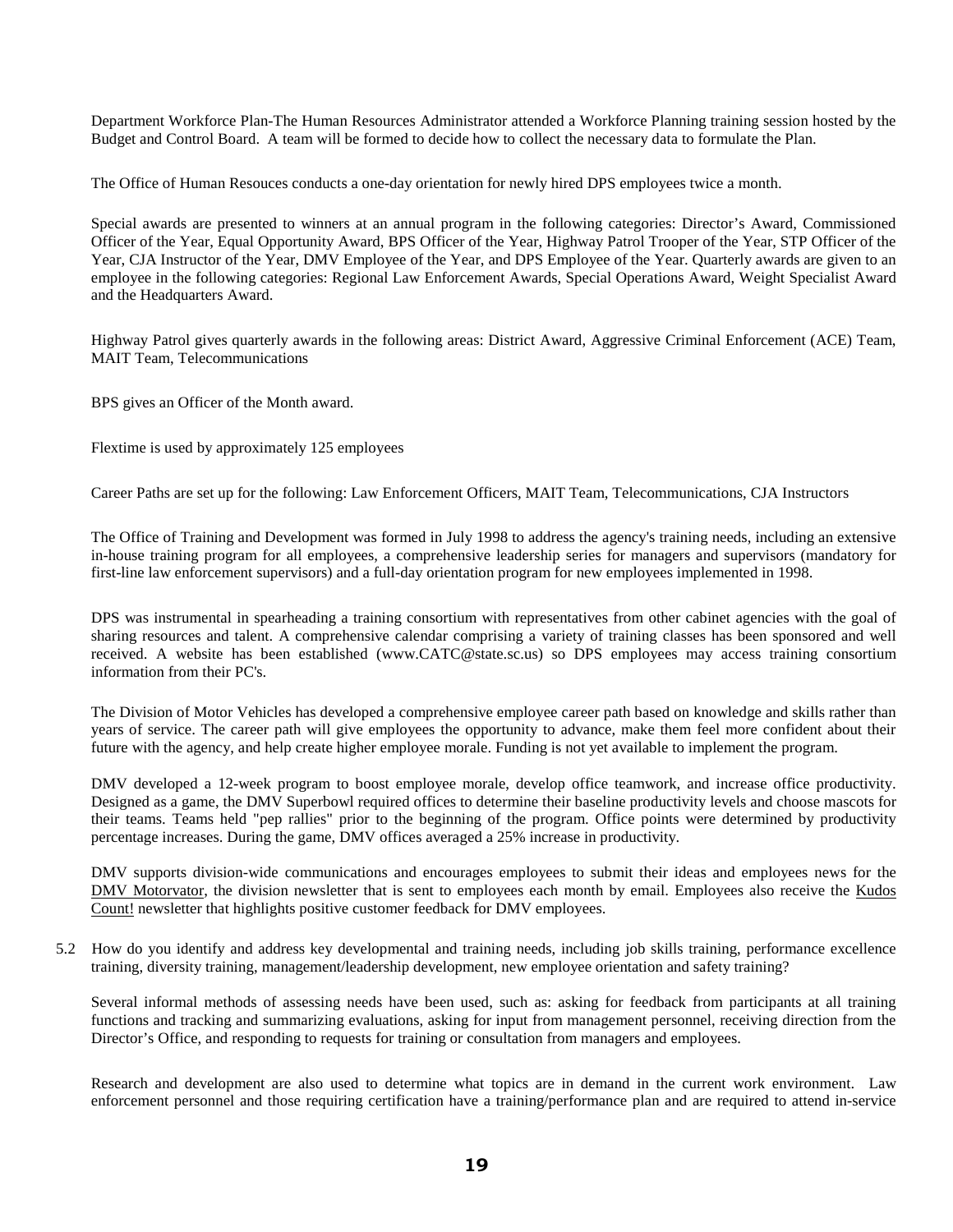and training sessions to maintain certification and/or to get promoted. The Highway Patrol Training Unit plans, conducts, coordinates and tracks the training for troopers. Training effectiveness has been routinely measured at a basic level through participant evaluations. A follow-up survey was conducted regarding the law enforcement leadership series. All non-law enforcement personnel who hold positions requiring pre-service or in-service training are mandated to receive required training based on their positions. Examples include attorneys, telecommunications operators, weight specialists, license examiners, and instructors. Supervisors monitor training requirements to ensure that required training is received.

Divisions continue to report that employees are now able to use assigned software. Many divisions report the desire for additional training as funding permits.

The Accounting Department within the Office of Financial Services continues to provide training/assistance for the Electronic Report Writer system.

Implementation of the Grants Management and Information System is currently on track for the Office of Justice. ITO has engaged a firm under a Smart Person contract to begin consulting services. Not only will the GMIS be developed more rapidly than under the standard MMO process, but the cost is expected to be significantly less than originally projected.

The State Transport Police has hired an IT manager to update systems and assure that most current programs are available. A survey has been conducted of all employees to determine their software and training needs.

The Criminal Justice Academy Technology Process Action Team has completed all activities. Pertinent CJA employees have completed LETS training. Distance learning is ongoing.

Implementation of the Department Workforce Plan is underway.

The Affirmative Action Plan has been developed, approved and published. Action-oriented programs have been developed to address underutilized job groups.

A formal training needs assessment preliminary survey will go out via email to managers on August 1, 2002. Pending results of survey and other needs assessment results, a training plan will be developed by the first quarter 2003.

A Safety and Health Unit has been established within the Office of Audit, Accreditation, and Inspections. One of the primary responsibilities of this unit is to identify and deliver required OSHA training courses. Additionally, the unit is developing a department-wide safety committee to better recognize needed training.

DMV evaluated employee-training needs for Project Phoenix and developed training programs for every office and function. Employees received in-depth technical and process training as well as practice time in their offices prior to system deployment.

5.3 How does your employee performance management system, including feedback to and from employees, support high performance?

All new employees are evaluated on a quarterly basis during their 12-month probationary period. The Agency uses the "Probationary Quarterly Evaluation Form" to establish and develop high performance standards and a strong work ethic. The Agency encourages supervisors and employees to engage in discussions pertaining to the planning and development of performance reviews. Supervisors are encouraged to communicate performance expectations throughout the review period through discussion and informal reviews.

Supervisors are rated on the quality of employees' reviews to ensure that fair and impartial reviews are completed within the specified time period. The EPMS form provides supervisors the opportunity to denote areas of improvement and accomplishment. In addition, the Agency requires supporting documentation to justify performance that substantially exceeds expectations or falls below performance expectations. Employees may also attach written statements or rebuttals to the EPMS form for review by upper management and Human Resources. EPMS training is offered on a biannual basis to both supervisors and employees to educate all employees on the importance of performance reviews as a management and communication tool.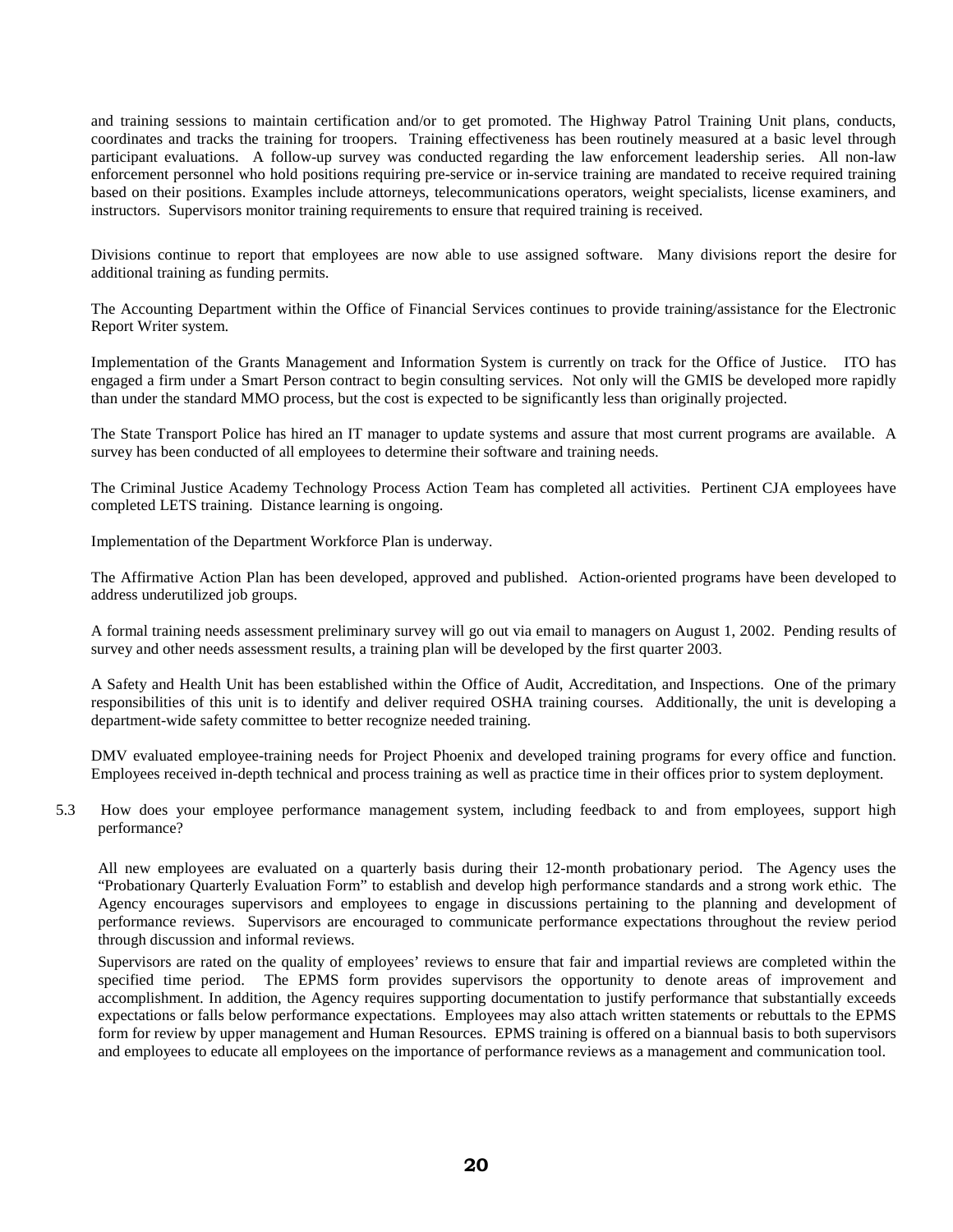The Office of Audit, Accreditation and Inspections offers assistance to divisions with front-line supervisors in development of guidelines related to empowerment and authority.

The Criminal Justice Academy uses Policy Directive #100, Delegation of Authority, which outlines command protocol and addresses employee accountability. CJA also has an established appropriate chain of command. CJA Cadre Protocol establishes parameters for student conduct and expectations.

Office of General Counsel staff attorneys are empowered to provide legal advice and opinions to requestors without consultation with or review by the Chief General Counsel unless requested by the attorney.

DMV conducted employee surveys in November 2001 to obtain employee demographic data and assess employee opinions and concerns regarding the organization.

The DMV Deputy Director held "Donuts with David" sessions for both headquarters and field office personnel. Employees signed up to attend these sessions to ask questions and voice their concerns. Comments were documented and appropriate action was taken as needed.

5.4 What formal and/or informal assessment methods and measures do you use to determine employee well being, satisfaction, and motivation?

The Office of Human Resources reviews exit interviews returned by employees leaving the agency to determine if employees are satisfied with the job or if there is a problem area.

A written survey was conducted by Newman, Saylor and Gregory, the agency's advertising firm. Each division will be asked to appoint a liaison to participate in a discussion board via the Intranet site to provide updates concerning personnel issues, policy changes and current events. A survey will be conducted twice a year among administrators to measure the effectiveness of communication sharing.

Training effectiveness is measured periodically at the basic level through participant evaluations. A follow-up survey was conducted regarding the law enforcement leadership series, and the results have been summarized.

5.5 How do you maintain a safe and healthy work environment?

The establishment of a new Safety and Health Unit within the Office of Audit, Accreditation and Inspections devoted to safety, health and risk management and assessment will consolidate the implementation of all voluntary and mandatory health and safety initiatives including OSHA compliance, ADA compliance, and in-door air quality, etc. The Safety and Health Manager is in the process of establishing a Departmental Safety Committee. This committee will be able to better identify safety and health issues throughout the Department and develop plans to address these issues.

The DPS Office of Human Resources Medical Services Unit takes a proactive approach to ensuring the health and safety of DPS employees by providing annual flu shots to 600 employees statewide for a nominal charge, working with the Palmetto Baptist Medical Center Mobile Mammogram, the Chaplaincy Program and the South Carolina Law Enforcement Assistance Program (SCLEAP). Lexington Medical Center provided medical screenings for all DPS employees-150 employees participated in the Community Health Charities of South Carolina.

5.6 What is the extent of your involvement in the community?

As stated in Section 1.7, The Department of Public Safety is highly visible and involved with the community. There are a number of ways that we contribute, such as:

Offering assistance in the proper installation of child restraint seats, Good Health Appeal, United Way Campaign, Habitat for Humanity's Woman Build 2001, Brace-A-Child (BAC), Safety City, Community Health Charities, the SC State Fair booth, the Public Information Phone System, and the Muscular Dystrophy Campaign.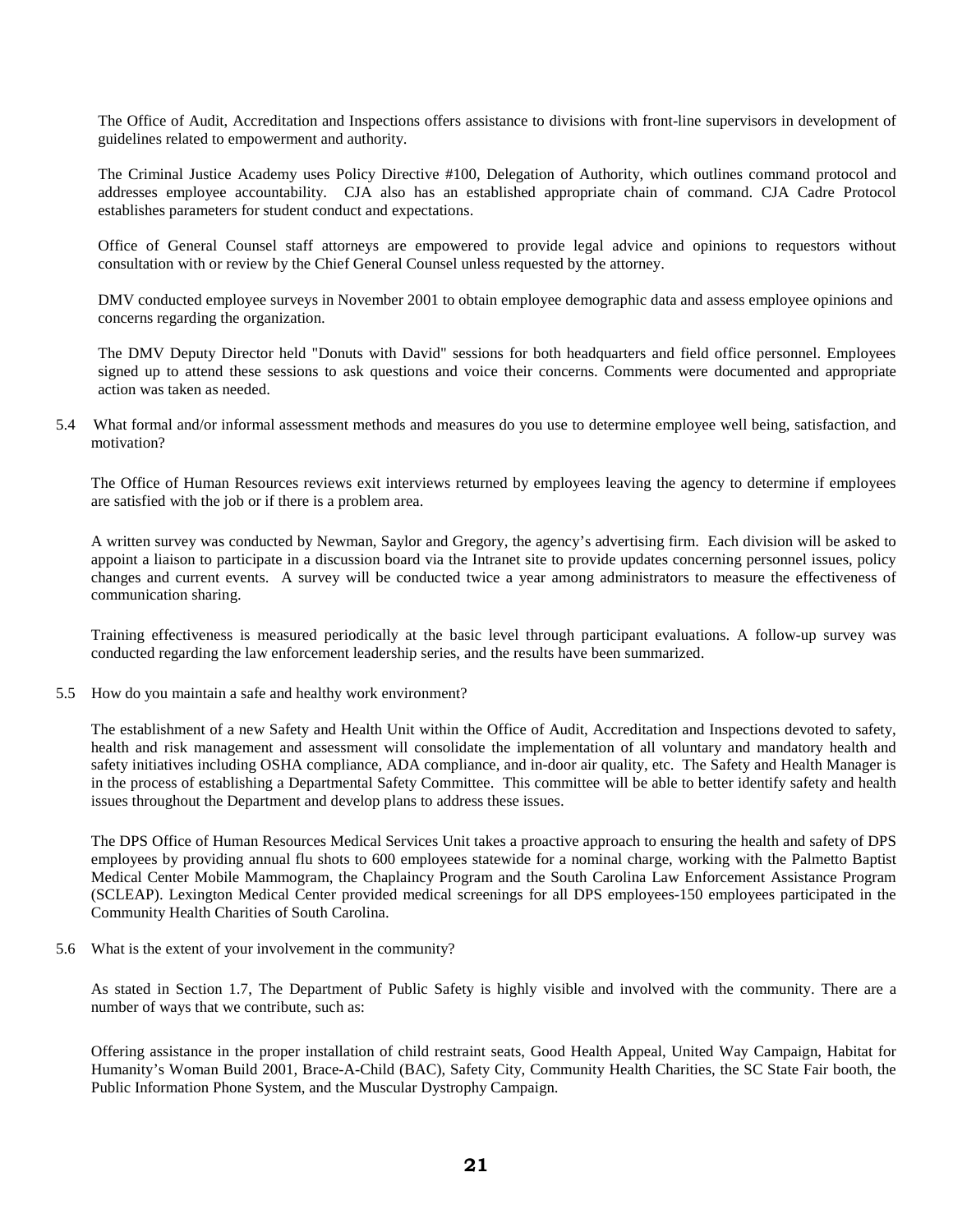## **Category 6 – Process Management**

6.1 What are your key design and delivery processes for products/services, and how do you incorporate new technology, changing customer and mission-related requirements, into these design and delivery processes and systems?

Design and delivery of DPS products and services involves collaboration between affected divisions of DPS as well as customer groups, stakeholders and vendors.

DPS received approval in late June 2002 from the Joint Bond Review Committee to purchase two buildings in Blythewood. Negotiations are ongoing to finalize the transaction. The building committee with assistance from outside consultants has developed a strategic plan for moving DMV to the new Headquarters building. Other divisions will be contacted and a plan put in place over the next 45 days.

In order to increase the internal auditing capacity as part of the strategic plan, the responsibilities of the internal audit function are defined in the Policy Directive 125 and carried out according to procedures in the Office of Audit, Accreditation and Inspections Audit Manual. These responsibilities include performing internal audits, consultative services and inspections as required. OAAI also manages the agency's accreditation program (CALEA), the health and safety program complying with OSHA regulations, and the agency's law enforcement inspection program.

STP has a 5-yr plan for the construction and improvement of facilities. To date, Townville has been completed. DOT has legal responsibility/authority to build and maintain the facilities and receives appropriated funds. STP has met with the deputy director for Finance and Strategic Planning at DOT to discuss improvements to weigh stations.

House Bill 3933 proposing mandatory driver education training for 15- and 16-year-old applicants has been passed and implemented.

The Division of Motor Vehicles, as a part of Project Phoenix, deployed 1,625 new computers and 656 laser printers in 68 field offices and headquarters. The new computer systems also included new driver license printers and scanning equipment. New multi-lingual driver license testing machines were also installed. This new equipment replaced DMV's inadequate terminals and printers that were no longer serviceable. The new Project Phoenix application, or software, is scheduled for deployment in August 2002. The new system will allow DMV to serve customers more accurately and efficiently

6.2 How does your day-to-day operation of key production/delivery processes ensure meeting key performance requirements?

The Office of Audit, Accreditation and Inspections submits an Annual Audit Plan to DPS Management listing potential audit areas for the next calendar year. This plan focuses on high-risk areas, those not audited to date, and those requested by management. Those divisions with audit recommendations report those efforts being made to implement recommendations and appropriate changes. OAAI tries to identify areas in which appropriate quality control mechanisms do not exist and recommend needed improvements.

The DPS Office of General Counsel Policy Section, DPS Office of Human Resources, the DPS Office of Financial Services and the DPS Office of Audit, Accreditation and Inspections all work in conjuction to ensure that any new initiative, whether voluntary or mandated, is implemented according to required legal and regulatory requirements.

The Office of Financial Services has developed a detailed business plan which incorporates specific department-level objectives linked to the Strategic Plan.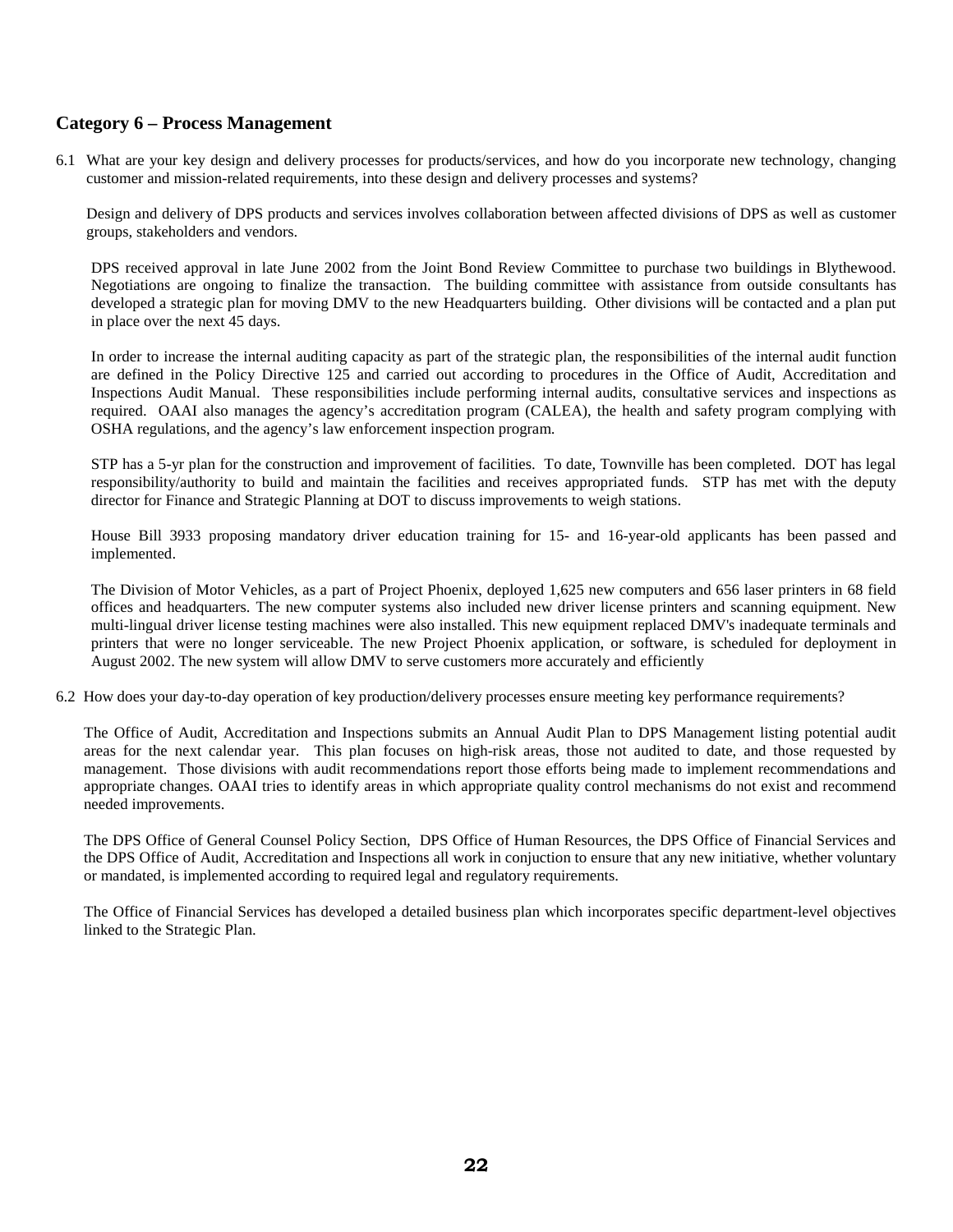6.3 What are your key support processes, and how do you improve and update these processes to achieve better performance?

| <b>Key Processes</b>      | <b>Requirements</b>     | <b>Measures</b>            | <b>Standards</b>              | <b>Control</b>           |
|---------------------------|-------------------------|----------------------------|-------------------------------|--------------------------|
|                           |                         |                            |                               | <b>Strategies</b>        |
| <b>Human Resources</b>    | Knowledge               | <b>Cycle Times</b>         | <b>State Regulations</b>      | <b>State Regulations</b> |
| (Hiring/Evaluating)       | <b>Interview Skills</b> | Number of Hires            |                               |                          |
|                           | Professionalism         | <b>EPMS</b> Compliance     |                               |                          |
| <b>Information Tec.</b>   | Knowledge               | Downtime                   | Industry                      | Certified                |
| (Providing IT             | <b>Timeliness</b>       | Calls Handled              |                               | Technicians              |
| Assistance)               | Tech. Skills            | Response time              |                               |                          |
| <b>Financial Services</b> | Knowledge               | Cycle Time                 | Industry                      | Feedback                 |
| (Financial Reporting)     | Accuracy                | Accuracy                   | <b>State Regulations</b>      |                          |
|                           | <b>Timeliness</b>       |                            |                               |                          |
| <b>Executive Affairs</b>  | Knowledge               | Number of contacts         | Industry                      | Feedback                 |
| (Communicating with       | <b>Timeliness</b>       | <b>Response Time</b>       | Policy and                    |                          |
| media)                    | Professionalism         |                            | Procedures                    |                          |
| <b>General Counsel</b>    | Knowledge of law        | Cases handled              | State/Fed Law                 | Feedback                 |
| (Agency representation    | Professionalism         | Judgements                 | Policy and                    |                          |
| and interpretation of     |                         |                            | Procedures                    |                          |
| law)                      |                         |                            | <b>Professional Canons</b>    |                          |
| <b>Office of Audit,</b>   | Knowledge               | Number of audits           | <b>Professional Canons</b>    | Feedback                 |
| <b>Accreditation and</b>  | Professionalism         | Number of requests         | State/Fed law                 |                          |
| <b>Inspections</b>        | <b>Audit Skills</b>     |                            | Policy and                    |                          |
| (Perform internal audits, |                         |                            | Procedures                    |                          |
| Accreditation, Safety     |                         |                            | <b>Professional Practices</b> |                          |
| and Health)               |                         |                            | Framework                     |                          |
| <b>DMV</b>                | Knowledge               | Transaction                | <b>SC Motor Vehicle</b>       | <b>SC Motor Vehicle</b>  |
| (Issuance of SC           | <b>Timeliness</b>       | Activity                   | Laws                          | Laws                     |
| credentials)              | Professionalism         | Accuracy                   | Policy and                    | Feedback                 |
|                           | Knowledge of Motor      | <b>Customer Wait Times</b> | Procedures                    | <b>Federal Laws</b>      |
|                           | <b>Vehicle Laws</b>     |                            | Federal Law                   |                          |

Some current examples of key support processes and their improvements are as follows:

DPS has begun implementation of a statewide communication for law enforcement. Williamsburg, Georgetown, Hampton and Allendale troopers were issued 800 MHz radios which put 25 of the 45 counties on the Palmetto 800 MHz system. The Darlington site is operating in a test mode as of April 15, 2002 and is awaiting authorization from the FCC to begin using this site. Jasper and Clarendon are scheduled for completion May 31, 2002. The Palmetto system is on schedule statewide with mobile 800 MHz coverage by January 1, 2003.

The Highway Patrol continues to identify potential statewide emergencies to include coordination with outside agencies. A request has been submitted to Lt. Col. Roark to establish the first work group in radiological preparedness. HP continues to meet with local/state agencies to update the traffic control plan for a hurricane evacuation in 2002.

There were two bills introduced last year to enact a primary seat belt law. However, neither of these bills received support needed to the necessary three readings in the House and Senate to become law. A bill was passed on July 1, 2001, however, that made the enforcement of the seatbelt law primary for individuals 17 and under. DPS will continue to support legislation calling for a primary seatbelt law regardless of age.

Current monthly suspension bulletins sent to law enforcement do not include all suspensions. Project Phoenix will allow all suspensions to be included. An update will be provided after Project Phoenix is implemented. Rollout is scheduled for mid-July 2002.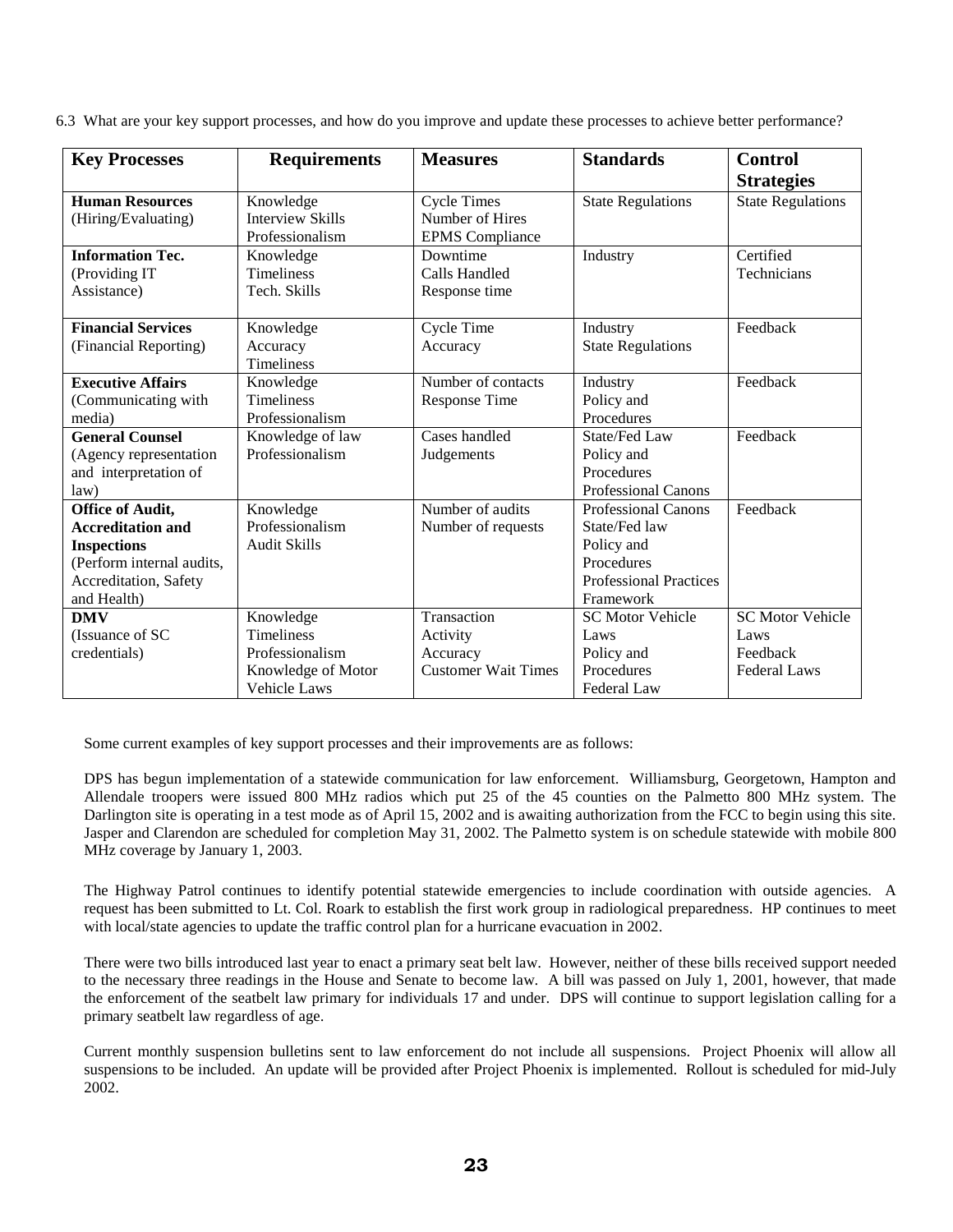6.4 How do you manage and support your key supplier/contractor/partner interactions and processes to improve performance?

The primary way DPS manages relationships with suppliers, etc. is through the list of qualified vendors maintained by the Procurement Office. Vendors are held to the standard required for the specific process. The DPS Strategic Plan identifies as a key strategy to develop partnerships with entities in order to provide a process benefit to the public. So far, partnerships have been established with the Department of Transportation, the transportation industry, local law enforcement, county tax offices, media, banks, lienholders, driving schools, the medical community, the Hospital Association, AAMVA, and state technical colleges. The Office of Resource Management ensures that the vendor delivers the products or services requested to meet the specifications within the required timeframe. Working closely with vendors ensures that they provide timely information concerning shipment and delivery. If unable to deliver a full shipment, the vendor informs the Office of Resource Management so that the internal customer can be notified. DPS utilizes the South Carolina Vendor Complaint Form process so that if customers are not receiving what they contracted for, a complaint can be issued to facilitate performance improvement.

State Transport Police – A Commercial Vehicle Safety Plan must be submitted each year to the Federal Motor Carrier Safety Administration to continue receiving \$2.4 million in federal funding. The CVSP provides a framework for continuous improvement by establishing annual goals for units to meet. The Size and Weight Unit reports annual goals to the Engineering Division of the U.S. DOT. The PRISM plan maintains goals that attach safety to registration, requiring compliance before registrations may be renewed. The Motor Carrier Services Unit is working on a notification process for motor carriers. All units are on target to meet the goals established in the guiding documents. Discussion is now underway to set goals in each district/unit.

Office of Justice Programs- Along with the Grants Management and Tracking System, OJP is undertaking office-wide training through the Office of Training and Development, such as time and project management. Efforts to build a cohesive staff have also included a staff retreat off campus with team building exercises.

Criminal Justice Academy- Several ongoing division level and unit level activity teams exists. Additional task-specific work teams are assigned as needed and receive training to complete their mission with access to management.

#### Highway Patrol

Post Fatal Collision Report. Troop Commanders submit reports to District Commanders of all fatal collisions in assigned areas detailing circumstances regarding collisions to include cause, location of departure and destination. The goal is to identify problem areas and assist in the reduction of future fatal collisions. The Fatal Collision Review Process will provide for a thorough review of all fatal collisions to supplement the current system and to provide more interaction with the victim's family and a more detailed look at victim's actions prior to the collision.

Troop Concept has provided greater flexibility in deployment and assignment of personnel. Artificial barriers imposed by county lines no longer hinder available resources and provide expanded supervisory benefits. The concept serves to more clearly define and separate administrative and enforcement duties, allowing corporals to devote more time to enforcement and directly supervise troopers. An additional benefit of the Troop Concept was the establishment of a permanent Executive Officer for the District (Assistant District Commander) who oversees administrative functions for the District and serves as the Acting District Commander in the absence of the Captain.

Monthly Leadership Class deals with specific leadership and/or contemporary principles of scientific management. The overall purpose is to invoke the discussion of and seek solutions to leadership and management issues unique to the district, area, job task or situation. Records of sessions will be recorded and filed to include topic, date, and participants.

Interstate Team – provides daily coverage and conducts selective enforcement duties on I-26 for Troop A (Berkeley & Charleston Counties) and for Dorchester County in Troop B. Experiments are conducted in the assignment of personnel, including supervisors, to permanent shifts. This concept will continue to be monitored and evaluated with the aim of establishing and incorporating this as a standard operating procedure within Patrol District 6.

Memorandum Enforcement-A retired Administrative Enforcement Supervisor has been rehired in a civilian status to assist with duties. The process has been streamlined, thereby allowing troopers previously assigned to Memo Enforcement to focus more on recovering either the driver's license or vehicle tag from violators who will not respond to conventional means.

Bureau of Protective Services- working with officers who have submitted suggestions to make working conditions better.

Office of Highway Safety– Using Highway Safety teams: Occupant Protection, Alcohol, and Public Outreach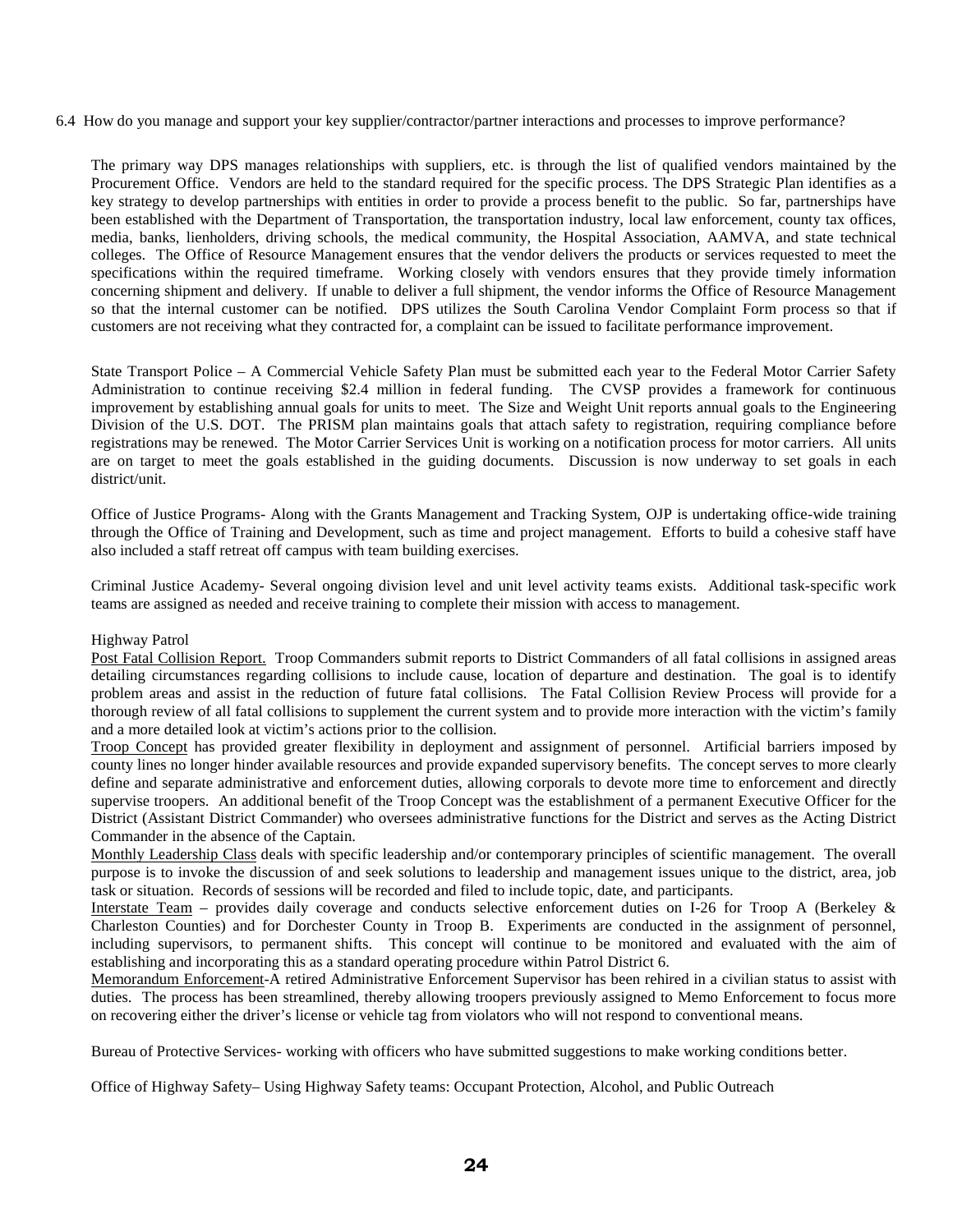DPS Youth Program Manager brought together several highway safety professionals from SC HP District #6 including a Community Resource Officer, a EMS representative, and a member of the North Charleston police to conduct educational presentations in high schools in Charleston County. The Youth Program Manager participated in key events and met with school officials about grant funding opportunities. Five mock crash events were held to create a live auto crash showing visual effects of what happens. OHS has been working on developing a youth/alcohol traffic safety planning and strategic document to serve as a guide for highway safety efforts for upcoming year. Team continues to make contacts with high schools with efforts underway to reach high-risk individuals (ages 21-25).

The Division of Motor Vehicles works with employees, customers and stakeholders regarding suggestions for improvements. DMV supports partnerships that improve customer service.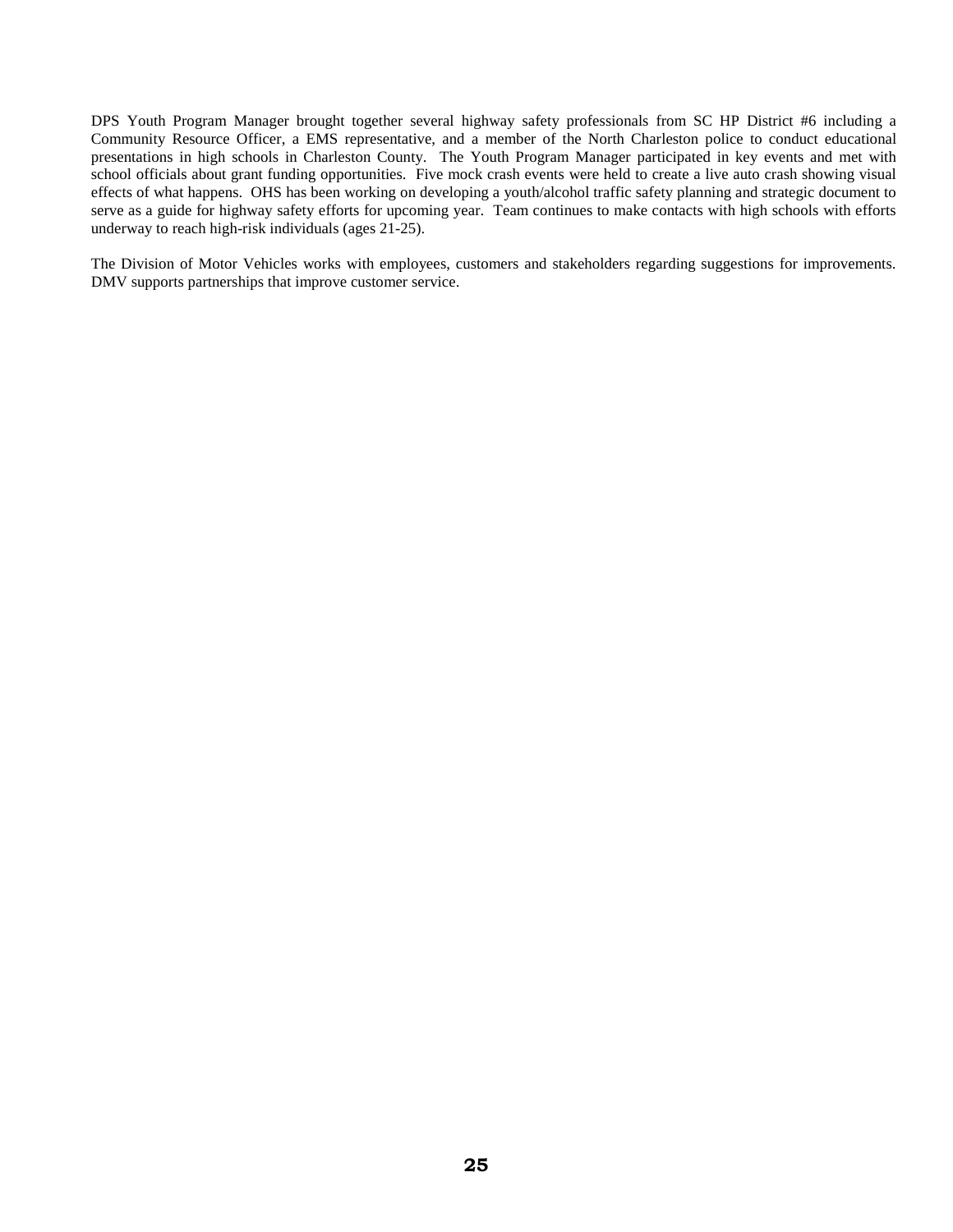# **Category 7-Results**

7.1 What are your performance levels and trends for the key measures of customer satisfaction?

A public opinion survey was conducted on October 5 and 6, 2001 at the South Carolina State Fair in Columbia. The survey was distributed by the Department through employees assigned to manage the DPS booth. Each year at the fair, the Department operates an informational booth in an enclosed building where various information is provided to the public. The state fair is attended by citizens of all ages, from all over South Carolina. A total of 107 surveys were completed. A tally of the responses follows:

Fifty-five (55) participants had dealings with a DPS officer. Of those:

96% (53) thought the officer was professional and treated them with respect.

89% (49) felt their situation was handled properly and fairly.

60% (33) had enforcement action taken against them.

87% (48) felt that DPS officers are concerned about their safety.

75% (41) rated DPS officer's overall performance above average (3% said below average).

69% (38) rated the Department's overall performance above average (7% said below average).

 **Fifty-two (52) participants did not have dealings with a DPS officer. Of those:**

87% (45) felt that DPS officers are concerned about their safety.

90% (44, n=49) rated DPS officers' overall performance above average (2% below average).

86% (42, n=49) rated the Department's overall performance above average (7% below average).

Of the total respondents, 87% (93, n=107) felt that DPS officers are concerned about their safety.

Of the total respondents, 82% (85, n=104) rated DPS officers' performance above average (3% below average).

Of the total respondents, 77% (80, n=104) rated the Department's overall performance above average (7% below average).

Several comments addressed needed improvements at DMV offices. Many of the comments were positive toward law enforcement such as "keep up the good work" and "great job."

The Division of Motor Vehicles received 1,718 Comment Cards from customers during FY 2001-2002. These cards allowed customers to grade DMV field offices statewide in the following areas - accuracy, courtesy, helpfulness, office appearance and problem-solving. The scale was as follows:  $5 = \text{Very Good}, 4 = \text{Satisfied}, 3 = \text{Neural}, 2 = \text{Unsatisfied}, 1 = \text{Very Unsatisfied},$  and  $0 = N/A$ . The following is a tally of those responses:

| <b>Total Cards Received</b> |  | Accuracy Courtesy Helpfulness Office Appearance Problem-Solving Overall Avg. |  |
|-----------------------------|--|------------------------------------------------------------------------------|--|
| 1,718                       |  |                                                                              |  |

DMV Comment Cards also included a section for customers to rate the 1-800 telephone line and the type of service they received from the telephone staff when they called the DMV Call Center or a branch office. Not all customers chose to rate the telephone portion of the card. The resulting grades for telephone services were as follows:

| 1-800 Telephone Line      | 3.5 |
|---------------------------|-----|
| Overall Telephone Service | 3.8 |

7.2 What are your performance levels and trends for the key measures of mission accomplishment?

The key results measures for the Department of Public are found in the following tables. The agency strategic planning process identified specific outcomes related to highway and public safety. Since everyone is affected by highway safety, all DPS program divisions (Highway Patrol, State Transport Police, Division of Motor Vehicles, Bureau of Protective Services, Office of Highway Safety, Criminal Justice Academy) contribute to the overall level of highway and public safety. Data collected on these key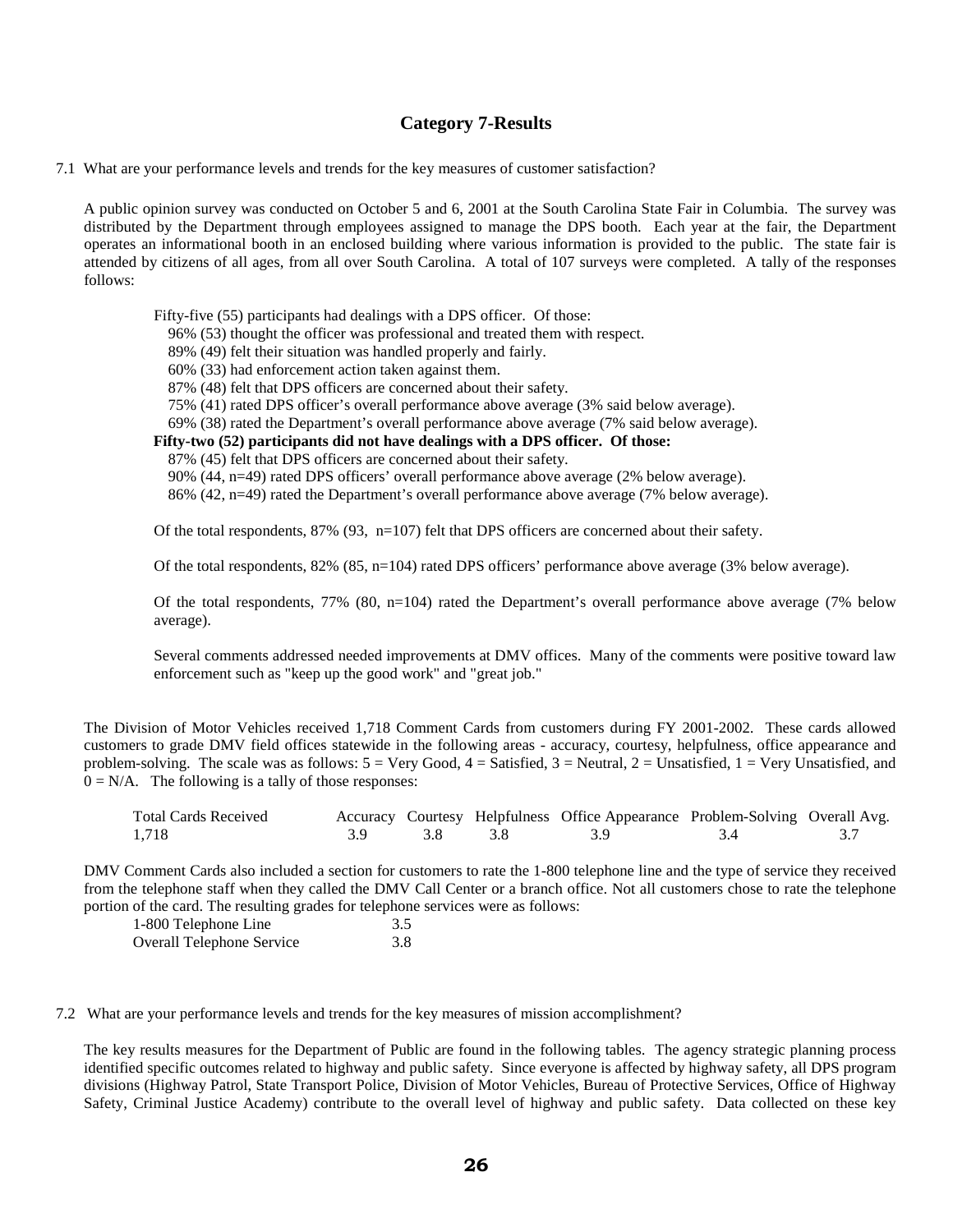measures enables DPS to target law enforcement, highway safety, training, public information and other initiatives based on the greatest need for improvement.

Key Measures of DPS Mission Accomplishment

- 1. Incidence of fatal collisions. Chart 7.2A,B
- 2. Incidence of commercial motor vehicle crashes. Chart 7.2A
- 3. Results of seatbelt use surveys. Chart 7.2C
- 4. Incidence of driving under suspension.
- 5. Incidence of uninsured motorists.
- 6. Incidence of alcohol-related collisions. Chart 7.2D
- 7. Incidence of speed-related collisions. Chart 7.2D
- 8. Incidence of commercial vehicles operated in violation. Chart 7.2E
- 9. Incidence of all collisions. Charts 7.2A,B,D
- 10. Criminal Justice Academy Training Summary Trend. Chart 7.2H

\*Note: The DPS *Office of Highway Safety Fact Book* appears at [www.scdps.org.](http://www.scdps.org/)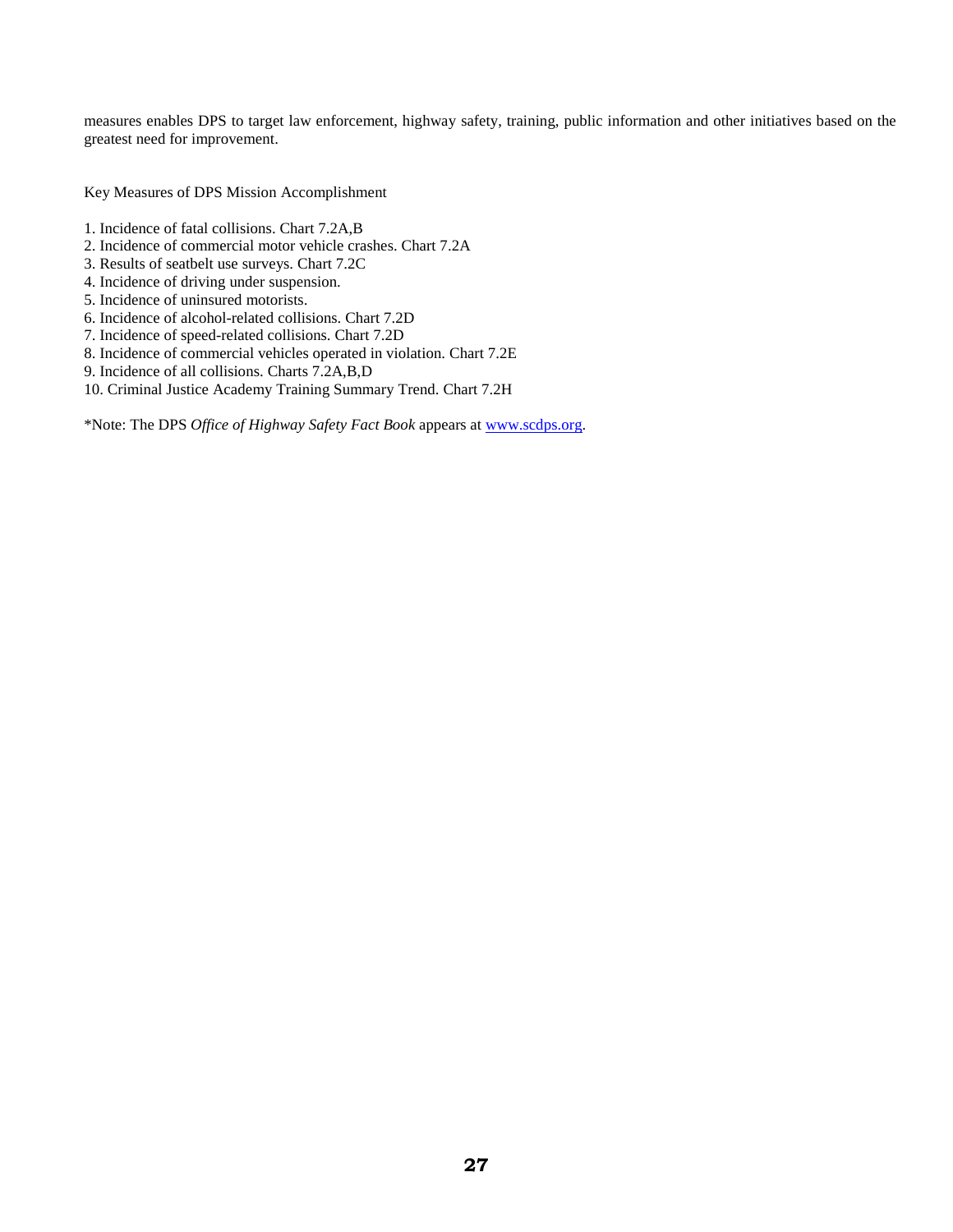# **CHART 7.2A-TRAFFIC COLLISION SUMMARY**

|                                       |                 |                 | %                  |
|---------------------------------------|-----------------|-----------------|--------------------|
|                                       | 2001            | 2000            | <b>CHANGE</b>      |
| <b>TOTAL COLLISIONS</b>               | 100,165         | 104,203         | $-3.9%$            |
| <b>INJURY COLLISIONS</b>              | 32,381          | 32,319          | 0.2%               |
| PROPERTY DAMAGE ONLY COLLISIONS       | 66,822          | 70,936          | $-5.8%$            |
| <b>FATAL COLLISIONS</b>               | 962             | 948             | 1.5%               |
| <b>FATALITIES</b>                     | 1,060           | 1,063           | $-0.3%$            |
| <b>NON-FATAL INJURIES</b>             | 52,350          | 53,721          | $-2.6%$            |
| FATALITIES FROM COLLISIONS INVOLVING: |                 |                 |                    |
| <b>TRUCK TRACTOR</b>                  | 89              | 105             | $-15.2%$           |
| <b>MOTORCYCLE</b>                     | 75              | 86              | $-12.8%$           |
| <b>BICYCLE</b>                        | 25              | 25              | 0.0%               |
| PEDESTRIAN                            | 110             | 83              | 32.5%              |
| <b>RAILWAY TRAIN</b>                  | $\overline{4}$  | 7               | $-42.9%$           |
| MOPED/OTHER MOTORIZED BIKE            | 12              | 1               | 1100.0%            |
| <b>SCHOOL BUS</b>                     | 5               | 3               | 66.7%              |
|                                       |                 |                 |                    |
| <b>ECONOMIC LOSS</b>                  | \$2,248,200,000 | \$2,147,900,000 | $\overline{4.7\%}$ |
| <b>VEHICLE MILES TRAVELED</b>         | 45,558,000,000  | 45,083,000,000  | 1.1%               |
| <b>ROADWAY MILES</b>                  | 66,168          | 64,921          | 1.9%               |
| MOTOR VEHICLE REGISTRATIONS           | 3,210,578       | 3,071,743       | 4.5%               |
| <b>LICENSED DRIVERS</b>               | 2,855,690       | 2,850,194       | 0.2%               |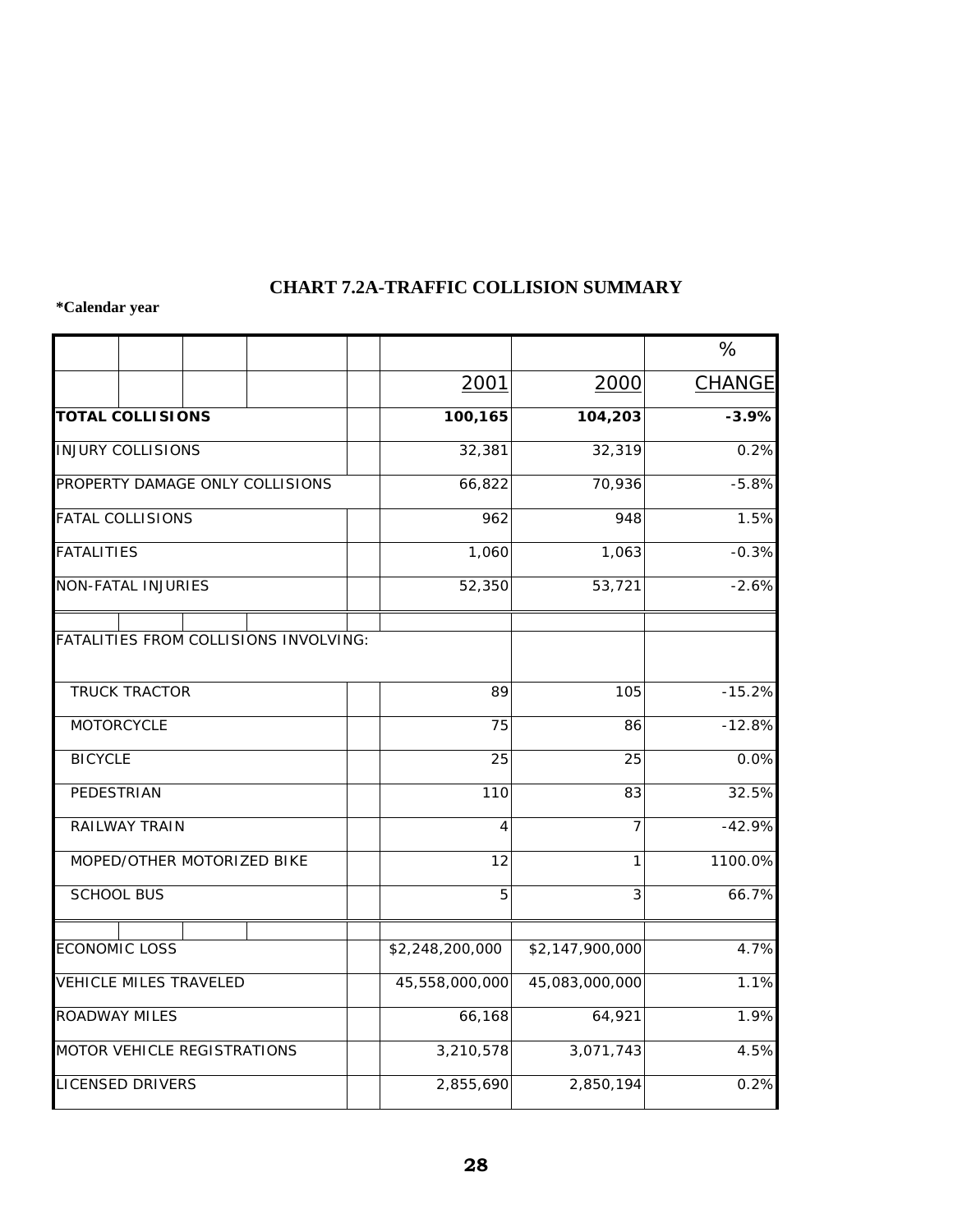| MILEAGE INJURY RATE                                                     | 115 | 110 | $-3.4%$ |
|-------------------------------------------------------------------------|-----|-----|---------|
| $MILEAGE DEATH RATE*$                                                   | 2.3 |     | $-4.2%$ |
|                                                                         |     |     |         |
| <sup>*</sup> Traffic Fatalities per 100 million vehicle miles of travel |     |     |         |

## **Chart 7.2B-MILEAGE DEATH RATE \*Calendar year**



# **SOUTH CAROLINA vs. UNITED STATES,1976-2001**

(Please see chart 7.2D for primary contributing factors for traffic collisions)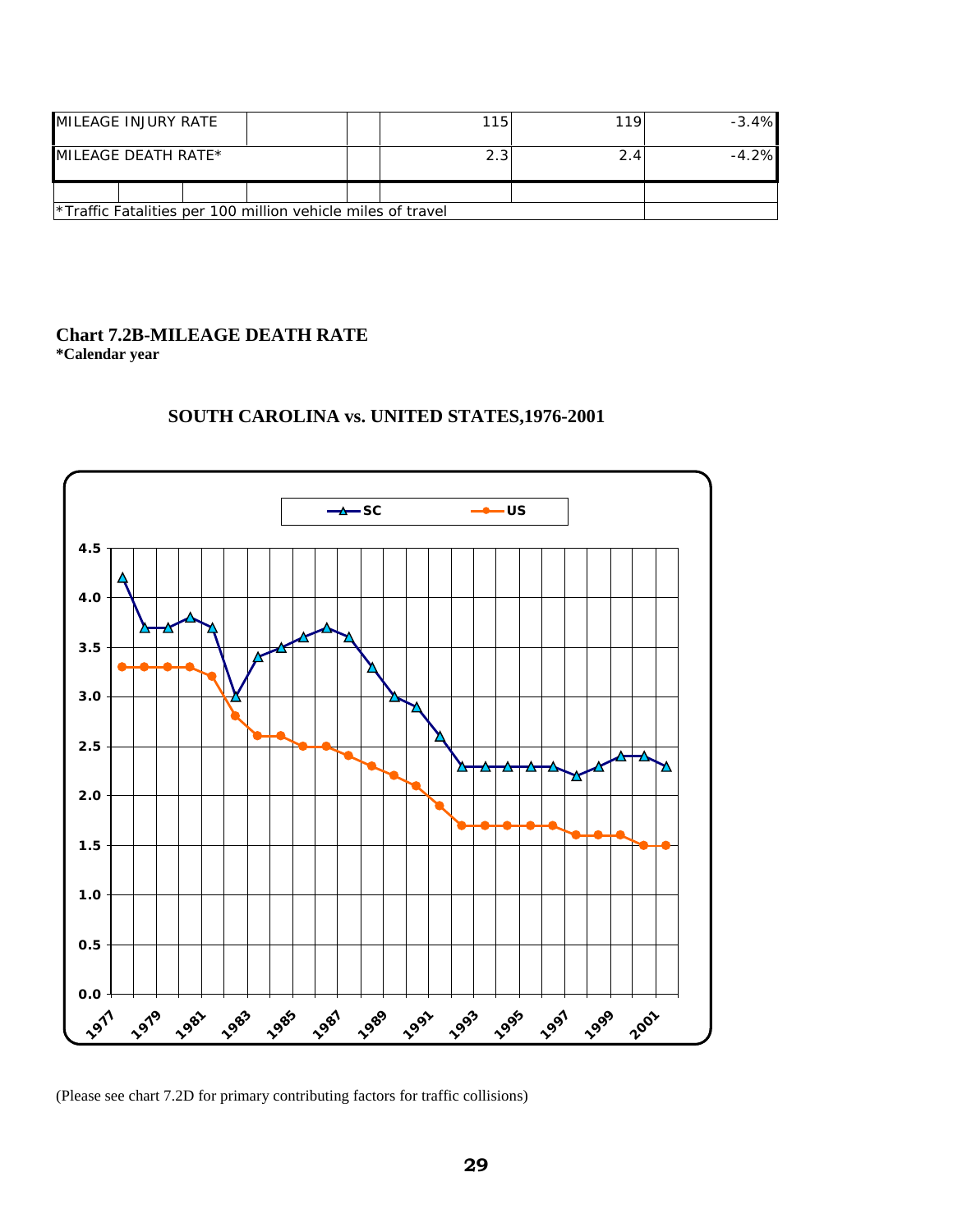# **CHART 7.2C-INJURY SEVERITY BY OCCUPANT RESTRAINT USAGE**

Last year began on an encouraging note with fatality numbers lagging far behind the previous year. It was only after the deadly summer months and late fall that the numbers started catching up to previous years. The early part of 2002, however, shows us running almost even when comparing fatalities to last year at this time and as always, the majority of those people who have died have not been buckled up. Proper seat belt and child restraint use is the first line of defense against injury or death caused by a motor vehicle crash. Therefore, the single most effective way to save lives on our roads is to get more people to buckle up.

During the Thanksgiving 2000 and Memorial Day 2001 holiday periods, the S. C. Department of Public Safety, with the support of Gov. Jim Hodges, led law enforcement agencies around the state in a high visibility, massive public education and enforcement effort of the state's occupant protection laws. As a result of those campaigns, we saw an increase of more than nine percent and 4.5 percent, respectively, in South Carolina's seat belt usage rate. There was an almost 30 percent reduction in fatalities and a 40 percent reduction in fatal collisions during the Thanksgiving 2000 campaign and a 42 percent reduction in fatalities and a 34 percent reduction in fatal collisions during the Memorial Day 2001 campaign. These two campaigns proved that a strong public education effort, coupled with strict enforcement of traffic laws, can and will increase seat belt usage and reduce deaths and serious injuries.

#### **Fasten for Life: a new life-saving effort**

Changes in South Carolina's seat belt laws last year have necessitated a change in our effort to get more people to buckle up. As a result, we have developed a new high visibility public education and enforcement campaign known as *Fasten for Life.* Our goal through *Fasten for Life* is not solely to educate people about the importance of buckling up. While there is overwhelming evidence that buckling up is lifesaving and absolutely vital, we believe that it is every bit as important to try to prevent the crash that causes the need for the seatbelt in the first place. That's why we also are focusing our enforcement efforts on detecting traffic violations that are the leading causes of fatal and injury crashes across the state.

The summer months, when many families take to the roads for vacation, are historically the deadliest months on our roads. In fact, the period from Memorial Day to Labor Day is commonly referred to as the 100 Deadly Days of Summer. Every year law enforcement gears up for this heavy travel season, planning stepped-up enforcement and extra publicity to remind people of the deadly consequences of inattention, drinking and driving, speeding and other common killers on our roadways. This year we will continue our efforts to help drivers get to their destinations safely by kicking off the *Fasten for Life* campaign. While the *Fasten for Life* public education campaign will be ongoing, the first enforcement effort took place May 20 – June 2.

If South Carolina could increase its seat belt use from 65% to 75%, we could:

- Save 79 lives each year;
- Prevent 1,261 injuries each year; and
- Reduce the economic impact of traffic crashes by more than \$101 million annually.

The following organizations\* are participating in or supporting the *Fasten for Life* campaign:

- South Carolina Department of Public Safety
- African Methodist Episcopal Church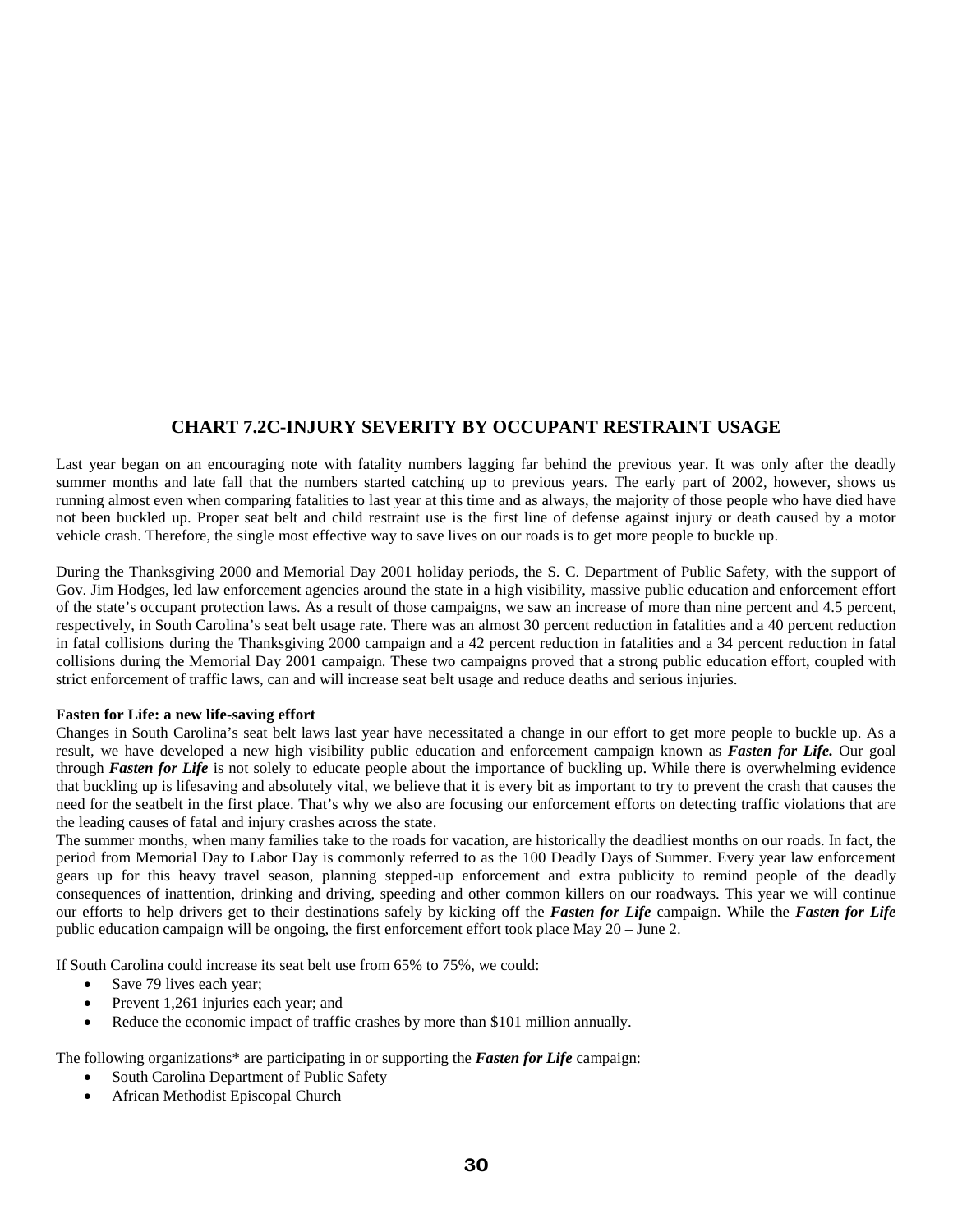- South Carolina Sheriff's Association
- National Association for the Advancement of Colored People
- National Highway Traffic Safety Administration
- Columbia Urban League
- South Carolina SAFE KIDS
- Summary Court Judges Association
- South Carolina Law Enforcement Officers Association
- Hispanic Connections
- South Carolina Department of Insurance
- South Carolina Police Chiefs Association
- South Carolina Hispanic Outreach
- Richland County Coroner's Office
- South Carolina Department of Health and Environmental Control
- Carolina Regional
- South Carolina Department of Social Services
- USC School of Public Health
- City of Marion
- City of Isle of Palms
- **Marion County Medical**
- Town of Chapin
- Town of Eastover
- City of Union
- City of Lake City
- Darlington County EMS
- Pee Dee Health Start
- Tri-Development Of Aiken
- Barnwell County
- Roper Hospital
- Saluda County Prevention Net
- **State Fleet Management**
- Lee County Disabilities and Special Needs Board
- Project Impact
- South Carolina Department of Transportation
- Town of Bonneau
- Self Regional Healthcare
- Greenville County Safe Communities
- Abbeville Coalition for a Healthy Community
- Aiken County EMS
- Richland County EMS
- Beaufort EMS
- Delta Sigma Theta
- Chester EMS
- Providence Hospital
- Piedmont EMS
- Greater St. Luke Baptist
- Federal Motor Carrier Safety Administration
- South Carolina Poultry Federation
- Saluda County Prevention
- Orangeburg Medical
- Calhoun County EMS
- James Brown Institute
- Carolina Panorama
- St. Peter's Catholic Church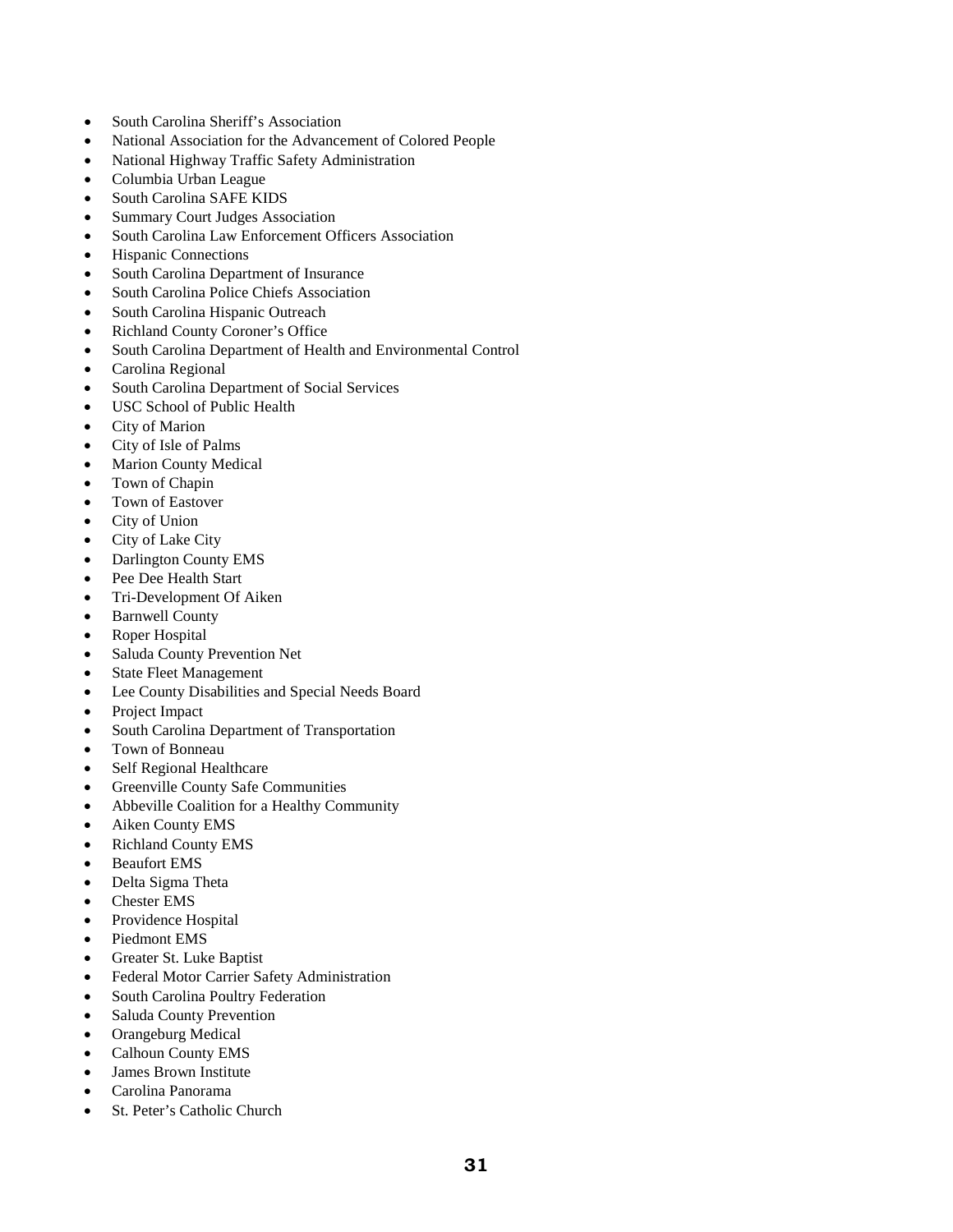- Aiken County EMS
- **Beaufort Hospital**
- Town of Kershaw
- Town of Chesterfield
- Town of Fort Mill
- City of Marion
- Town of Edgefield
- City of Simpsonville
- South Carolina Operation Lifesaver
- Healthy Lancaster
- North Myrtle Beach Rescue Squad
- Spartanburg SAFE KIDS
- Georgetown EMS
- Jasper County EMS
- Community Coalition of Horry County
- Greenville EMS
- First Health EMS (Cheraw, SC)
- Richland School District One
- Neighborhood Development Office

*\*as of April 29, 2002*

The National Highway Traffic Safety Administration (NHTSA) has found that about 80 percent of all child restraint devices used are placed in the vehicle improperly. In recent child safety clinics in South Carolina, safety seat technicians found about 98 percent of the seats they checked were improperly installed in some way. It is sometimes difficult to install a child safety seat correctly. To help parents and caregivers, South Carolina has numerous child safety seat fitting stations in areas around the state. These stations provide assistance to parents by certified safety seat technicians when their schedule permits, either through appointments and/or special days of the month, etc. This is a service to assist parents in protecting their children. No citations will be issued at these checks.

| <b>Not</b>               | <b>Possible</b> | Non-In-                                                             | $In-$        |            |                  |
|--------------------------|-----------------|---------------------------------------------------------------------|--------------|------------|------------------|
| <b>Injured</b>           | <b>Injury</b>   | capacitating                                                        | capacitating | Fatal      | <b>TOTALS</b>    |
|                          |                 |                                                                     |              |            |                  |
| 7,414                    | 2,981           | 2,489                                                               | 1,336        | 528        | 14,748           |
|                          |                 | 168                                                                 |              |            |                  |
|                          |                 |                                                                     |              |            |                  |
|                          | 482             |                                                                     | 33           |            | 2,710            |
|                          | 912             | 343                                                                 | 50           |            | 6,401            |
| Shoulder & Lap Belt Used | 25,172          | 9,701                                                               | 2,159        |            | 209,893          |
|                          | 756             |                                                                     | 31           |            | 6,965            |
| 61                       | 15              | b                                                                   |              |            | 88               |
| 185,776                  | 27,337          | 10,401                                                              | 2,277        | 266        | 226,057          |
| 8,494                    | 1,273           | 492                                                                 | 199          | 49         | 10,507           |
|                          | 31,591          | 13,382                                                              | 3,812        |            | 251,312          |
|                          |                 | <b>INJURY TYPE</b><br>1,989<br>5,092<br>172,616<br>6,018<br>201,684 |              | 193<br>158 | 13<br>245<br>843 |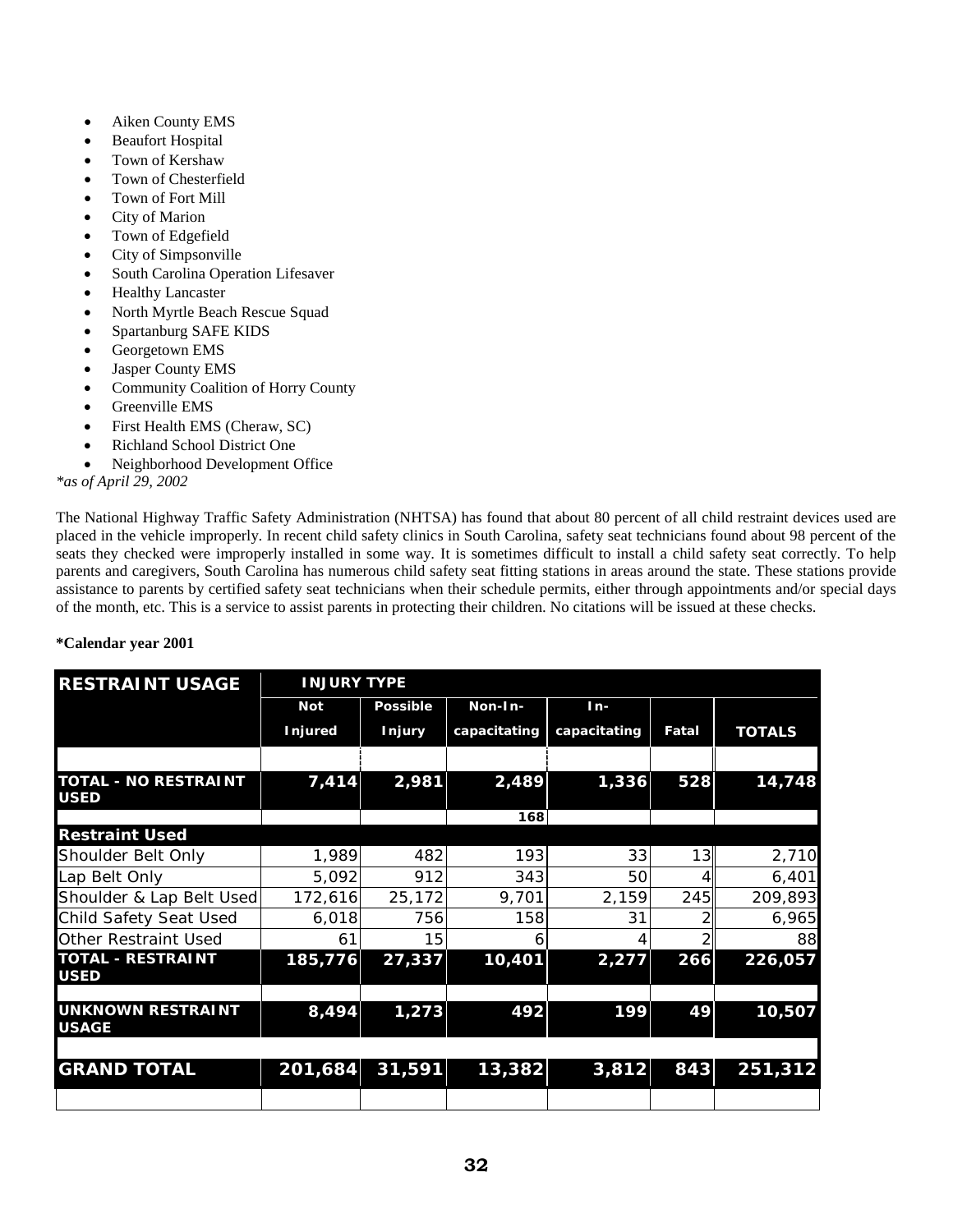# **Chart 7.2D**

| TRAFFIC COLLISIONS BY PRIMARY CONTRIBUTING<br><b>FACTORS (2001)</b> |                       |               |                |                |                |                |  |
|---------------------------------------------------------------------|-----------------------|---------------|----------------|----------------|----------------|----------------|--|
| PRIMARY CONTRIBUTING<br><b>FACTORS</b>                              | <b>COLLISION TYPE</b> |               |                | <b>PERSONS</b> |                |                |  |
|                                                                     | Fatal                 | <b>Injury</b> | PDO*           | Total          | <b>Killed</b>  | <b>Injured</b> |  |
| Disregarded Signs, Signals                                          | 51                    | 2,472         | 3,418          | 5,941          | 56             | 4,525          |  |
| Distracted / Inattention                                            | 34                    | 3,473         | 8,358          | 11,865         | 36             | 5,432          |  |
| Driving Too Fast for Conditions                                     | 138                   | 6,979         | 14,167         | 21,284         | 150            | 10,855         |  |
| <b>Exceeded Authorized Speed Limit</b>                              | 86                    | 383           | 446            | 915            | 101            | 660            |  |
| Failed to Yield Right-of-Way                                        | 111                   | 7.374         | 14.160         | 21.645         | 120            | 13,214         |  |
| Ran Off Road                                                        | 72                    | 746           | 1.134          | 1.952          | 81             | 1,022          |  |
| Fatigued/Asleep                                                     | 27                    | 434           | 513            | 974            | 30             | 632            |  |
| Followed Too Closely                                                | 4                     | 1,930         | 4,679          | 6,613          |                | 2,973          |  |
| Made an Improper Turn                                               | $\overline{2}$        | 430           | 1,697          | 2,129          | $\overline{2}$ | 705            |  |
| Medical Related                                                     | 15                    | 373           | 150            | 538            | 15             | 441            |  |
| Aggressive Operation of Vehicle                                     | 34                    | 354           | 562            | 950            | 38             | 571            |  |
| Over-correcting/Over-steering                                       | 19                    | 174           | 274            | 467            | 21             | 274            |  |
| Swerving to Avoid Object                                            | $\overline{4}$        | 155           | 346            | 505            |                | 242            |  |
| Wrong Side or Wrong Way                                             | 56                    | 605           | 852            | 1,513          | 72             | 1,154          |  |
| Under the Influence                                                 | 147                   | 2,185         | 1.817          | 4,149          | 158            | 3,333          |  |
| Vision Obscured (within Unit)                                       |                       | 34            | 123            | 158            |                | 53             |  |
| Improper Lane Usage/Change                                          | 12                    | 826           | 3,661          | 4,499          | 16             | 1,403          |  |
| Cell Phone                                                          | $\Omega$              | $\Omega$      |                |                | Ω              |                |  |
| Other Improper Action                                               | 12                    | 725           | 2,708          | 3,445          | 12             | 1,081          |  |
| Unknown                                                             | 38                    | 647           | 1,566          | 2,251          | 42             | 964            |  |
| <b>DRIVER SUBTOTAL</b>                                              | 863                   | 30,299        | 60,631         | 91,793         | 959            | 49,534         |  |
| Debris                                                              | 0                     | 40            | 162            | 202            |                | 49             |  |
| Non-Highway Work                                                    | $\Omega$              |               | $\overline{3}$ | 41             | $\Omega$       |                |  |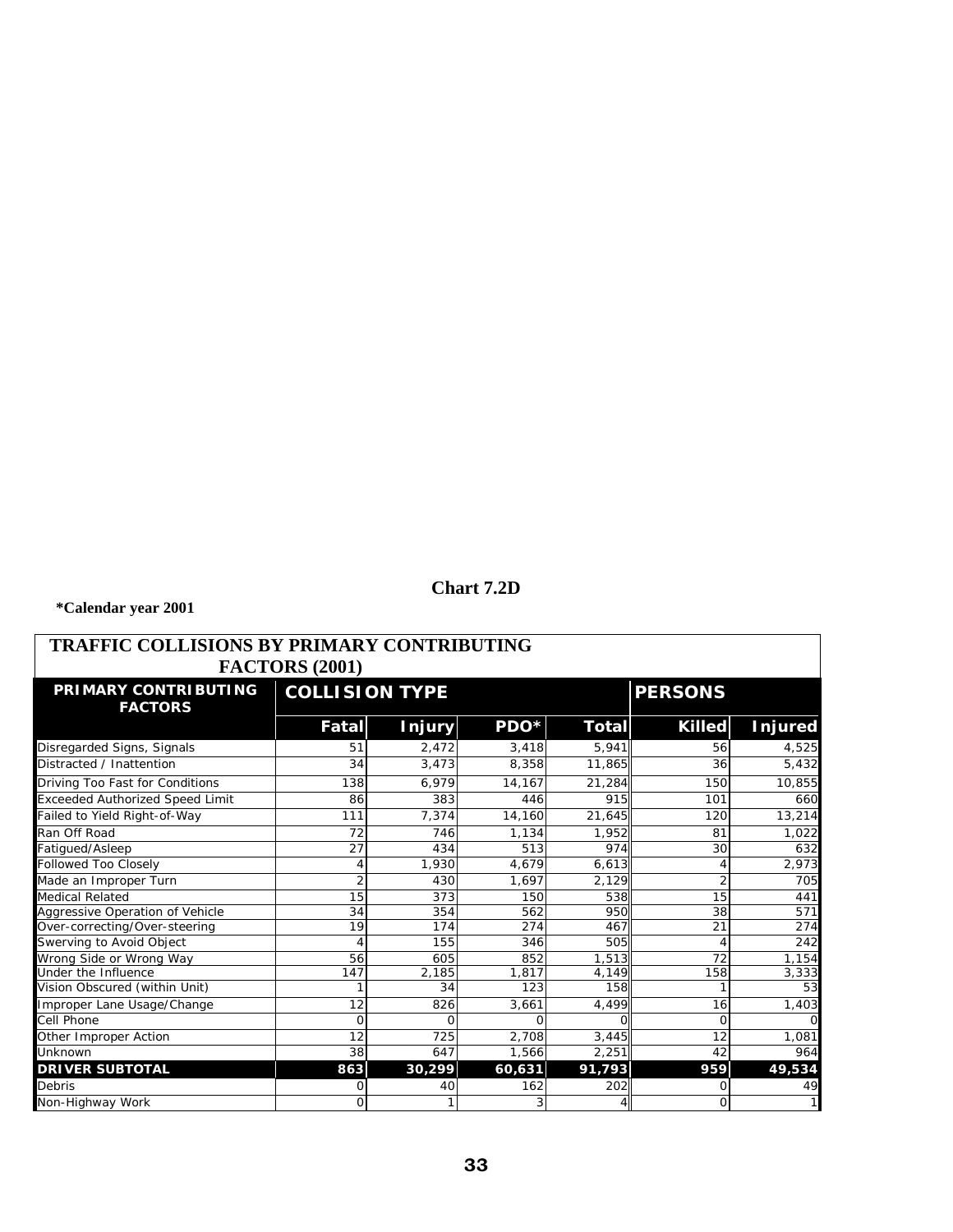| Obstruction In Road                    | $\overline{2}$          | 33             | 98              | 133             | $\overline{2}$          | 46              |
|----------------------------------------|-------------------------|----------------|-----------------|-----------------|-------------------------|-----------------|
| Road Surface Condition (I.e., Wet)     | $\overline{O}$          | 37             | 112             | 149             | $\Omega$                | 44              |
| Rut, Holes, Bumps                      | $\overline{O}$          | 15             | 12              | 27              | $\Omega$                | 17              |
| Shoulders (None, Low, Soft, High)      | 0                       | $\mathbf{1}$   | 6               | 7               | $\mathbf 0$             | $\mathbf{1}$    |
| Traffic Control Device (I.e., Missing) | $\overline{O}$          | 8              | $\overline{15}$ | $\overline{23}$ | $\mathbf 0$             | $\overline{21}$ |
| Work Zone (Constr./Maint./Utility)     | 0                       | $\overline{2}$ | 16              | 18              | $\mathbf{O}$            | 4               |
| Worn Travel-Polished Surface           | $\overline{O}$          | $\mathbf 0$    | 3               | 3               | $\mathbf{O}$            | $\mathbf 0$     |
| Other                                  | 0                       | 20             | $\overline{55}$ | 75              | $\Omega$                | 31              |
| <b>ROADWAY SUBTOTAL</b>                | $\overline{\mathbf{c}}$ | 157            | 482             | 641             | $\overline{\mathbf{c}}$ | 214             |
| Inattentive                            | 4                       | 127            | 146             | 277             | 4                       | 156             |
| Lying &/or Illegally in Roadway        | 29                      | 126            | 10              | 165             | 29                      | 141             |
| Not Visible (Dark Clothing)            | 14                      | 26             | 5               | 45              | 14                      | 30              |
| Disregarded Sign/Signal                | $\overline{O}$          | 23             | 5               | 28              | $\Omega$                | 33              |
| Improper Crossing                      | 9                       | 105            | 7               | 121             | 9                       | 114             |
| Darting                                | 9                       | 90             | 14              | 113             | 9                       | 94              |
| Wrong Side of Road                     | 4                       | 26             | $\overline{7}$  | 37              | 4                       | $\overline{34}$ |
| Other                                  | 3                       | 59             | 74              | 136             | 3                       | 67              |
| Unknown                                | $\overline{2}$          | 22             | 52              | 76              | $\overline{2}$          | 27              |
| <b>NON-MOTORIST SUBTOTAL</b>           | 74                      | 604            | 320             | 998             | 74                      | 696             |
| Animal in Road                         | 7                       | 701            | 3.911           | 4,619           | 7                       | 924             |
| Glare                                  | 1                       | 50             | 73              | 124             | 1                       | 72              |
| Obstruction                            | 0                       | 20             | 78              | 98              | $\mathbf 0$             | 32              |
| Weather Condition                      | 3                       | 58             | 164             | 225             | 3                       | 99              |
| Other                                  | 0                       | 21             | 52              | 73              | $\mathbf{O}$            | 35              |
| Unknown                                | $\Omega$                | $\Omega$       | $\Omega$        | $\Omega$        | $\Omega$                | $\Omega$        |
| <b>ENVIRONMENTAL SUBTOTAL</b>          | 11                      | 850            | 4,278           | 5,139           | 11                      | 1,162           |
| <b>Brakes</b>                          | 1                       | 165            | 303             | 469             | 1                       | 264             |
| Steering                               | $\overline{O}$          | 29             | 61              | 90              | $\mathbf{O}$            | 44              |
| Power Plant                            | $\overline{0}$          | 10             | 42              | 52              | $\overline{O}$          | 15              |
| Tires/Wheel                            | 5                       | 146            | 356             | 507             | 6                       | 239             |
| Lights                                 | 1                       | 26             | 25              | 52              | 1                       | 52              |
| Signals                                | $\overline{O}$          | $\overline{2}$ | 1               | 3               | $\Omega$                | 2               |
| Windows/Shield                         | 0                       | 3              | 0               | 3               | 0                       | 6               |
| <b>Restraint Systems</b>               | $\overline{O}$          | 5              | 6               | 11              | $\mathbf 0$             | 6               |
| <b>Truck Coupling</b>                  | $\overline{O}$          | 9              | 36              | 45              | $\Omega$                | 18              |
| Cargo                                  | $\overline{2}$          | 24             | 100             | 126             | 3                       | 30              |
| Fuel System                            | 0                       | 6              | 11              | 17              | 0                       | 6               |
| Other                                  | 3                       | 46             | 170             | 219             | 3                       | 62              |
| <b>VEHICLE DEFECT SUBTOTAL</b>         | 12                      | 471            | 1,111           | 1,594           | 14                      | 744             |
| <b>TOTALS</b>                          | 962                     | 32,381         |                 | 66,822 100,165  | 1,060                   | 52,350          |
| * Property Damage Only                 |                         |                |                 |                 |                         |                 |

# **CHART 7.2E TRAFFIC COLLISIONS INVOLVING TRUCK TRACTORS**

| <b>IATTACHMENT</b><br><b>ITYPE</b> | <b>COLLISION</b><br><b>TYPE</b> |     | <b>TOTAL</b> |     |                                  |
|------------------------------------|---------------------------------|-----|--------------|-----|----------------------------------|
|                                    |                                 |     |              |     | Fatal Injury PDO* Number Percent |
| <b>None</b>                        |                                 | 134 | <b>380</b>   | 523 | 13.3%                            |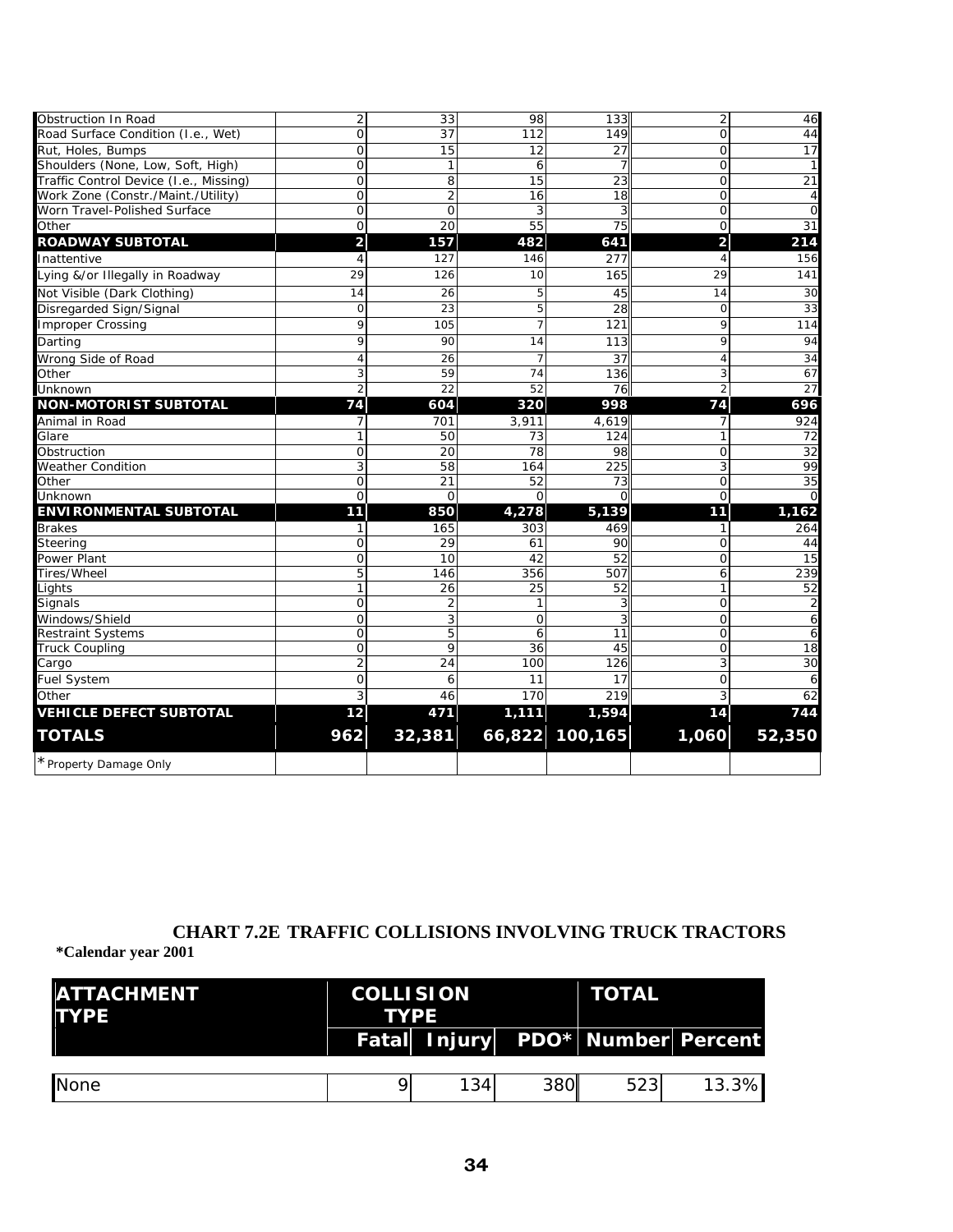| Mobile Home                                                                                                                                                        | Ω              | 6   | 34    | 40    | 1.0%  |
|--------------------------------------------------------------------------------------------------------------------------------------------------------------------|----------------|-----|-------|-------|-------|
| Semi-Trailer                                                                                                                                                       | 57             | 706 | 1,836 | 2,599 | 66.2% |
| <b>Utility Trailer</b>                                                                                                                                             |                | 12  | 39    | 53    | 1.3%  |
| <b>Farm Trailer</b>                                                                                                                                                | Ω              | ი   | 6     | 6     | 0.2%  |
| <b>Trailer with Boat</b>                                                                                                                                           | Ω              |     | 5     | 6     | 0.2%  |
| Camper Trailer                                                                                                                                                     | O              | Ω   | 6     | 6     | 0.2%  |
| <b>Towed Motor Vehicle</b>                                                                                                                                         | $\overline{2}$ |     | 7     | 10    | 0.3%  |
| Petroleum Tanker                                                                                                                                                   |                | 32  | 50    | 83    | 2.1%  |
| Lowboy Trailer                                                                                                                                                     | 2              | 19  | 57    | 78    | 2.0%  |
| Auto Carrier Trailer                                                                                                                                               |                | 8   | 17    | 26    | 0.7%  |
| Other Tanker                                                                                                                                                       | 4              | 24  | 45    | 73    | 1.9%  |
| <b>Flat Bed</b>                                                                                                                                                    | 5              | 77  | 161   | 243   | 6.2%  |
| Other                                                                                                                                                              |                |     | 22    | 30    | 0.8%  |
| <b>Twin Trailers</b>                                                                                                                                               |                | 44  | 105   | 151   | 3.8%  |
| Container                                                                                                                                                          | Ω              | Ω   | 0     |       | 0.0%  |
| *Property Damage Only                                                                                                                                              |                |     |       |       |       |
| **Figures are for each individual truck involved in collisions, therefore the totals are greater than<br>the total number of collisions indicated in other tables. |                |     |       |       |       |

# **CHART 7.2F S.C. STATE TRANSPORT POLICE-MEASURES OF ACTIVITY \*Fiscal year**

| <b>Vehicles Weighed</b>        |                |                |                |  |  |
|--------------------------------|----------------|----------------|----------------|--|--|
|                                | <b>FY 2000</b> | <b>FY 2001</b> | <b>FY 2002</b> |  |  |
| Weighed Fixed Scales           | 569,190        | 336,394        | 428,779        |  |  |
| Weighed Semi-Portable          | 12,102         | 47,515         | 26,414         |  |  |
| <b>Weighed Portable Scales</b> | 20,488         | 22,225         | 22,158         |  |  |
| <b>Total Weighed</b>           | 601,780        | 406,134        | 477,351        |  |  |
| Percent of Change              | $-35%$         | $-33%$         | $+17%$         |  |  |
| Weighed by WIM                 | 2,589,754      | 2,654,351      | 2,634,483      |  |  |
| <b>Total Count</b>             | 3,191,534      | 3,060,485      | 3,111,834      |  |  |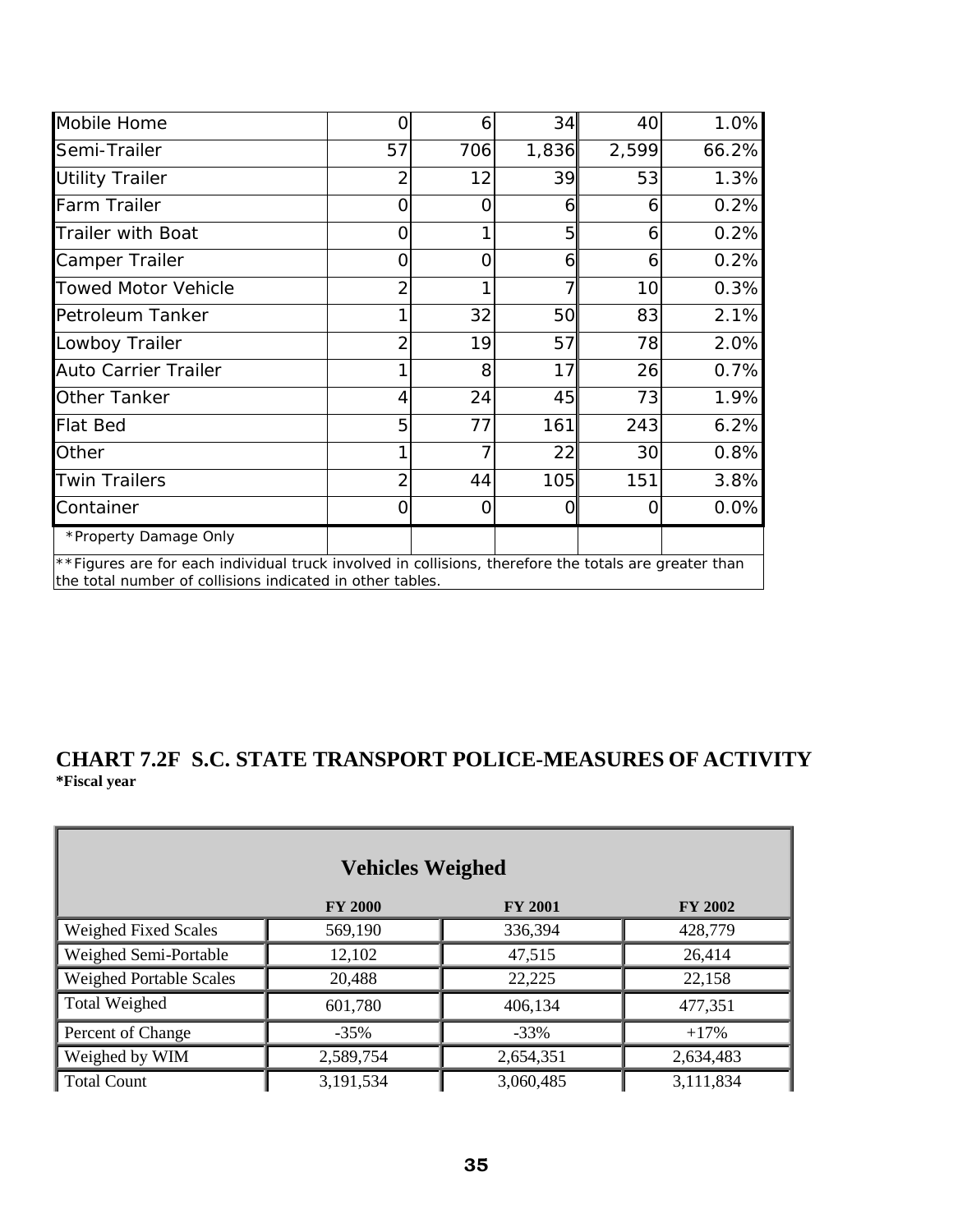| <b>Citations Issued</b>          |        |        |        |  |  |  |
|----------------------------------|--------|--------|--------|--|--|--|
| Axle Weight Violations           | 6,753  | 5,524  | 6,543  |  |  |  |
| <b>Gross Weight Violations</b>   | 5,064  | 5,366  | 5,249  |  |  |  |
| <b>Bridge Formula Violations</b> | 39     | 29     | 9      |  |  |  |
| Total                            | 11,856 | 10,919 | 11,792 |  |  |  |
| Percent of Change                | 0%     | $-8%$  | $+8%$  |  |  |  |
| <b>Other Enforcement</b>         |        |        |        |  |  |  |
| Number of Load Shifts            | 2,629  | 2,372  | 4,080  |  |  |  |
| Number of Off-Loads              | 234    | 118    | 281    |  |  |  |
| Total                            | 2,997  | 2,490  | 4,361  |  |  |  |
| Non-divisible Trip Permits       | 26,782 | 26,018 | $\ast$ |  |  |  |
| Non-divisible Annual             | 1,744  | 1,457  | $\ast$ |  |  |  |
| Divisible Trip Permits           | 3,550  | 2,470  | $\ast$ |  |  |  |
| Divisible Annual                 | 3,536  | 3,297  | $\ast$ |  |  |  |
| Overwidth Divisible              | 280    | 220    | $\ast$ |  |  |  |

\* Total to be announced later this year in the annual certification.

# **CHART 7.2G-S.C. STATE TRANSPORT POLICE-COMPARISON OF ENFORCEMENT EFFORTS FROM 1991-2002 \*Fiscal year**

# **Number of Vehicles Weighed**

| 1991    | 1992    | 1993    | 1994    |
|---------|---------|---------|---------|
| 240,678 | 342,319 | 336,299 | 324,733 |
| $-2\%$  | 42%     | 2%      | 3%      |
|         |         |         |         |
| 1995    | 1996    | 1997    | 1998    |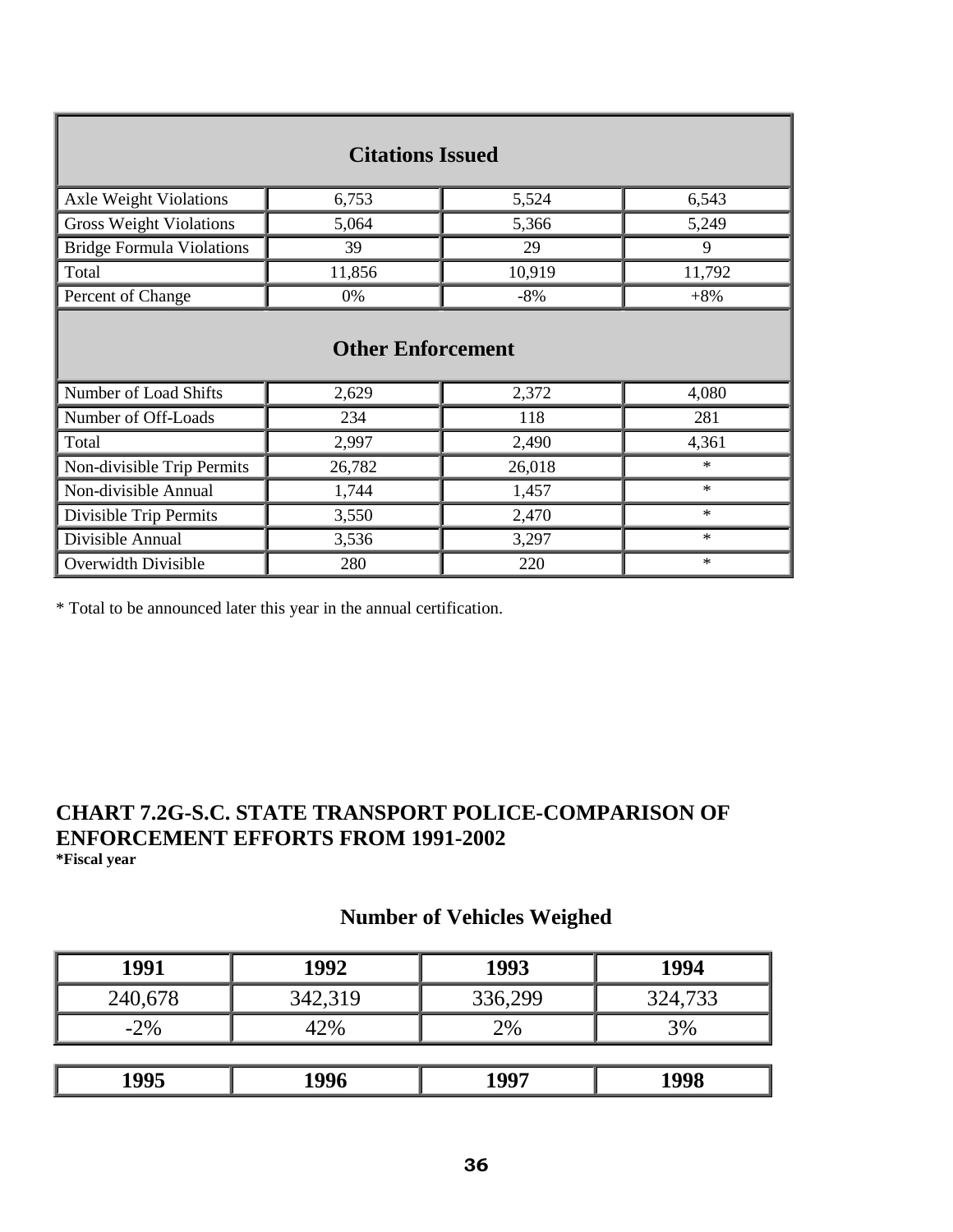| $\bigcap$ 4 $\bigcap$<br>ົ<br>$\sim$<br>◡◡ | 500 | 890 | ட   |
|--------------------------------------------|-----|-----|-----|
| 1%                                         | 4%  | 25% | .7% |

| 1999    | 2000    | 2001    | 2002 |
|---------|---------|---------|------|
| 927,316 | 601,780 | 406,134 | 351, |
| 70%     | $-35%$  | $-33%$  | 7%   |

\*12-year average: 447,582

\*The increase from 1998 to 1999 was due to the opening of the Townville Weigh Station, a weigh-in-motion station open 24 hours a day in which commercial motor vehicles are not required to stop to be weighed.

| 1991   | 1992   | 1993   | 1994   |
|--------|--------|--------|--------|
| 13,102 | 17,603 | 19,410 | 36     |
| $\%$   | 34%    | 9%     | $-54%$ |
|        |        |        |        |
| 1995   | 1996   | 1997   | 1998   |
| 9,191  | 13,027 | 9,287  | 8,329  |
| 5%     | 42%    | $-28%$ | $-10%$ |
|        |        |        |        |
| 1999   | 2000   | 2001   | 2002   |
| 11,809 | 11,856 | 10,919 | 11,801 |
| 42%    | 0%     | $-8%$  | 8%     |

# **Number of Citations**

12-year average: 12,089

Note: The citation total was underreported in 2000. The 2000 figures have been changed to reflect the actual total as shown in Appendix B. In 2001, the total number of vehicles weighed and the total number of citations were underreported. Appendix B's table has been corrected to show the actual numbers. **TABLE 7.2H CRIMINAL JUSTICE ACADEMY TRAINING SUMMARY TREND**

Law enforcement training provided by the Criminal Justice Academy is crucial to the missions of all law enforcement and corrections jurisdictions statewide. To this end, the CJA has proactively established and implemented a regional training approach in response to customer and stakeholder needs. (See Category 6.2)

## **#Offerings / #Attendees**

|                           | <b>FY98/99</b> | <b>FY99/00</b> | <b>FY00/01</b> | <b>FY01/02</b> |
|---------------------------|----------------|----------------|----------------|----------------|
| Law Enforcement Basic/CJA | 57/1.787       | 78/2.275       | 74/2.168       | 77/1.956       |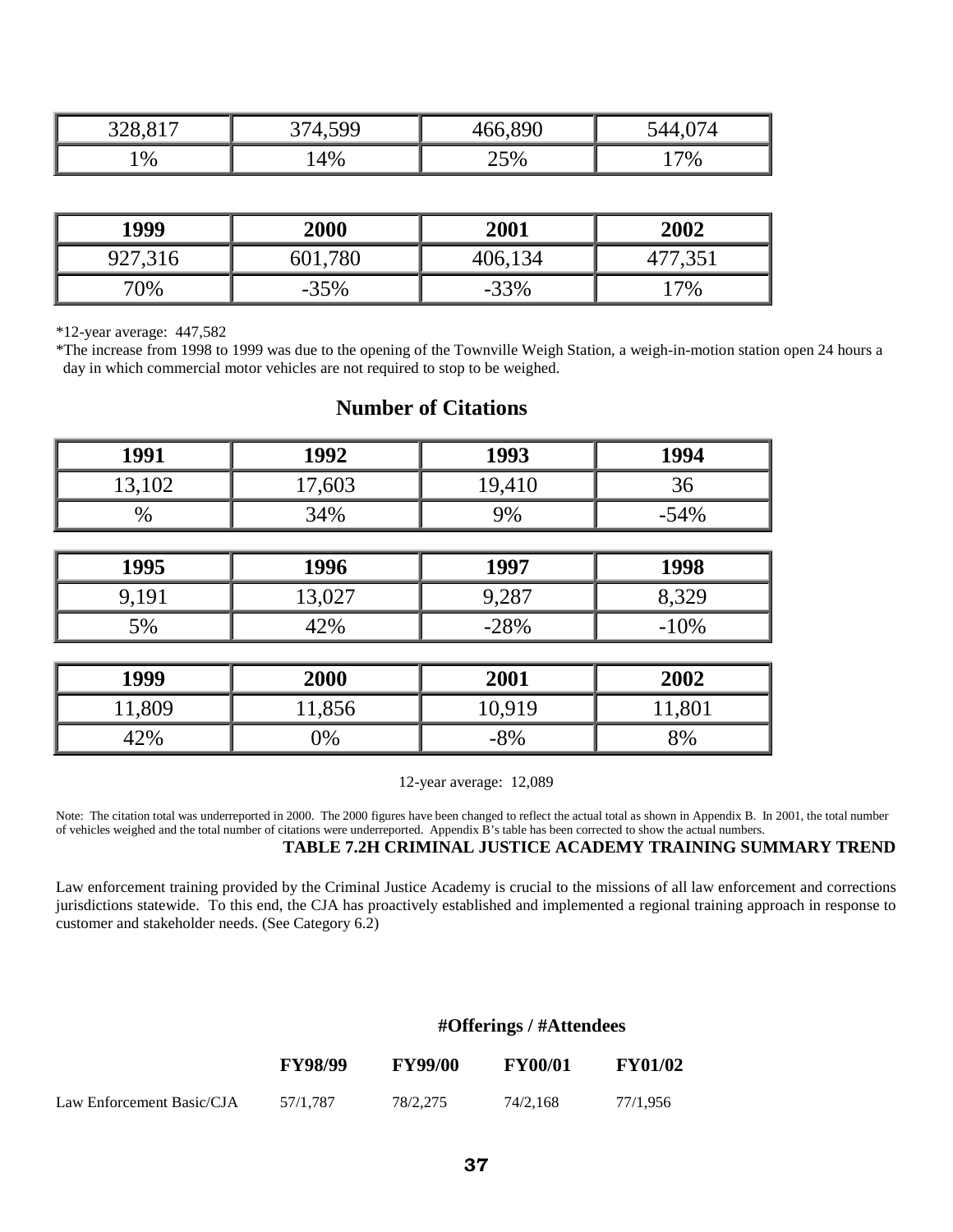| Law Enforcement Basic/Field       | 14/344       | 13/296       | 10/245       | 11/330      |
|-----------------------------------|--------------|--------------|--------------|-------------|
| In Service Courses                | 628/12,614   | 248/4125     | 318/4,527    | 444/8,449   |
| Corrections                       | 13/252       | 8/171        | 12/123       | 8/98        |
| Supervisory/Management            | 10/214       | 10/213       | 10/195       | 6/96        |
| Judicial                          | 29/906       | 22/646       | 25/698       | 14/236      |
| Instructor                        | 27/413       | 27/436       | 36/590       | 44/636      |
| <b>Instructor Recertification</b> | 8/34         | 6/57         | 6/59         | 8/76        |
| <b>Guest Instructor</b>           | 52/515       | 55/465       | 58/544       | 65/551      |
| External                          | 183/12,055   | 181/11,581   | 137/10,774   | 125/11,252  |
| Distance Learning                 | 74/2,716     | 101/3,151    | 106/6,048    | 81/3,632    |
| <b>Special Operations</b>         | $*/*$        | 566/13,606   | 513/12,368   | 417/11,976  |
| <b>TOTAL</b>                      | 1,095/31,850 | 1,315/37,022 | 1,305/38,339 | 1300/39,288 |

(\*) During the year 1998-1999, *Special Operations* training was scheduled in the *In Service Courses* training category.

7.3 What are your performance levels and trends for the key measures of employee satisfaction, involvement and development?

There are a number of ways that the Department of Public Safety's managers and supervisors encourage and motivate employees to develop and utilize their full potential. Some of those ways include the following:

Department Workforce Plan-The Human Resources Administrator attended a Workforce Planning training session hosted by the Budget and Control Board. A team will be formed to decide how to collect the necessary data to formulate the Plan.

Special awards are presented to winners at an annual program in the following categories: Director's Award, Commissioned Officer of the Year, Equal Opportunity Award, BPS Officer of the Year, Highway Patrol Trooper of the Year, STP Officer of the Year, CJA Instructor of the Year, DMV Employee of the Year, and DPS Employee of the Year. Quarterly awards are given to an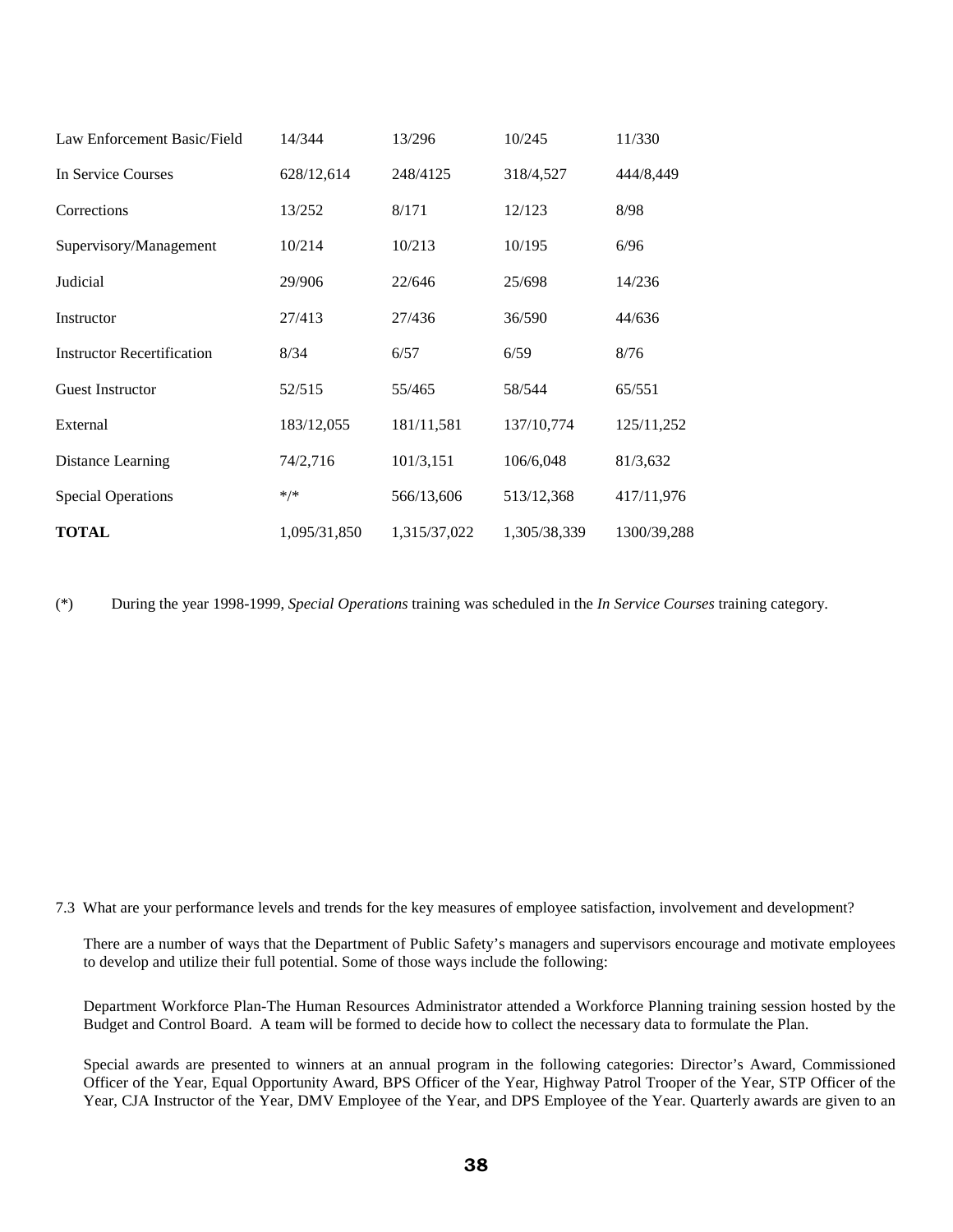employee in the following categories: Regional Law Enforcement Awards, Special Operations Award, Weight Specialist Award and the Headquarters Award. Highway Patrol gives quarterly awards in the following areas: District Award, Aggressive Criminal Enforcement (ACE) Team, MAIT Team, Telecommunications. BPS gives an Officer of the Month award.

Flex time is used by approximately 125 employees.

Career Paths are set up for the following: Law Enforcement Officers, MAIT Team, Telecommunications, CJA Instructors.

The Office of Training and Development was formed in July 1998 to address the agency's training needs, including an extensive in-house training program for all employees, a comprehensive leadership series for managers and supervisors (mandatory for first-line law enforcement supervisors) and a full-day orientation program for new employees implemented in 1998.

DPS was instrumental in spearheading a training consortium with representatives from other cabinet agencies with the goal of sharing resources and talent. A comprehensive calendar comprising a variety of training classes has been sponsored and well received. A website has been established (www.CATC@state.sc.us) so DPS employees may access training consortium information from their PC's.

7.4 What are your performance levels and trends for the key measures of supplier/contractor/partner performance?

The primary way DPS manages relationships with suppliers is through the list of qualified vendors maintained by the Procurement Office. Vendors are held to the standard required for the specific process. The DPS Strategic Plan identifies as a key strategy to develop partnerships with entities in order to provide a process benefit to the public. So far, partnerships have been established with the Department of Transportation, the transportation industry, local law enforcement, county tax offices, media, banks, lienholders, driving schools, the medical community, Hospital Association, AAMVA, and State Technical Colleges. The Office of Resource Management ensures that the vendor delivers the products or services requested to meet the specifications within the required timeframe. Working closely with vendors ensures that they provide timely information concerning shipment and delivery. If unable to deliver a full shipment, the vendor informs the Office of Resource Management so that the internal customer can be notified. DPS utilizes the South Carolina Vendor Complaint Form process so that if customers are not receiving what they contracted for, a complaint can be issued to facilitate performance improvement.

7.5 What are your performance levels and trends for the key measures of regulatory/legal compliance and citizenship?

The Department of Public Safety is highly visible and involved with the community. Examples of ways that we contribute include:

Offering assistance in the proper installation of child restraint seats, Good Health Appeal, United Way Campaign, Habitat for Humanity's Woman Build 2001, Brace-A-Child (BAC), Safety City, Community Health Charities, the SC State Fair booth, the Public Information Phone System, and the Muscular Dystrophy Campaign.

During FY01, DPS received an unqualified audit opinion from Rogers and Laban, CPA firm, for FY01.

7.6 What are your current levels and trends of financial performance?

During FY02, DPS continued its activity-based costing process by analyzing security contract services provided by the Bureau of Protective Services to other state agencies.

DPS performed a base budget analysis of DMV to create a comprehensive service and product array, determine unit costs for services and products and identify performance indicators.